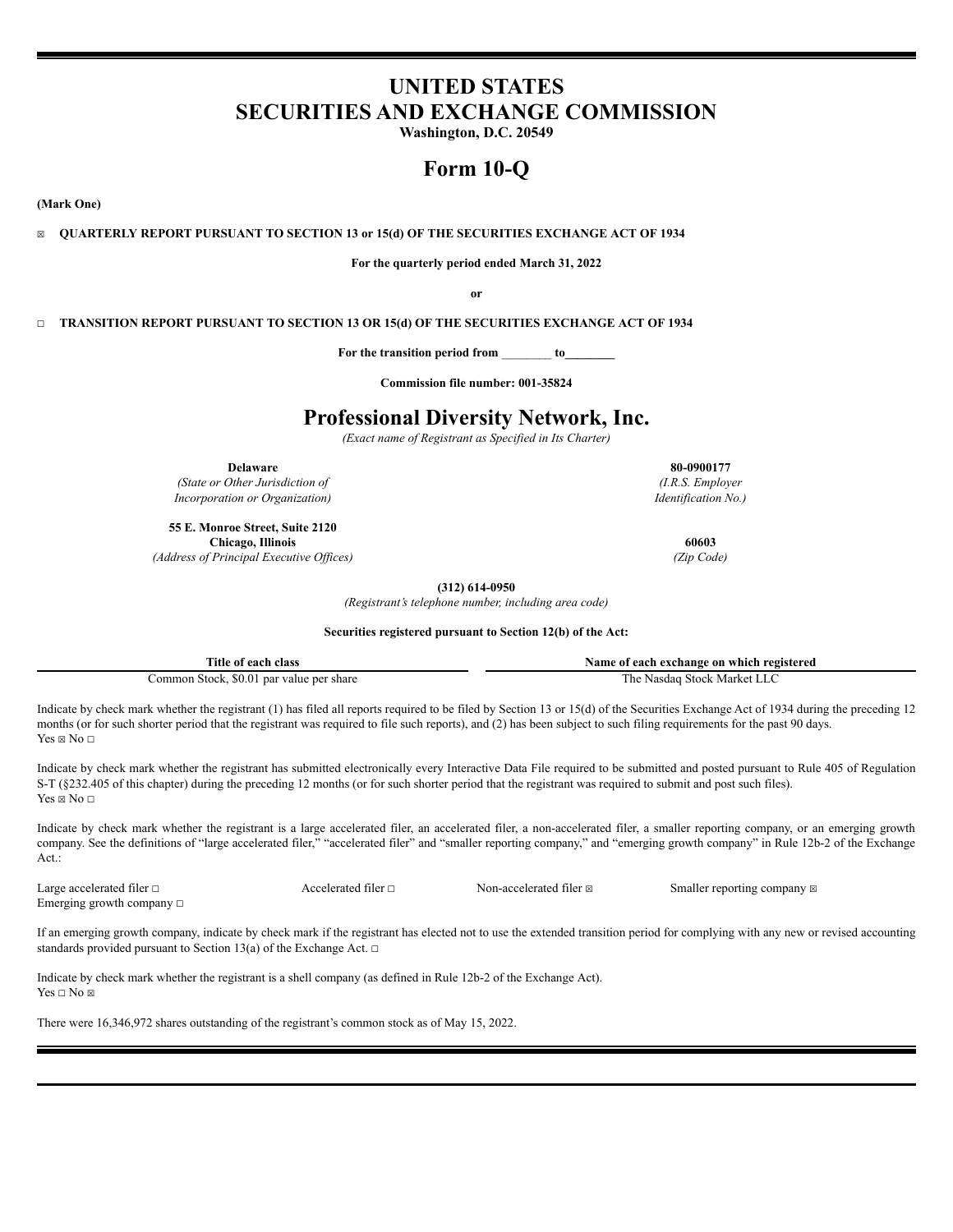## **Note Regarding Forward-Looking Statements**

This Quarterly Report contains "forward-looking statements" within the meaning of Section 27A of the Securities Act of 1933, as amended, and Section 21E of the Securities Exchange Act of 1934, as amended. These statements concern expectations, beliefs, projections, plans and strategies, anticipated events or trends and similar expressions concerning matters that are not historical facts. Specifically, this Quarterly Report contains forward-looking statements regarding:

- our beliefs regarding our ability to capture and capitalize on market trends;
- our expectations on the future growth and financial health of the online diversity recruitment industry and the industry participants, and the drivers of such growth;
- our expectations regarding continued membership growth;
- our beliefs regarding the increased value derived from the synergies among our segments; and
- our beliefs regarding our liquidity requirements, the availability of cash and capital resources to fund our business in the future and intended use of liquidity.

These forward-looking statements reflect our current views about future events and are subject to risks, uncertainties and assumptions. We wish to caution readers that certain important factors may have affected and could in the future affect our actual results and could cause actual results to differ significantly from those expressed in any forward-looking statement. The most important factors that could prevent us from achieving our goals, and cause the assumptions underlying forward-looking statements and the actual results to differ materially from those expressed in or implied by those forward-looking statements include, but are not limited to, the following:

- our ability to raise funds in the future to support operations failure to realize synergies and other financial benefits from mergers and acquisitions within expected time frames, including increases in expected costs or difficulties related to integration of merger and acquisition partners;
- inability to identify and successfully negotiate and complete additional combinations with potential merger or acquisition partners or to successfully integrate such businesses;
- our history of operating losses;
- our limited operating history in a new and unproven market;
- increasing competition in the market for online professional networks;
- our ability to comply with increasing governmental regulation and other legal obligations related to privacy;
- our ability to adapt to changing technologies and social trends and preferences;
- our ability to attract and retain a sales and marketing team, management and other key personnel and the ability of that team to execute on the Company's business strategies and plans;
- our ability to obtain and maintain intellectual property protection;
- any future litigation regarding our business, including intellectual property claims;
- general and economic business conditions; and
- legal and regulatory developments.

The foregoing list of important factors may not include all such factors. You should consult other disclosures made by the Company (such as in our other filings with the SEC or in company press releases) for additional factors, risks and uncertainties that may cause actual results to differ materially from those projected by the Company. Please refer to Part I, Item 1A, "Risk Factors" of our 2021 Annual Report for additional information regarding factors that could affect our results of operations, financial condition and cash flow. You should consider these factors, risks and uncertainties when evaluating any forward-looking statements and you should not place undue reliance on any forward-looking statement. Forward-looking statements represent our views as of the date of this Quarterly Report, and we undertake no obligation to update any forwardlooking statement to reflect the impact of circumstances or events that arise after the date of this Quarterly Report.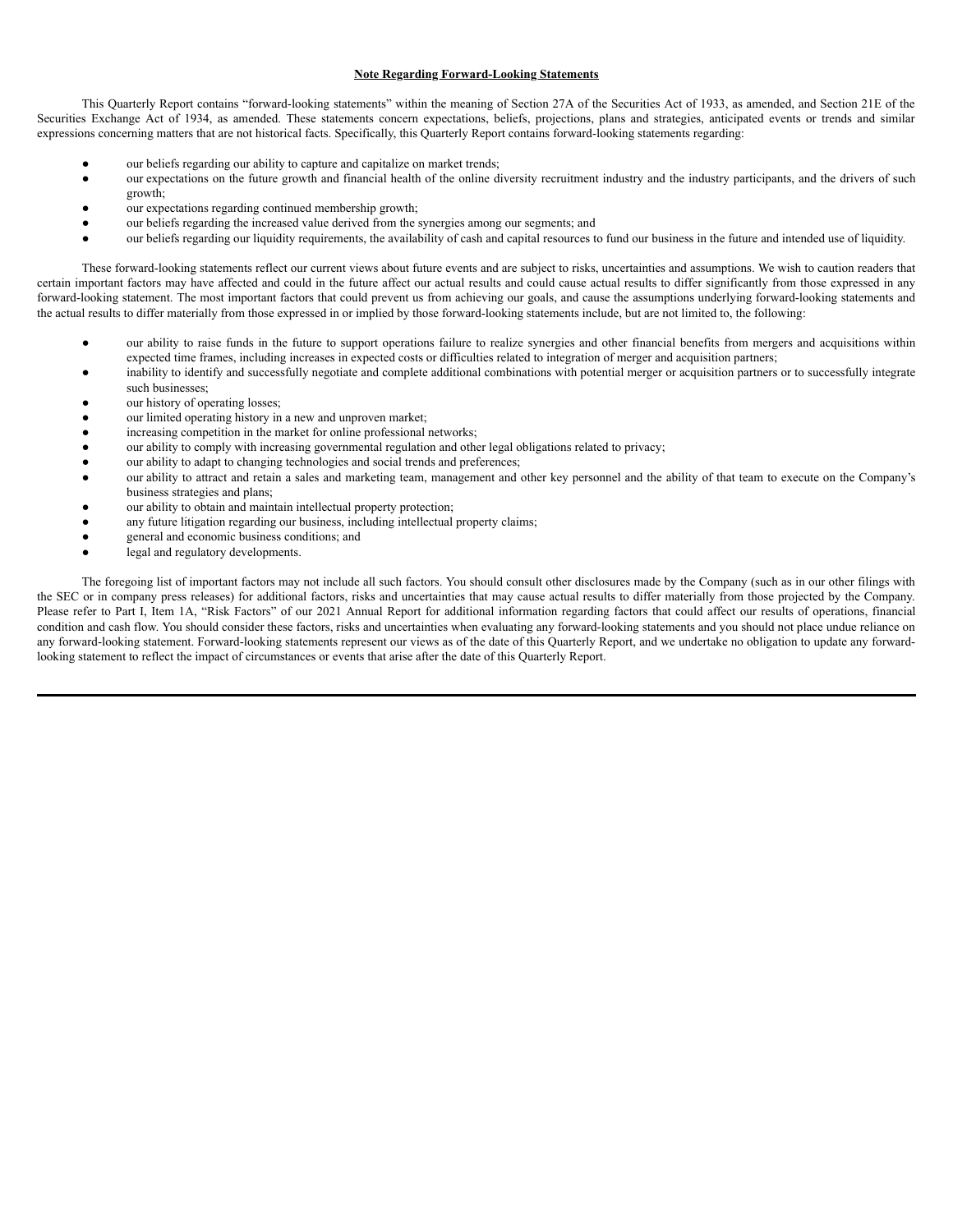# **PROFESSIONAL DIVERSITY NETWORK, INC.**

#### **FORM 10-Q FOR THE THREE MONTHS ENDED MARCH 31, 2022 TABLE OF CONTENTS**

|                                                                                               | <b>PAGE</b>             |
|-----------------------------------------------------------------------------------------------|-------------------------|
| <b>PART I</b>                                                                                 |                         |
|                                                                                               |                         |
| <b>ITEM 1. FINANCIAL STATEMENTS</b>                                                           | 3                       |
| ITEM 2. MANAGEMENT'S DISCUSSION AND ANALYSIS OF FINANCIAL CONDITION AND RESULTS OF OPERATIONS | 23                      |
| <b>ITEM 3. QUANTITATIVE AND QUALITATIVE DISCLOSURES ABOUT MARKET RISK</b>                     | 33                      |
| <b>ITEM 4 CONTROLS AND PROCEDURES</b>                                                         | 33                      |
|                                                                                               |                         |
| <b>PART II</b>                                                                                |                         |
|                                                                                               |                         |
| <b>ITEM 1 LEGAL PROCEEDINGS</b>                                                               | 33                      |
| <b>ITEM 1A RISK FACTORS</b>                                                                   | 33                      |
| ITEM 2 UNREGISTERED SALES OF EQUITY SECURITIES AND USE OF PROCEEDS                            | 34                      |
| <b>ITEM 3 DEFAULTS UPON SENIOR SECURITIES</b>                                                 | 34                      |
| <b>ITEM 4 MINE SAFETY DISCLOUSRES</b>                                                         | 34                      |
| <b>ITEM 5 OTHER INFORMATION</b>                                                               | 34                      |
| <b>ITEM 6 EXHIBITS</b>                                                                        | 34                      |
|                                                                                               |                         |
|                                                                                               | $\overline{\mathbf{c}}$ |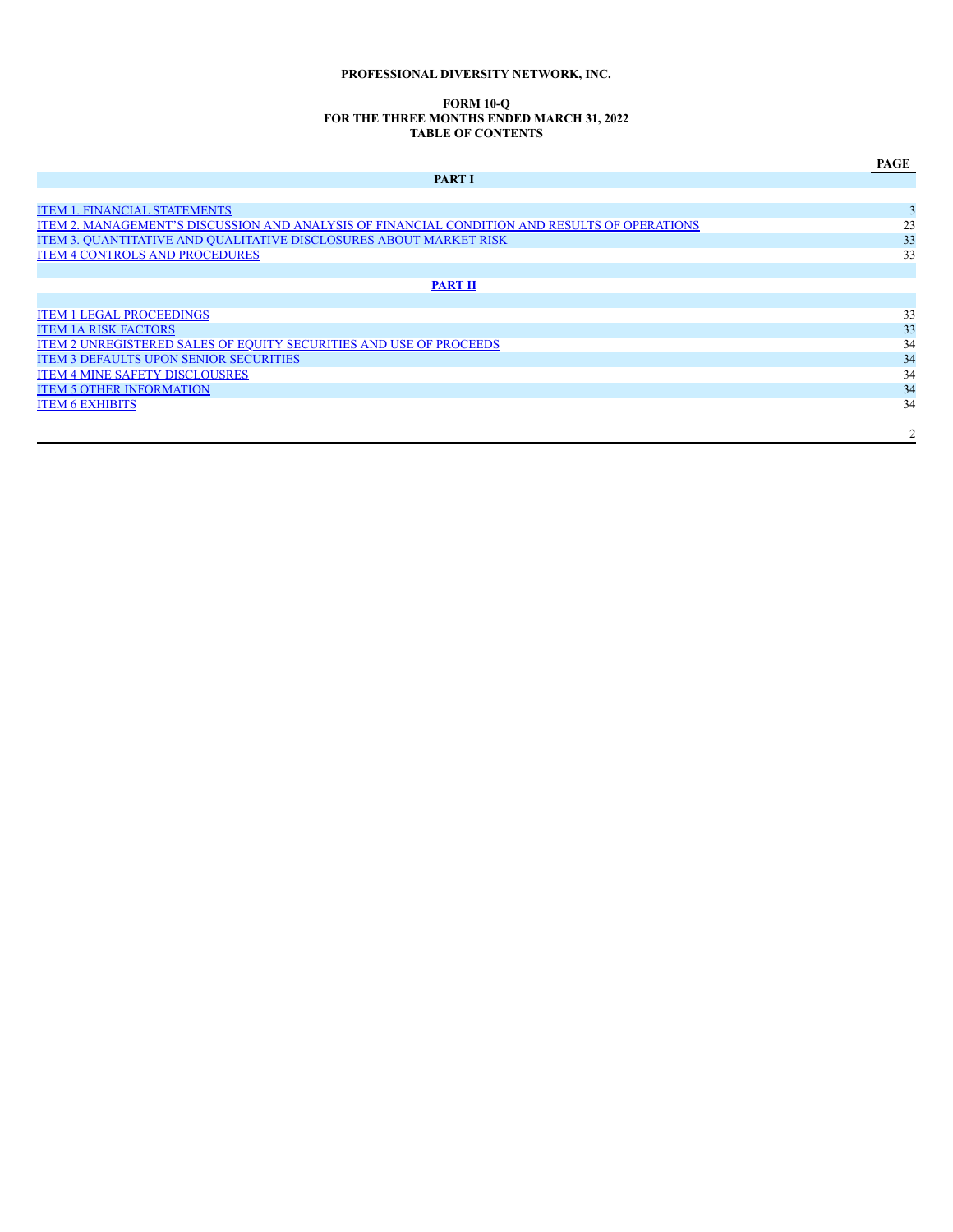# <span id="page-3-0"></span>**Item 1. FINANCIAL STATEMENTS**

#### **Professional Diversity Network, Inc. and Subsidiaries CONDENSED CONSOLIDATED BALANCE SHEETS (Unaudited)**

| (Unaudited)                                                                                                                                                                                                  |                |
|--------------------------------------------------------------------------------------------------------------------------------------------------------------------------------------------------------------|----------------|
| <b>Current Assets:</b>                                                                                                                                                                                       |                |
| \$<br>Cash and cash equivalents<br>2,973,586<br>\$                                                                                                                                                           | 3,402,697      |
| Accounts receivable, net<br>1,094,143                                                                                                                                                                        | 1,389,112      |
| Other receivables<br>350,000                                                                                                                                                                                 | 350,000        |
| Prepaid expense and other current assets<br>821,356                                                                                                                                                          | 450,784        |
| Current assets from discontinued operations<br>4,600                                                                                                                                                         | 4,600          |
| 5,243,685<br>Total current assets                                                                                                                                                                            | 5,597,193      |
| Property and equipment, net<br>28,571                                                                                                                                                                        | 29,040         |
| Capitalized technology, net<br>38,646                                                                                                                                                                        | 43,038         |
| Goodwill<br>1,274,785                                                                                                                                                                                        | 1,274,785      |
| Intangible assets, net<br>693,660                                                                                                                                                                            | 968,281        |
| Right-of-use assets<br>412,470                                                                                                                                                                               | 427,652        |
| Merchant reserve<br>190,849                                                                                                                                                                                  | 380,849        |
| Security deposits<br>66,340                                                                                                                                                                                  | 66,340         |
| Long-term assets from discontinued operations<br>197,919                                                                                                                                                     | 197,595        |
| <b>Total</b> assets<br>8,146,925<br>$\mathbb{S}$                                                                                                                                                             | 8,984,773      |
| <b>Current Liabilities:</b>                                                                                                                                                                                  |                |
| <sup>\$</sup><br>460.917<br>\$<br>Accounts payable                                                                                                                                                           | 248,595        |
| Accrued expenses<br>1,712,657                                                                                                                                                                                | 1,878,415      |
| Deferred revenue<br>2,213,412                                                                                                                                                                                | 2,149,885      |
| Stock to be issued                                                                                                                                                                                           | 400,000        |
| 70,942<br>Lease liability, current portion                                                                                                                                                                   | 81,825         |
| Current liabilities from discontinued operations<br>438,569                                                                                                                                                  | 420,850        |
| Total current liabilities<br>4,896,497                                                                                                                                                                       | 5,179,570      |
| 428,363<br>Lease liability, non-current portion                                                                                                                                                              | 434,938        |
| Other long-term liabilities<br>100,000                                                                                                                                                                       | 100,000        |
| Deferred tax liability<br>136,573                                                                                                                                                                            | 162,360        |
| 5,561,433<br><b>Total liabilities</b>                                                                                                                                                                        | 5,876,868      |
| Commitments and contingencies                                                                                                                                                                                |                |
|                                                                                                                                                                                                              |                |
| Stockholders' Equity                                                                                                                                                                                         |                |
| Common stock, \$0.01 par value; 45,000,000 shares authorized, 16,490,007 shares and 16,068,300 shares<br>issued as of March 31, 2022 and December 31, 2021, and 16,346,972 and 16,067,252 shares outstanding |                |
| as of March 31, 2022 and December 31, 2021.<br>163,470                                                                                                                                                       | 160,673        |
| 98,961,858<br>Additional paid in capital                                                                                                                                                                     | 98,440,172     |
| Accumulated other comprehensive income<br>7,465                                                                                                                                                              | 6,565          |
| Accumulated deficit<br>(96, 483, 083)                                                                                                                                                                        | (95, 779, 817) |
| Treasury stock, at cost; 143,035 shares at March 31, 2022 and 1,048 shares at December 31, 2021<br>(177,096)                                                                                                 | (37, 117)      |
| 2,472,614<br>Total Professional Diversity Network, Inc. stockholders' equity                                                                                                                                 | 2,790,476      |
| Noncontrolling interest<br>112,878                                                                                                                                                                           | 317,429        |
| Total stockholders' equity<br>2,585,492                                                                                                                                                                      | 3,107,905      |
| Total liabilities and stockholders' equity<br>8,146,925<br>S<br>\$                                                                                                                                           | 8,984,773      |

The accompanying notes are an integral part of these condensed consolidated financial statements.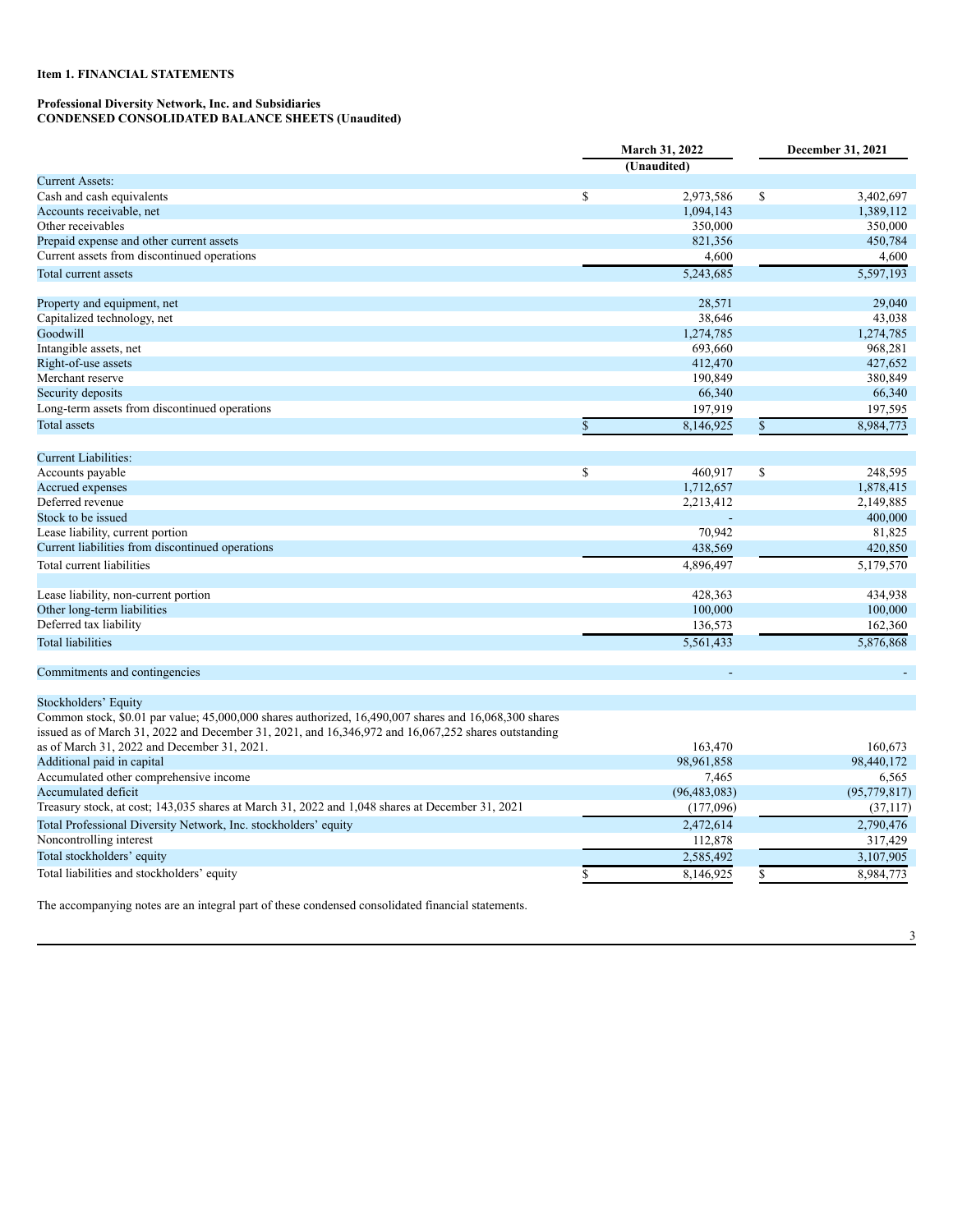#### **Professional Diversity Network, Inc. and Subsidiaries**

**CONDENSED CONSOLIDATED STATEMENTS OF OPERATIONS AND COMPREHENSIVE LOSS (Unaudited)**

|                                                                                                   |                 | <b>Three Months Ended March 31,</b> |                         |             |
|---------------------------------------------------------------------------------------------------|-----------------|-------------------------------------|-------------------------|-------------|
|                                                                                                   |                 | 2022                                |                         | 2021        |
| Revenues:                                                                                         |                 |                                     |                         |             |
| Membership fees and related services                                                              | \$              | 196,009                             | <sup>\$</sup>           | 264.636     |
| Recruitment services                                                                              |                 | 1,333,364                           |                         | 1,175,080   |
| Contracted software development                                                                   |                 | 477,092                             |                         |             |
| Consumer advertising and marketing solutions                                                      |                 | 46,415                              |                         | 45,136      |
| Total revenues                                                                                    |                 | 2,052,880                           |                         | 1,484,852   |
| Costs and expenses:                                                                               |                 |                                     |                         |             |
| Cost of revenues                                                                                  |                 | 861,672                             |                         | 261,154     |
| Sales and marketing                                                                               |                 | 718,629                             |                         | 699,715     |
| General and administrative                                                                        |                 | 1,107,520                           |                         | 1,317,853   |
| Depreciation and amortization                                                                     |                 | 281,272                             |                         | 29,607      |
| Total costs and expenses                                                                          |                 | 2,969,093                           |                         | 2,308,329   |
| Loss from continuing operations                                                                   |                 | (916,213)                           |                         | (823, 477)  |
| Other income (expense)                                                                            |                 |                                     |                         |             |
| Interest expense                                                                                  |                 |                                     |                         |             |
| Interest and other income                                                                         |                 | 901                                 |                         | 885         |
| Other income (expense), net                                                                       |                 | 901                                 |                         | 885         |
| Loss before income tax expense (benefit)                                                          |                 | (915,312)                           |                         | (822, 592)  |
| Income tax expense (benefit)                                                                      |                 | (25,788)                            |                         | (66, 977)   |
| Loss from continuing operations, net of tax                                                       |                 | (889, 524)                          |                         | (755, 615)  |
| Loss from discontinued operations                                                                 |                 | (18,292)                            |                         | (15,074)    |
| Net loss including non-controlling interests                                                      | $\mathbf S$     | (907, 816)                          | $\mathbf S$             | (770, 689)  |
| Net loss attributable to non-controlling interests                                                |                 | 204,551                             |                         |             |
| Net loss attributable to Professional Diversity Network, Inc.                                     | S               | (703, 265)                          | \$                      | (770, 689)  |
| Other comprehensive loss, net of tax:                                                             |                 |                                     |                         |             |
| Net loss attributable to Professional Diversity Network, Inc.                                     | $\mathcal{S}$   | (703, 265)                          | $\mathcal{S}$           | (770, 689)  |
| Foreign currency translation adjustments                                                          |                 | 900                                 |                         | (292, 119)  |
| Comprehensive loss, net of tax                                                                    | \$              | (702, 365)                          | $\overline{\mathbb{S}}$ | (1,062,808) |
| Loss per share attributable to Professional Diversity Network, Inc., basic and diluted:           |                 |                                     |                         |             |
| Continuing operations                                                                             | \$              | (0.06)                              | \$                      | (0.06)      |
| Discontinued operations                                                                           | $\mathbb{S}$    | (0.00)                              | $\mathbb{S}$            | (0.00)      |
| Net loss attributable to Professional Diversity Network, Inc.                                     | $\overline{\$}$ | (0.06)                              | $\overline{\$}$         | (0.06)      |
| Weighted average shares outstanding:                                                              |                 |                                     |                         |             |
| Basic and diluted                                                                                 |                 | 16,207,113                          |                         | 13,263,402  |
| The accompanying notes are an integral part of these condensed consolidated financial statements. |                 |                                     |                         |             |

4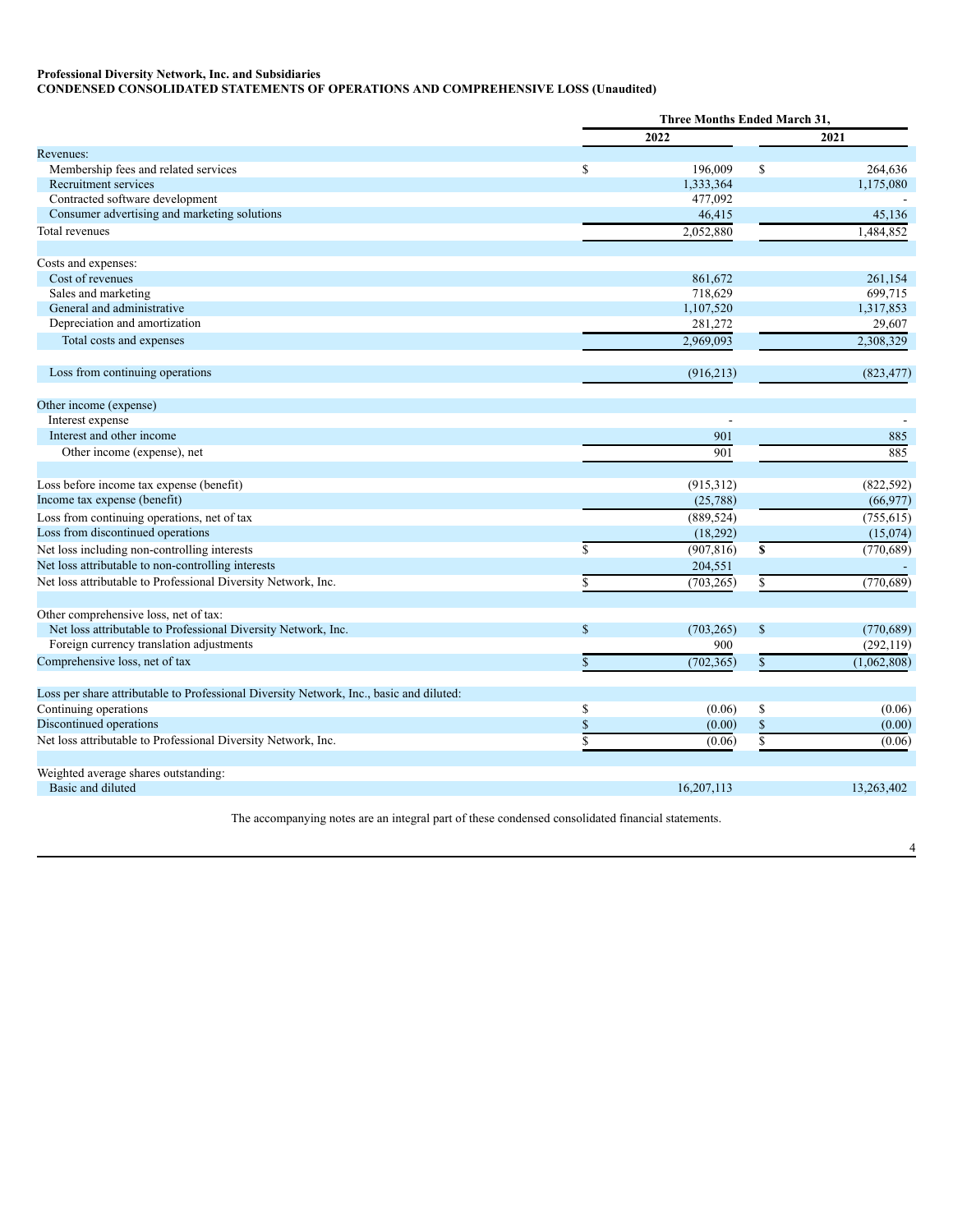## **Professional Diversity Network, Inc. and Subsidiaries CONDENSED CONSOLIDATED STATEMENT OF STOCKHOLDERS' EQUITY (Unaudited)**

|                                         | <b>Common Stock</b> |               | <b>Additional</b><br>Paid in | Accumulated      |               | <b>Treasury Stock</b>    | Accumulated<br>Other<br>Comprehensive | Non-<br>controlling<br><b>Interest in</b> | <b>Total</b><br>Stockholders' |
|-----------------------------------------|---------------------|---------------|------------------------------|------------------|---------------|--------------------------|---------------------------------------|-------------------------------------------|-------------------------------|
|                                         | <b>Shares</b>       | Amount        | Capital                      | Deficit          | <b>Shares</b> | Amount                   | Income (Loss)                         | Subsidiary                                | Equity                        |
| <b>Balance at January 1, 2022</b>       | 16,067,252          | \$160,673     | \$98,440,172                 | \$ (95,779,818)  | 1.048         | \$ (37.117)              | 6,565<br>S                            | \$ 317,429                                | 3.107.905                     |
| Acquisition of RemoteMore               | 279,720             | 2,797         | 397,203                      |                  |               |                          | $\overline{\phantom{a}}$              |                                           | 400,000                       |
| Share-based compensation                |                     |               | 124,484                      |                  |               |                          |                                       |                                           | 124,484                       |
| Stock buyback plan                      |                     |               |                              |                  | 141,987       | (139,979)                |                                       |                                           | (139, 979)                    |
| Translation adjustments                 |                     |               |                              |                  |               |                          | 900                                   |                                           | 900                           |
| Net loss                                |                     |               |                              | (703, 265)       |               |                          | ٠                                     | (204, 551)                                | (907, 816)                    |
| Balance at March 31, 2022               | 16,346,972          | \$163,470     | \$98,961,858                 | \$(96, 483, 083) | 143,035       | \$(177,096)              | 7,465                                 | 112,878                                   | 2,585,492                     |
|                                         | <b>Common Stock</b> |               | <b>Additional</b><br>Paid in | Accumulated      |               | <b>Treasury Stock</b>    | Accumulated<br>Other<br>Comprehensive | Non-<br>controlling<br>Interest in        | <b>Total</b><br>Stockholders' |
|                                         | <b>Shares</b>       | <b>Amount</b> | Capital                      | Deficit          | <b>Shares</b> | <b>Amount</b>            | Income (Loss)                         | Subsidiary                                | <b>Equity</b>                 |
| <b>Balance at January 1, 2021</b>       | 12.819.843          | \$128,198     | \$95,985,080                 | \$ (93,022,835)  | 1.048         | \$ (37,117)              | 292,506<br>\$                         |                                           | 3,345,832                     |
| Sale of common stock                    | 500,000             | 5,000         | 995,000                      |                  |               |                          |                                       |                                           | 1,000,000                     |
| Issuance of common stock                | 150,000             | 1,500         | 165,000                      |                  |               |                          |                                       |                                           | 166,500                       |
| Cancellation of common stock            | (4,821)             | (48)          | 48                           |                  |               |                          |                                       |                                           |                               |
| Share-based compensation                |                     |               | 106,428                      |                  |               |                          |                                       |                                           | 106,428                       |
| Adjustment from discontinued operations |                     |               | (2,591,724)                  |                  |               |                          |                                       | $\blacksquare$                            | (2,591,724)                   |
| Translation adjustments                 |                     |               |                              |                  |               | $\overline{\phantom{a}}$ | (292, 119)                            | $\blacksquare$                            | (292, 119)                    |
| Net loss                                |                     |               |                              | (770, 689)       |               |                          |                                       |                                           | (770, 689)                    |
| Balance at March 31, 2021               | 13,465,022          | \$134,650     | \$94,659,832                 | \$ (93,793,524)  | 1,048         | \$(37,117)               | 387<br>S                              |                                           | 964,228                       |

The accompanying notes are an integral part of these condensed consolidated financial statements.

5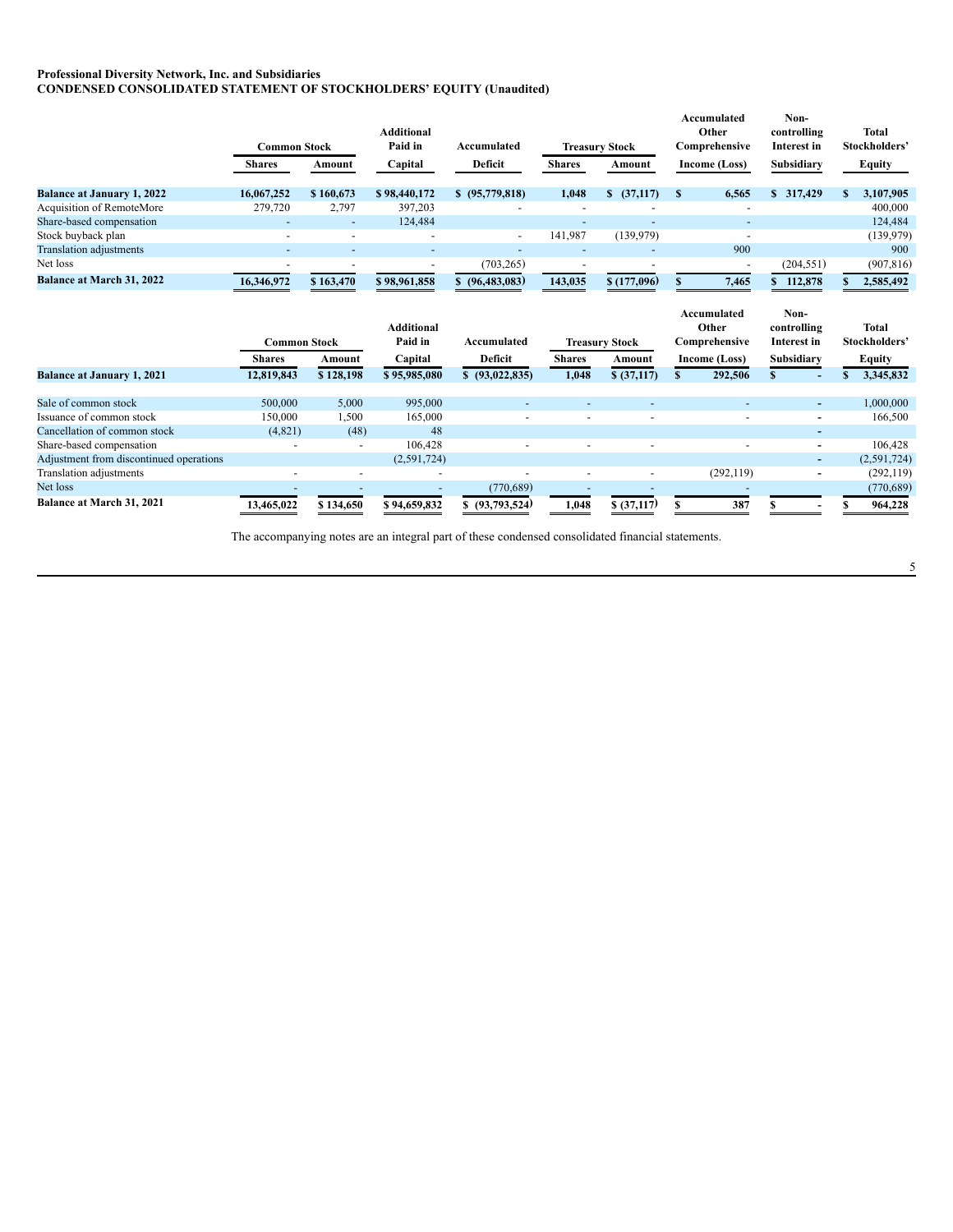#### **Professional Diversity Network, Inc. and Subsidiaries CONDENSED CONSOLIDATED STATEMENTS OF CASH FLOWS (Unaudited)**

|                                                                                                                    |    | <b>Three Months Ended March 31</b> |    |            |
|--------------------------------------------------------------------------------------------------------------------|----|------------------------------------|----|------------|
|                                                                                                                    |    | 2022                               |    | 2021       |
| Cash flows from operating activities:                                                                              |    |                                    |    |            |
| Loss from continuing operations                                                                                    | \$ | (889, 524)                         | \$ | (755, 615) |
| Adjustments to reconcile net loss from continuing operations to net cash used in operating activities - continuing |    |                                    |    |            |
| operations:                                                                                                        |    |                                    |    |            |
| Depreciation and amortization                                                                                      |    | 281,273                            |    | 29,606     |
| Deferred tax benefit                                                                                               |    | (25, 787)                          |    | (64, 704)  |
| Amortization of right-of-use asset                                                                                 |    | (2,276)                            |    | 22,847     |
| Stock-based compensation expense                                                                                   |    | 124,484                            |    | 106,428    |
| Litigation settlement reserve                                                                                      |    | 16,789                             |    |            |
| Issuance of common stock related to settlement                                                                     |    |                                    |    | 166.500    |
| Reduction of merchant reserve                                                                                      |    | 190.000                            |    |            |
| Changes in operating assets and liabilities, net of effects of discontinued operations:                            |    |                                    |    |            |
| Accounts receivable                                                                                                |    | 294,969                            |    | (60, 619)  |
| Prepaid expenses and other current assets                                                                          |    | (370, 572)                         |    | 1,987      |
| Incremental direct costs                                                                                           |    | $\overline{\phantom{a}}$           |    | (6,636)    |
| Accounts payable                                                                                                   |    | 212,321                            |    | (296, 600) |
| Accrued expenses                                                                                                   |    | (182, 547)                         |    | (126, 154) |
| Deferred revenue                                                                                                   |    | 63,527                             |    | 213,862    |
| Net cash used in operating activities - continuing operations                                                      |    | (287, 343)                         |    | (769,098)  |
| Net cash provided by operating activities - discontinued operations                                                |    | (1,240)                            |    | 35,364     |
| Net cash used in operating activities                                                                              |    | (288, 583)                         |    | (733, 734) |
|                                                                                                                    |    |                                    |    |            |
| Cash flows from investing activities:                                                                              |    |                                    |    |            |
| Costs incurred to develop technology                                                                               |    | $\sim$                             |    | (3, 470)   |
| Purchases of property and equipment                                                                                |    | (1,791)                            |    | (2,658)    |
| Net cash used in investing activities - continuing operations                                                      |    | (1,791)                            |    | (6,128)    |
| Net cash used in investing activities - discontinued operations                                                    |    |                                    |    |            |
| Net cash provided used in investing activities                                                                     |    | (1,791)                            |    | (6, 128)   |
|                                                                                                                    |    |                                    |    |            |
| <b>Cash flows from financing activities:</b>                                                                       |    |                                    |    |            |
| Proceeds from the sale of common stock                                                                             |    |                                    |    | 1,000,000  |
| Stock buyback plan                                                                                                 |    | (139,979)                          |    |            |
| Net cash provided by financing activities - continuing operations                                                  |    | (139, 979)                         |    | 1.000.000  |
| Net cash provided by financing activities                                                                          |    | (139,979)                          |    | 1.000.000  |
| Effect of exchange rate fluctuations on cash and cash equivalents                                                  |    | 1,242                              |    | (35, 364)  |
|                                                                                                                    |    |                                    |    |            |
| Net increase (decrease) in cash and cash equivalents                                                               |    | (429,111)                          |    | 224,774    |
| Cash, cash equivalents, beginning of period                                                                        |    | 3,402,697                          |    | 2,117,569  |
| Cash and cash equivalents, end of period                                                                           |    | 2,973,586                          |    | 2,342,343  |
| Supplemental disclosures of other cash flow information:                                                           |    |                                    |    |            |
| Non-cash stock issuance                                                                                            | \$ | 400,000                            | \$ | 166,500    |
| Cash paid for income taxes                                                                                         | \$ |                                    | \$ |            |
|                                                                                                                    |    |                                    |    |            |

The accompanying notes are an integral part of these condensed consolidated financial statements.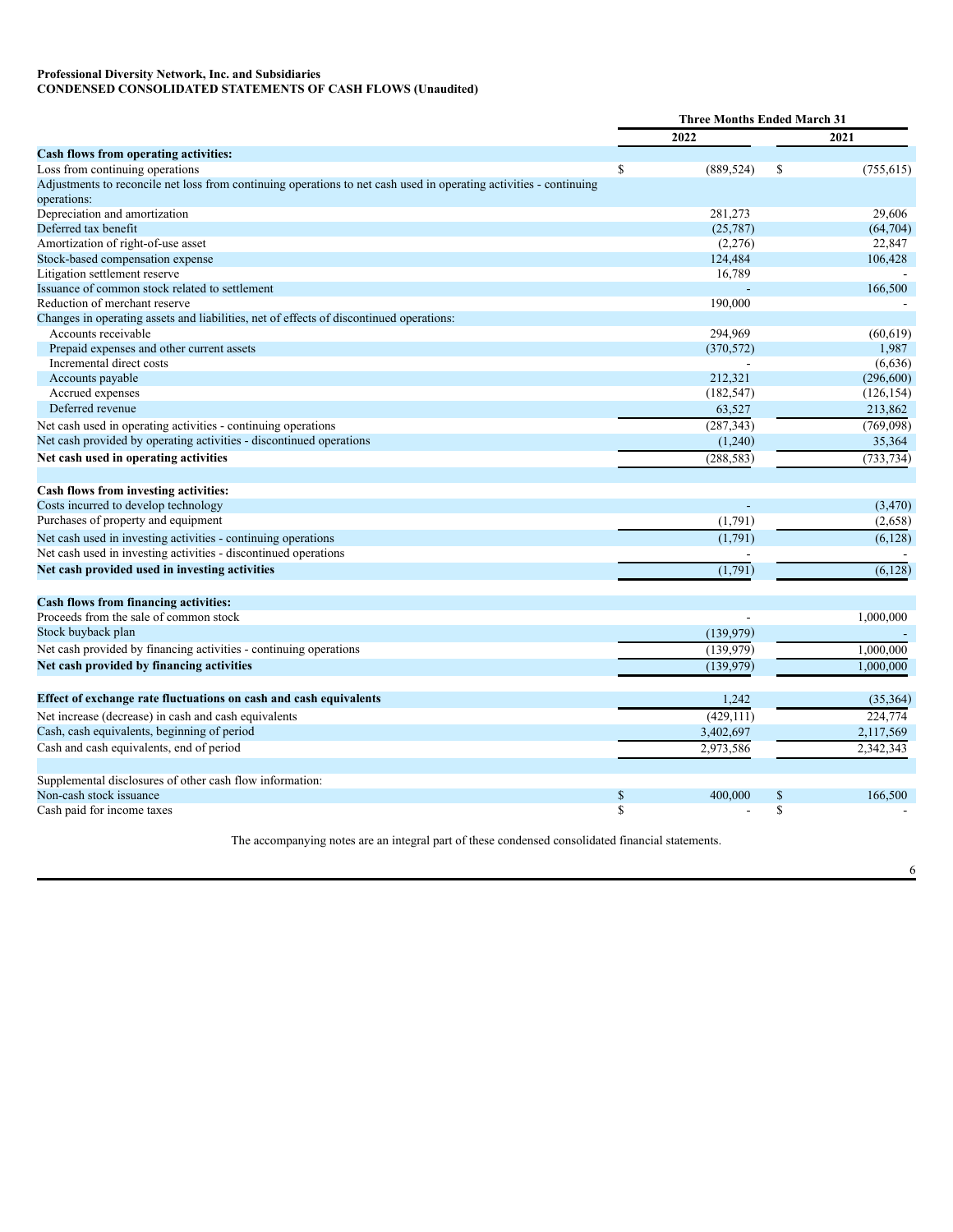## **Professional Diversity Network, Inc. and Subsidiaries NOTES TO CONDENSED CONSOLIDATED FINANCIAL STATEMENTS (Unaudited)**

## **1. Basis of Presentation and Description of Business**

The accompanying condensed consolidated financial statements have been prepared in conformity with U.S. GAAP pursuant to the rules and regulations of the Securities and Exchange Commission (SEC) for interim financial information. Accordingly, they do not include all of the information and notes required by U.S. GAAP for complete financial statements. The accompanying condensed consolidated financial statements include all adjustments, which consist of normal recurring adjustments and transactions or events discretely impacting the interim periods, considered necessary by management to fairly state our results of operations, financial position and cash flows. The operating results for interim periods are not necessarily indicative of results that may be expected for any other interim period or for the full year. These condensed consolidated financial statements should be read in conjunction with the audited condensed consolidated financial statements and notes thereto included in our 2021 Form 10-K.

Professional Diversity Network, Inc. ("PDN, Inc.") is both the operator of the Professional Diversity Network (the "Company," "we," "our," "us," "PDN Network," "PDN" or the "Professional Diversity Network") and a holding company for NAPW, Inc., a wholly-owned subsidiary of the Company and the operator of the National Association of Professional Women (the "NAPW Network" or "NAPW"). The PDN Network operates online professional networking communities with career resources specifically tailored to the needs of different diverse cultural groups including: Women, Hispanic-Americans, African-Americans, Asian-Americans, Disabled, Military Professionals, Lesbians, Gay, Bisexual, Transgender and Queer (LGBTQ+). The networks' purposes, among others, are to assist its registered users in their efforts to connect with like-minded individuals, identify career opportunities within the network and connect with prospective employers. The Company's technology platform is integral to the operation of its business. In addition, PDN, Inc. owns 45.62% of RemoteMore USA, Due to having significant influence in its guidance and operations, the Company consolidates RemoteMore USA's operations into its condensed consolidated financial statements.

The NAPW Network is a networking organization for professional women, whereby its members can develop their professional networks, further their education and skills, and promote their business and career accomplishments. NAPW provides its members with opportunities to network and develop valuable business relationships with other professionals through its website, as well as at virtual and in-person events hosted at its local chapters across the country.

RemoteMore USA is an innovative, global entity that provides remote-hiring marketplace services for developers and companies. Companies are connected with reliable, costefficient, vetted developers, and empowers every developer to get a meaningful job regardless of their location.

In March 2020, our Board of Directors decided to suspend all China operations. The results of China operations are presented in the condensed consolidated statements of operations and comprehensive loss as net loss from discontinued operations.

### **2. Going Concern and Management's Plans**

At March 31, 2022, the Company's principal sources of liquidity were its cash and cash equivalents and the net proceeds from the sale of common stock during the third quarter of 2021.

The Company had an accumulated deficit of (\$96,483,083) at March 31, 2022. During the three months ended March 31, 2022, the Company generated a net loss from continuing operations of (\$889,524). During the three months ended March 31, 2022, the Company used cash in continuing operations of \$287,343. At March 31, 2022, the Company had a cash balance of \$2,973,586. Total revenues were approximately \$2,053,000 and \$ 1,485,000 for the three months ended March 31, 2022 and 2021. The Company had a working capital surplus from continuing operations of approximately \$347,000 and \$418,000 at March 31, 2022 and December 31, 2021. These conditions raise substantial doubt about its ability to continue as a going concern. The ability of the Company to continue as a going concern is dependent on the Company's ability to further implement its business plan, raise capital, and generate revenues. The condensed consolidated financial statements do not include any adjustments that might be necessary if the Company is unable to continue as a going concern.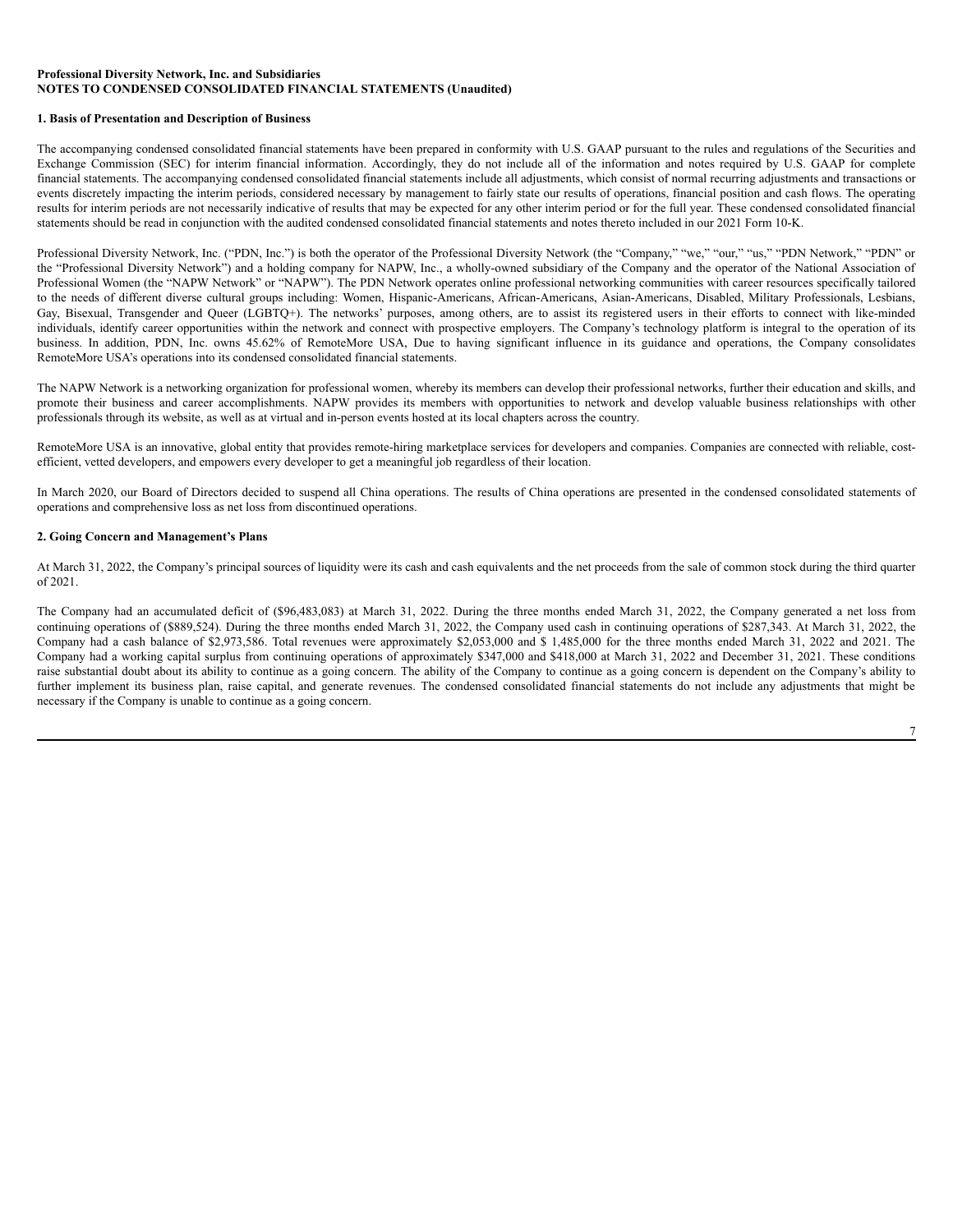Management believes that its available cash on hand and cash flow from operations may be sufficient to meet our working capital requirements for the fiscal period ending December 31, 2022, however in order to accomplish our business plan objectives, the Company will need to continue its cost reduction efforts, increase revenues, and raise capital through the issuance of common stock, or through a strategic merger or acquisition. There can be no assurances that our business plans and actions will be successful, that we will generate anticipated revenues, or that unforeseen circumstances will not require additional funding sources in the future or require an acceleration of plans to conserve liquidity. Future efforts to improve liquidity through the issuance of our common stock may not be successful, or if available, they may not be available on acceptable terms.

#### **3. Summary of Significant Accounting Policies**

**Basis of Presentation -** The accompanying consolidated financial statements have been prepared in accordance with accounting principles generally accepted in the United States of America ("GAAP").

Use of Estimates – The preparation of condensed consolidated financial statements in conformity with GAAP requires management to make estimates and assumptions that affect the reported amounts of assets and liabilities and disclosure of contingent assets and liabilities at the date of the condensed consolidated financial statements and the reported amounts of revenues and expenses during the reporting period. Making estimates requires management to exercise significant judgment. It is at least reasonably possible that the estimate of the effect of a condition, situation or set of circumstances that existed at the date of the financial statements, which management considered in formulating its estimate, could change in the near term due to one or more future intervening events. Accordingly, the actual results could differ significantly from estimates.

Significant estimates underlying the financial statements include the fair value of acquired assets and liabilities associated with acquisitions; the assessment of goodwill for impairment, intangible assets and long-lived assets for impairment; allowances for doubtful accounts and assumptions related to the valuation allowances on deferred taxes, impact of applying the revised federal tax rates on deferred taxes, the valuation of stock-based compensation and the valuation of stock warrants.

*Principles of Consolidation* - The accompanying condensed consolidated financial statements include the accounts of the Company and its wholly-owned subsidiaries. All significant intercompany balances and transactions have been eliminated in consolidation.

*Cash Equivalents -* The Company considers cash equivalents to include all short-term, highly liquid investments that are readily convertible to known amounts of cash and have original maturities of three months or less.

*Accounts Receivable -* Accounts receivable represent receivables generated from fees earned from customers and advertising revenue. The Company's policy is to reserve for uncollectible accounts based on its best estimate of the amount of probable credit losses in its existing accounts receivable. The Company periodically reviews its accounts receivable to determine whether an allowance for doubtful accounts is necessary based on an analysis of past due accounts and other factors that may indicate that the realization of an account may be in doubt. Account balances deemed to be uncollectible are charged to the allowance after all means of collection have been exhausted and the potential for recovery is considered remote. As of March 31, 2022 and December 31, 2021, the allowance for doubtful accounts was approximately \$181,000 and \$247,000, respectively.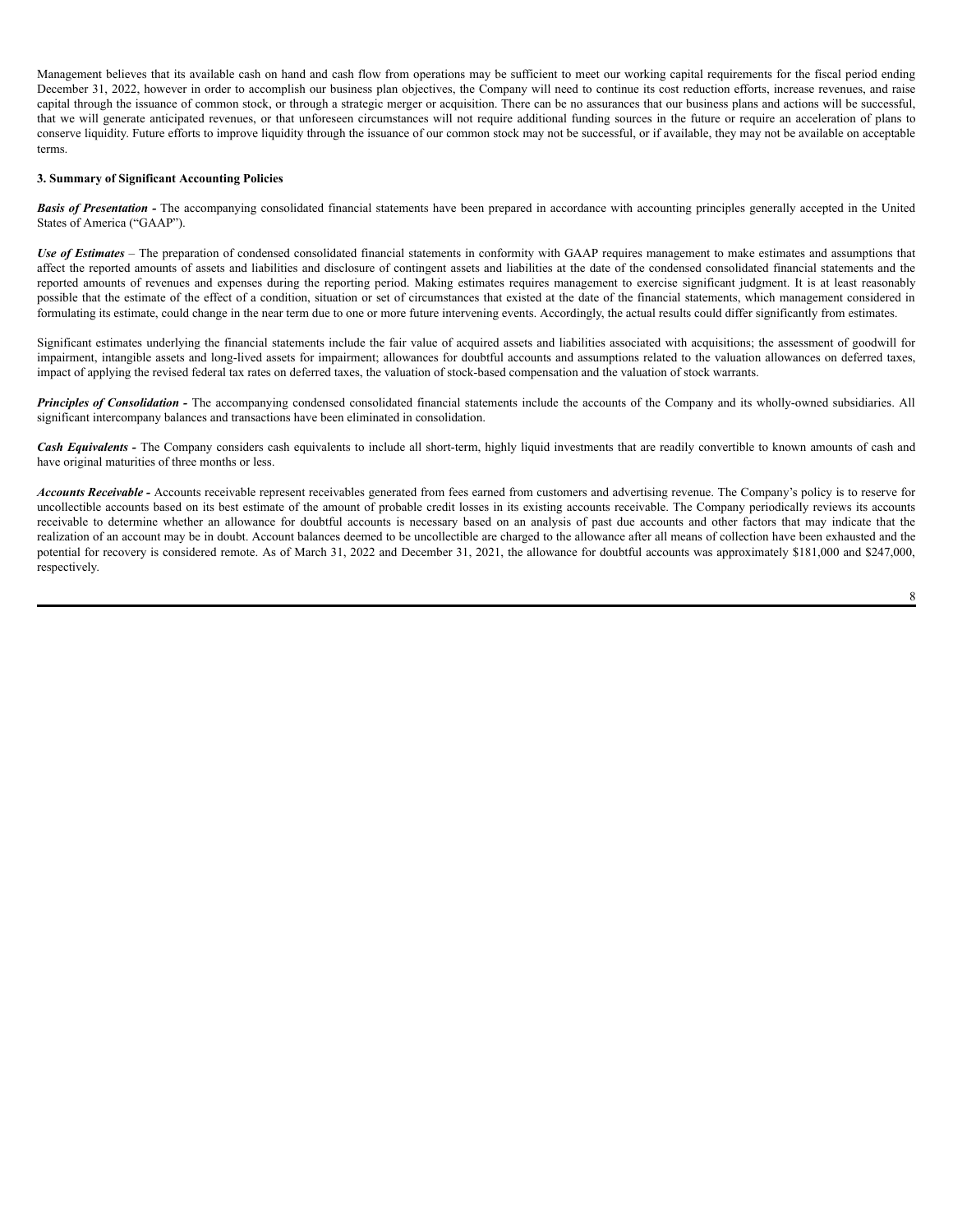*Other Receivables* – Other receivables represents amounts that are owed to the Company that are not considered trade receivables. The Company periodically reviews its other receivables for credit risk to determine whether an allowance is necessary and other factors that may indicate that the realization of an account may be in doubt. Account balances deemed to be uncollectible are charged to the allowance after all means of collection have been exhausted and the potential for recovery is considered remote. As of March 31, 2022 the balance in other receivables as reported on the consolidated balance sheet was deemed collectible. There was no comparable transaction as of March 31, 2021.

*Property and Equipment -* Property and equipment is stated at cost, including any cost to place the property into service, less accumulated depreciation. Depreciation is recorded on a straight-line basis over the estimated useful lives of the assets which currently range from three to five years. Leasehold improvements are amortized over the shorter of their estimated useful lives or the term of the lease. Maintenance, repairs and minor replacements are charged to operations as incurred; major replacements and betterments are capitalized. The cost of any assets sold or retired and related accumulated depreciation are removed from the accounts at the time of disposition, and any resulting profit or loss is reflected in income or expense for the period. Depreciation expense during the three months ended March 31, 2022 and 2021 was approximately \$2,000 and \$10,000, respectively, and is recorded in depreciation and amortization expense in the accompanying condensed consolidated statements of operations.

*Lease Obligations* - The Company leases office space and equipment under various operating lease agreements, including an office for its corporate headquarters, as well as office spaces for its events business, sales and administrative offices under non-cancelable lease arrangements that provide for payments on a graduated basis with various expiration dates.

On September 23, 2020, the Company entered into a new office lease agreement for its corporate headquarters. The office lease is for 4,902 square feet of office space and the lease term is for 84 months, commencing on October 1, 2020.

*Capitalized Technology Costs -* In accordance with the Financial Accounting Standards Board ("FASB") Accounting Standards Codification ("ASC") 350-40, Internal-Use Software, the Company capitalizes certain external and internal computer software costs incurred during the application development stage. The application development stage generally includes software design and configuration, coding, testing and installation activities. Training and maintenance costs are expensed as incurred, while upgrades and enhancements are capitalized if it is probable that such expenditures will result in additional functionality. Capitalized software costs are amortized over the estimated useful lives of the software assets on a straight-line basis, generally not exceeding three years.

*Business Combinations* - ASC 805, Business Combinations ("ASC 805"), applies the acquisition method of accounting for business combinations to all acquisitions where the acquirer gains a controlling interest, regardless of whether consideration was exchanged. ASC 805 establishes principles and requirements for how the acquirer: a) recognizes and measures in its financial statements the identifiable assets acquired, the liabilities assumed, and any non-controlling interest in the acquiree; b) recognizes and measures the goodwill acquired in the business combination or a gain from a bargain purchase; and c) determines what information to disclose to enable users of the financial statements to evaluate the nature and financial effects of the business combination. Accounting for acquisitions requires the Company to recognize, separately from goodwill, the assets acquired and the liabilities assumed at their acquisition-date fair values. Goodwill as of the acquisition date is measured as the excess of consideration transferred and the net of the acquisition-date fair values of the assets acquired and the liabilities assumed. While the Company uses its best estimates and assumptions to accurately value assets acquired and liabilities assumed at the acquisition date, the estimates are inherently uncertain and subject to refinement. As a result, during the measurement period, which may be up to one year from the acquisition date, the Company may record adjustments to the assets acquired and liabilities assumed with the corresponding offset to goodwill. Upon the conclusion of the measurement period or final determination of the values of assets acquired or liabilities assumed, whichever comes first, any subsequent adjustments are recorded to the interim condensed consolidated statements of operations. (See Note 4 – Business Combinations.)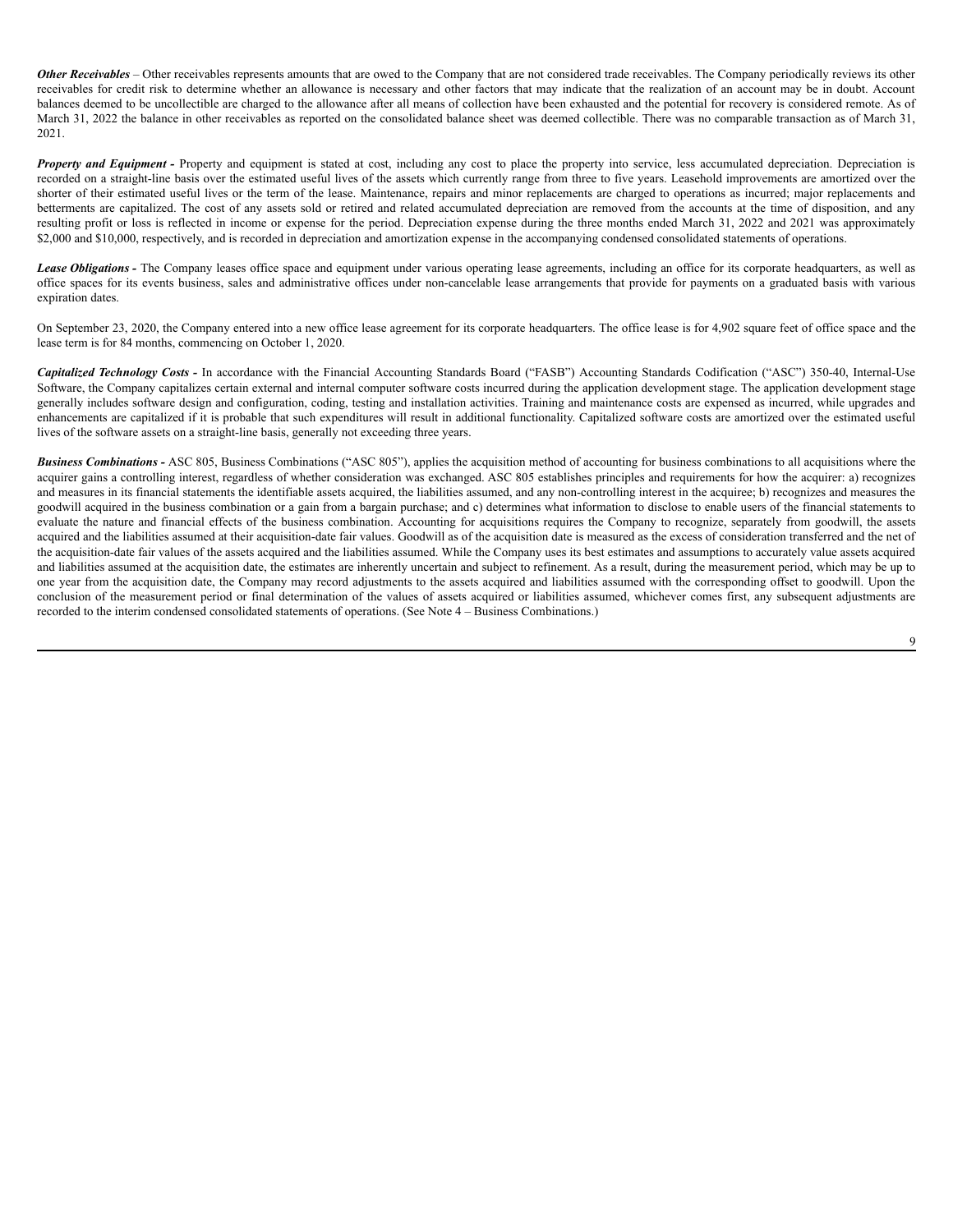Goodwill and Intangible Assets - The Company accounts for goodwill and intangible assets in accordance with ASC 350, Intangibles – Goodwill and Other ("ASC 350"). ASC 350 requires that goodwill and other intangibles with indefinite lives should be tested for impairment annually or on an interim basis if events or circumstances indicate that the fair value of an asset has decreased below its carrying value.

Goodwill is tested for impairment at the reporting unit level on an annual basis (December 31 for the Company) and between annual tests if an event occurs or circumstances change that would more likely than not reduce the fair value of a reporting unit below its carrying value. The Company considers its market capitalization and the carrying value of its assets and liabilities, including goodwill, when performing its goodwill impairment test.

When conducting its annual goodwill impairment assessment, the Company initially performs a qualitative evaluation of whether it is more likely than not that goodwill is impaired. If it is determined by a qualitative evaluation that it is more likely than not that goodwill is impaired, the Company then compares the fair value of the Company's reporting unit to its carrying or book value. If the fair value of the reporting unit exceeds its carrying value, goodwill is not impaired and the Company is not required to perform further testing. If the carrying value of a reporting unit exceeds its fair value, the Company will measure any goodwill impairment losses as the amount by which the carrying amount of a reporting unit exceeds its fair value, not to exceed the total amount of goodwill allocated to that reporting unit.

*Treasury Stock* – Treasury stock is recorded at cost as a reduction of stockholders' equity in the accompanying balance sheets.

*Revenue Recognition* – Revenue is recognized when all of the following conditions exist: (1) persuasive evidence of an arrangement exists, (2) services are performed, (3) the sales price is fixed or determinable, and (4) collectability is reasonably assured.

#### *Recruitment Services*

The Company's recruitment services revenue is derived from the Company's agreements through single and multiple job postings, recruitment media, talent recruitment communities, basic and premier corporate memberships, hiring campaign marketing and advertising, e-newsletter marketing and research and outreach services. Recruitment revenue includes revenue recognized from direct sales to customers for recruitment services and events, as well as revenue from the Company's direct e-commerce sales. Direct sales to customers are most typically a twelve-month contract for services and as such the revenue for each contract is recognized ratably over its twelve-month term. Event revenue is recognized in the month that the event takes place and e-commerce sales are for one-month job postings and the revenue from those sales are recognized in the month the sale is made. Our recruitment services mainly consist of the following products:

- On-line job postings to our diversity sites and to our broader network of websites including the National Association for the Advancement of Colored People, National Urban League, Kappa Alpha Psi, Phi Beta Sigma and many other partner organizations;
- OFCCP job promotion and recordation services;
- Diversity job fairs, both in person and virtual fairs;
- Diversity recruitment job advertising services; and
- Diversity executive staffing services.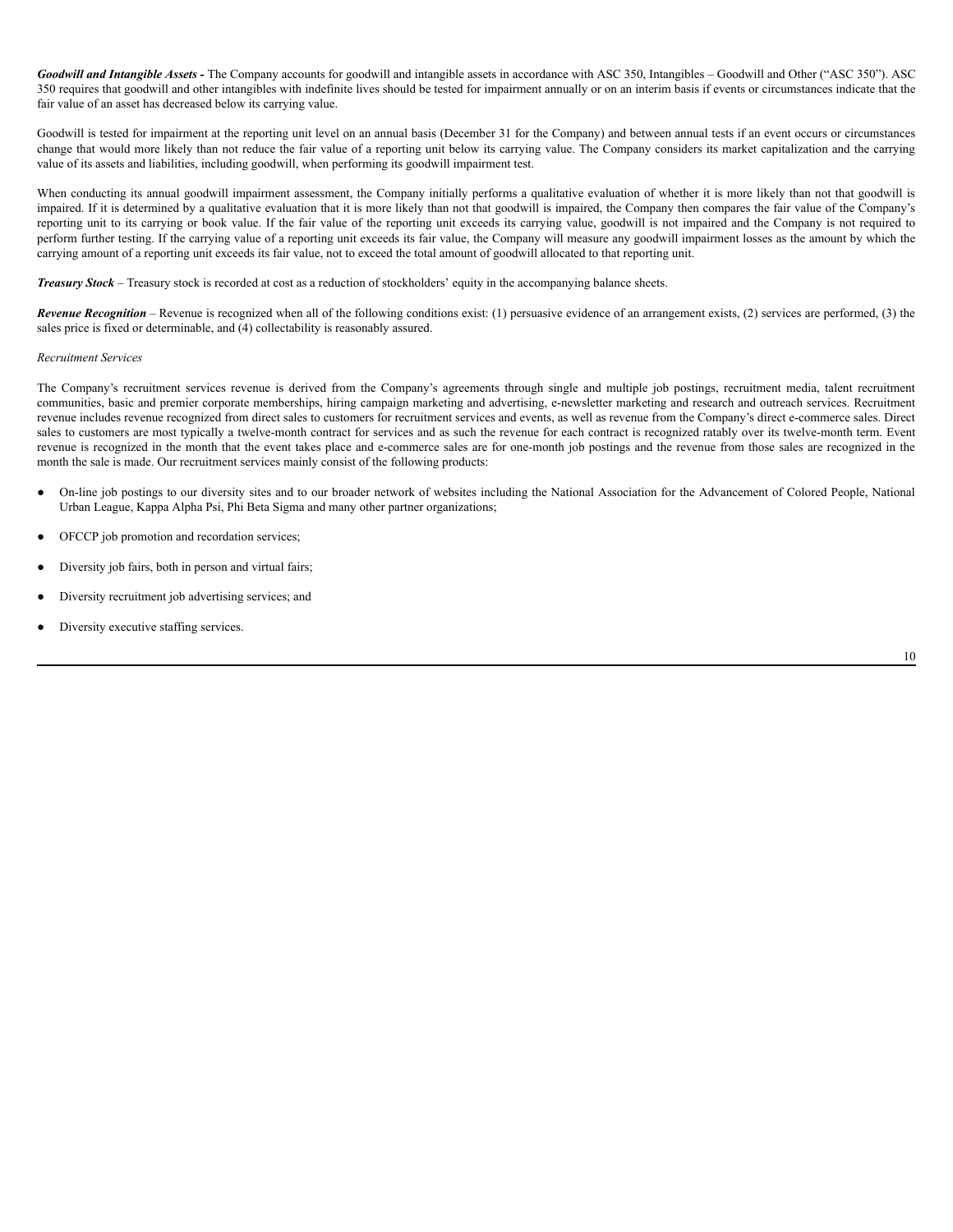## *Membership Fees and Related Services*

Membership fees are collected up-front and member benefits become available immediately; however, those benefits must remain available over the 12-month membership period. At the time of enrollment, membership fees are recorded as deferred revenue and are recognized as revenue ratably over the 12-month membership period. Members who are enrolled in this plan may cancel their membership in the program at any time and receive a partial refund (amount remaining in deferred revenue) or due to consumer protection legislation, a full refund based on the policies of the member's credit card company.

We also offer a monthly membership for which we collect fees on a monthly basis and we recognize revenue in the same month as we collect the monthly fees.

Revenue from related membership services are derived from fees for development and set-up of a member's personal on-line profile and/or press release announcements. Fees related to these services are recognized as revenue at the time the on-line profile is complete, and a press release is distributed.

Products offered to NAPW members relate to custom made plaques. Product sales are recognized as deferred revenue at the time the initial order is placed. Revenue is then recognized at the time these products are shipped. The Company's shipping and handling costs are included in cost of sales.

Deferred Revenue *–* Deferred revenue includes customer payments which are received prior to performing services and revenues are recognized upon the completion of these services. Annual membership fees collected at the time of enrollment are recognized as revenue ratably over the membership period, which are typically for a 12-month membership period.

## *Contracted software Development*

RemoteMore generates revenue by providing contracted programmers to assist customers with their software solutions through customized software development. Revenues are recognized in the period work is performed.

## *Consumer Advertising and Marketing Solutions*

The Company provides career opportunity services to its various partner organizations through advertising and job postings on their websites. The Company works with its partners to develop customized websites and job boards where the partners can generate advertising, job postings and career services to their members, students and alumni. Consumer advertising and marketing solutions revenue is recognized as jobs are posted to their hosted sites.

The Company's partner organizations include NAACP and National Urban League, VetJobs, among others.

## *Discontinued Operations*

#### China Operations

The Company previously disclosed in its Form 10-K for the year ending December 31, 2019 (the "2019 10-K") and subsequently that the assets of PDN China were frozen by Chinese local authorities in November 2019 in connection with the criminal investigation of alleged illegal public fund raising by Gatewang Group (the "Gatewang Case"), a separate company organized under the laws of the People's Republic of China ("Gatewang"), with which Mr. Maoji (Michael) Wang, the former Chairman and CEO of the Company was affiliated. A subsequent investigation led by a special committee of the Board concluded that it did not find any evidence that the Company or PDN China had engaged in the criminal activity of illegal fund-raising as alleged against Gatewang. The Company subsequently discontinued all of its operations in China.

The Company also previously disclosed in the 2019 Form 10-K that although the seizure of PDN China's assets had been lifted in March 2020. On April 22, 2021, the Company learned that RMB 18,841,064.15 (approximately \$2.9 million) had been seized from the PDN China Account by Longxu District Court of Wuzhou City in Guangxi Province to satisfy a judgment in favor of the plaintiffs in the Gatewang Case. On April 26, 2021, the Company concluded that the seizure of such cash assets was a material reduction of Company assets and was reflected in its condensed consolidated balance sheets subsequent to the occurrence.

The Company has asserted its claim to these funds as the genuine owner to the Chinese officials and asked for their return. The Company plans to pursue all possible legal alternatives to have these funds returned to the Company but such return is uncertain at this time.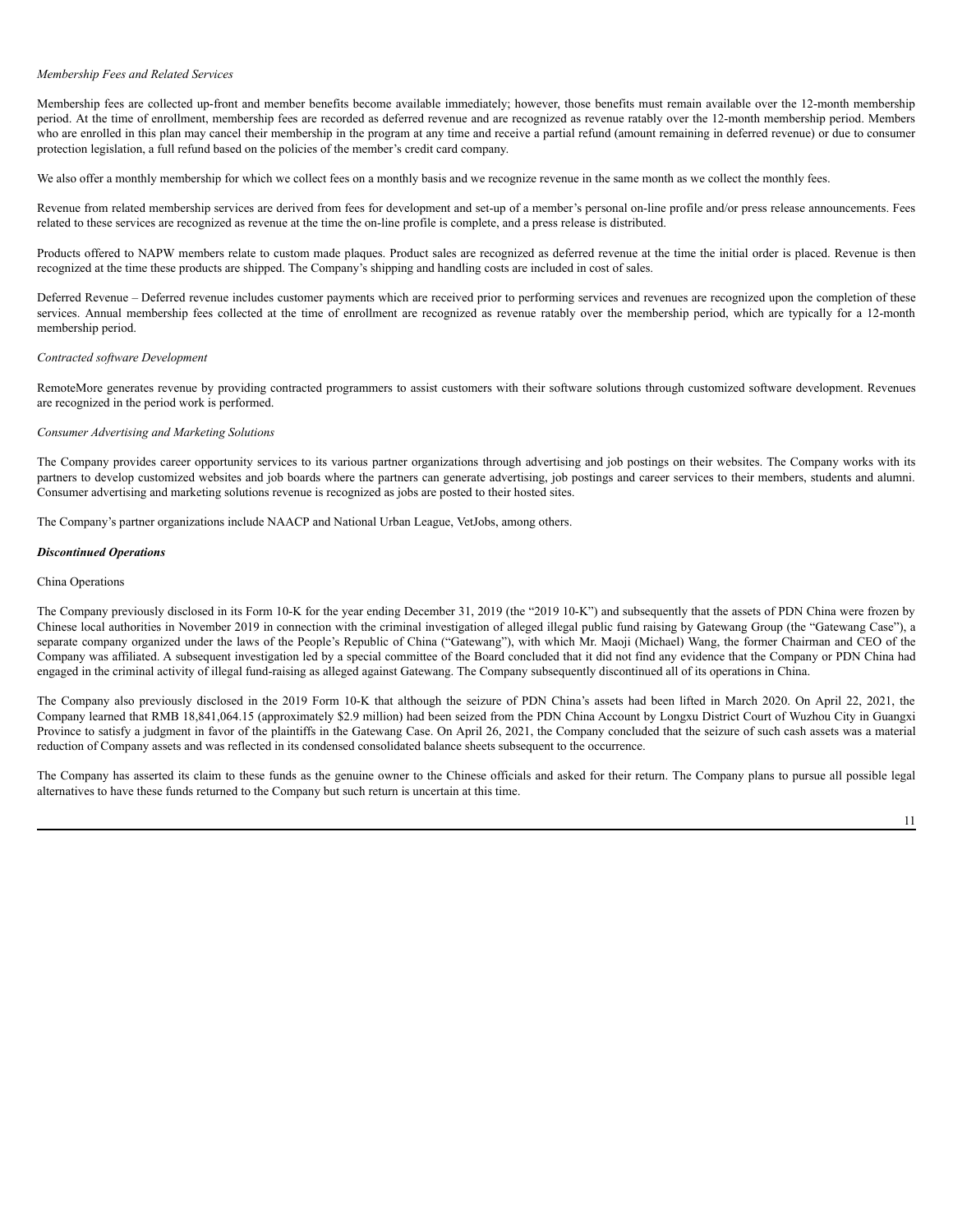All historical operating results for the Company's China operations are included in a loss from discontinued operations, net of tax, in the accompanying statement of operations. For the three months ended March 31, 2022, loss from discontinued operations was approximately \$24,000 compared to a loss from discontinued operations of approximately \$15,000 for the three months ended March 31, 2021.

Assets and liabilities of China operations are included in current assets and long-term assets from discontinued operations, and current liabilities and long-term liabilities from discontinued operations. Current assets from discontinued operations were \$4,600, as of March 31, 2022 and December 31, 2021, respectively, and long-term assets from discontinued operations were approximately \$197,919 at March 31, 2022, compared to \$197,595 as of December 31, 2021. As of March 31, 2022, current liabilities from discontinued operations were \$438,569, compared to \$420,850 as of December 31, 2021.

## *Operating Results of Discontinued Operations*

The following table represents the components of operating results from discontinued operations, which are included in the statements of operations and comprehensive loss for the three months ended March 31, 2022 and 2021:

|                                                     |      | <b>Three Months Ended March 31,</b> |          |  |  |  |  |  |
|-----------------------------------------------------|------|-------------------------------------|----------|--|--|--|--|--|
|                                                     | 2022 |                                     | 2021     |  |  |  |  |  |
|                                                     |      |                                     |          |  |  |  |  |  |
| Revenues                                            | ж    | $\overline{\phantom{a}}$<br>ъ       |          |  |  |  |  |  |
| <b>Cost of Sales</b>                                |      | 11,371                              | 2,315    |  |  |  |  |  |
| Depreciation and amortization                       |      | $\overline{\phantom{a}}$            |          |  |  |  |  |  |
| Sales and marketing                                 |      |                                     |          |  |  |  |  |  |
| General and administrative                          |      | 6,810                               | 9,470    |  |  |  |  |  |
| Non-operating expense                               |      | 111                                 | 3,289    |  |  |  |  |  |
| Loss from discontinued operations before income tax |      | (18,292)                            | (15,074) |  |  |  |  |  |
| Income tax expense (benefit)                        |      |                                     |          |  |  |  |  |  |
| Net loss from discontinued operations               |      | (18,292)                            | (15,074) |  |  |  |  |  |
|                                                     |      |                                     | 12       |  |  |  |  |  |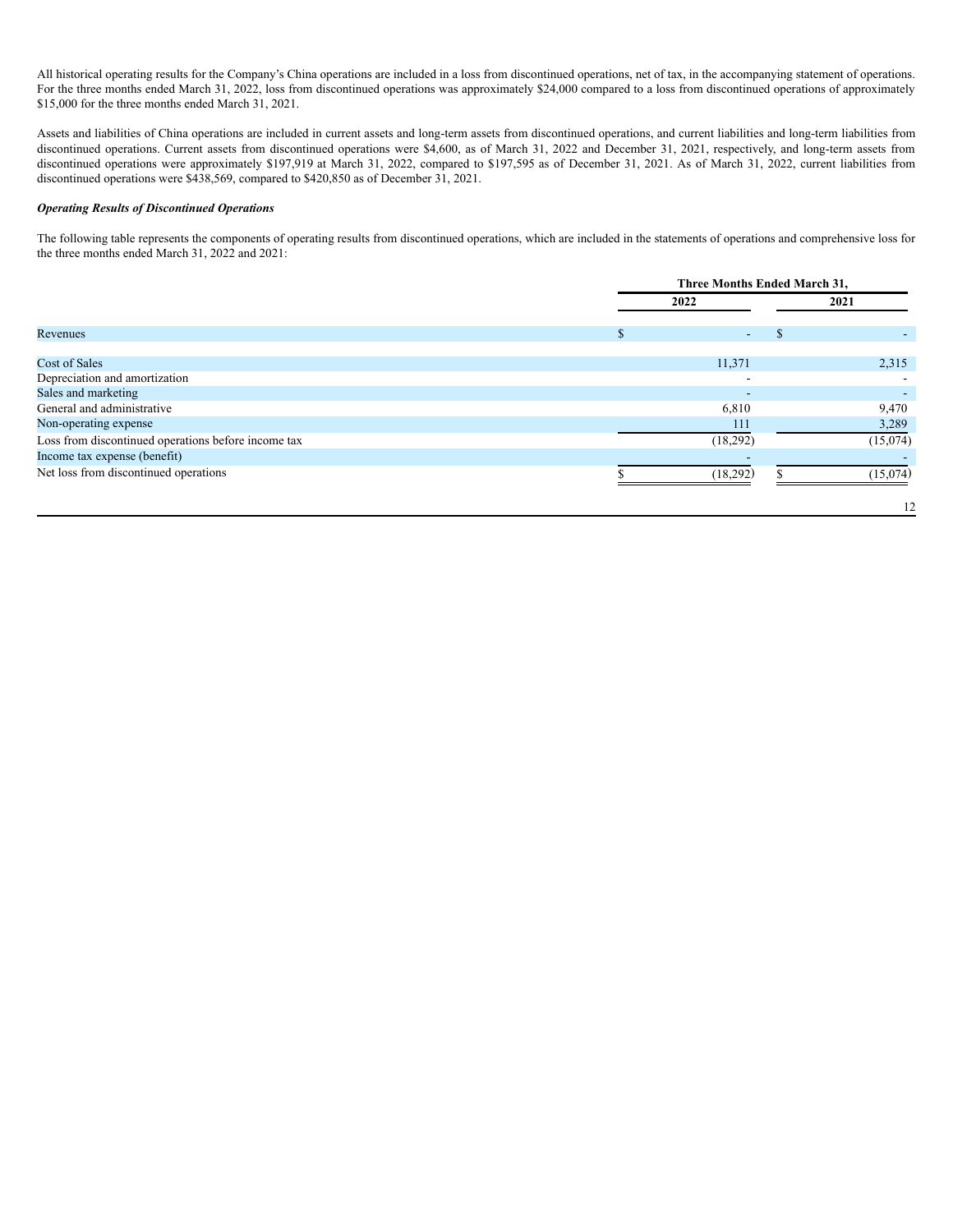*Advertising and Marketing Expenses* – Advertising and marketing expenses are expensed as incurred or the first time the advertising takes place. The production costs of advertising are expensed the first time the advertising takes place. For the three months ended March 31, 2022 and 2021, the Company incurred advertising and marketing expenses of approximately \$255,000 and \$209,000, respectively. These amounts are included in sales and marketing expenses in the accompanying statements of operations. At March 31, 2022 and December 31, 2021, there were no prepaid advertising expenses, recorded in the accompanying balance sheets.

*Concentrations of Credit Risk -* Financial instruments, which potentially subject the Company to concentration of credit risk, consist principally of cash and cash equivalents and accounts receivable. The Company places its cash with high credit quality institutions. At times, such amounts may be in excess of the FDIC insurance limits. The Company has not experienced any losses in such accounts and believes that it is not exposed to any significant credit risk on the account.

*Income Taxes* - The Company accounts for income taxes in accordance with ASC 740, Income Taxes, which requires that the Company recognize deferred tax liabilities and assets based on the differences between the financial statement basis and tax basis of assets and liabilities, using enacted tax rates in effect for the year in which the differences are expected to reverse. The Company estimates the degree to which tax assets and credit carryforwards will result in a benefit based on expected profitability by tax jurisdiction. A valuation allowance for such tax assets and loss carryforwards is provided when it is determined to be more likely than not that the benefit of such deferred tax asset will not be realized in future periods. If it becomes more likely than not that a tax asset will be used, the related valuation allowance on such assets would be reduced.

ASC 740 clarifies the accounting for uncertainty in income taxes recognized in an enterprise's financial statements in accordance with ASC 740-20 and prescribes a recognition threshold and measurement process for financial statement recognition and measurement of a tax position taken or expected to be taken in a tax return. For those benefits to be recognized, a tax position must be more-likely-than-not to be sustained upon examination by taxing authorities. There were no unrecognized tax benefits as of March 31, 2022. The Company is currently not aware of any issues under review that could result in significant payments, accruals or material deviation from its position.

The Company may be subject to potential income tax examinations by federal or state authorities. These potential examinations may include questioning the timing and amount of deductions, the nexus of income among various tax jurisdictions and compliance with federal and state tax laws. Management does not expect that the total amount of unrecognized tax benefits will materially change over the next twelve months. Tax years that remain open for assessment for federal and state tax purposes include the years ended December 31, 2018 through 2021.

The Company's policy for recording interest and penalties associated with audits is to record such expense as a component of income tax expense. There were no amounts accrued for penalties or interest as of March 31, 2022.

Fair Value of Financial Assets and Liabilities - Financial instruments, including cash and cash equivalents, short-term investments and accounts payable, are carried at cost. Management believes that the recorded amounts approximate fair value due to the short-term nature of these instruments.

*Net Loss per Share* - The Company computes basic net loss per share by dividing net loss available to common stockholders by the weighted average number of common shares outstanding for the period and excludes the effects of any potentially dilutive securities. Diluted earnings per share, if presented, would include the dilution that would occur upon the exercise or conversion of all potentially dilutive securities into common stock using the "treasury stock" and/or "if converted" methods as applicable. The computation of basic net loss per share for the three months ended March 31, 2022 and 2021 excludes the potentially dilutive securities summarized in the table below because their inclusion would be anti-dilutive.

|                                   | As of March 31,          |         |
|-----------------------------------|--------------------------|---------|
|                                   | 2022                     | 2021    |
| Warrants to purchase common stock | $\overline{\phantom{0}}$ | 125,000 |
| Stock options                     | 66,126                   | 66,126  |
| Unvested restricted stock         | 159,525                  | 206,775 |
| Total dilutive securities         | 225,651                  | 397,901 |
|                                   |                          |         |

13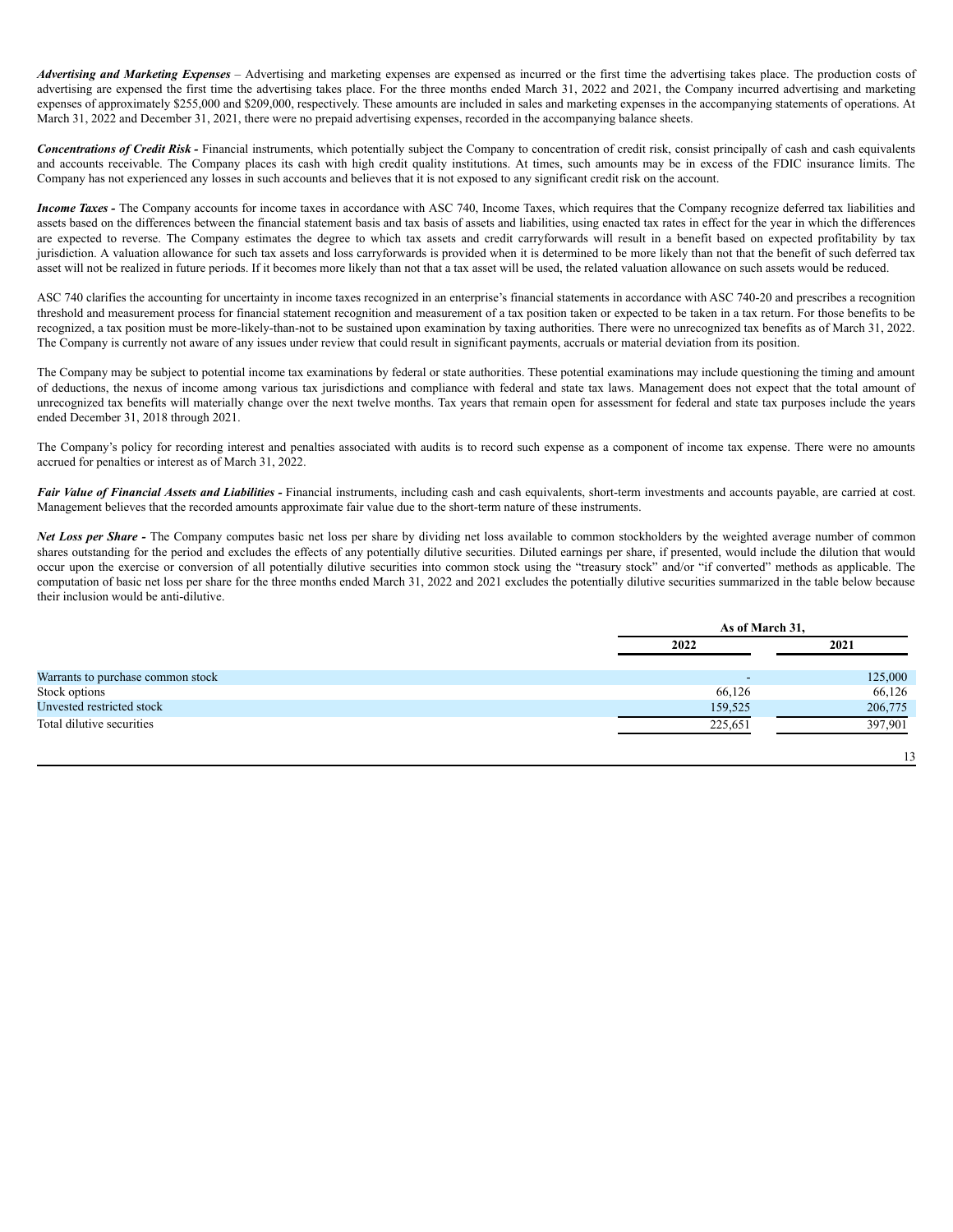*Reclassifications -* Certain prior year amounts in the Consolidated Statements of Operations and Comprehensive Loss have been reclassified to conform with the current year presentation.

## *Recent Accounting Pronouncements*

The Company has implemented all new accounting pronouncements that are in effect. These pronouncements did not have any material impact on the financial statements unless otherwise disclosed, and the Company does not believe that there are any other new accounting pronouncements that have been issued that might have a material impact on its financial position or results of operations.

#### **4. Business Combinations**

On September 20, 2021, the Company acquired a 45.62% interest in RemoteMore USA, Inc., a software developer recruiting company, for an estimated total purchase price of \$1,363,333, paying \$863,333 in cash and \$500,000 to be paid within one year. The acquisition is expected to significantly grow the Company's revenues and recruiting platform and also included bringing onboard Boris Krastev and Boris Borisov, the co-founders of RemoteMore.

The purchase price allocation as of the date of the acquisition was based on a detailed analysis about the fair value of assets acquired. No liabilities were assumed. The major classes of assets to which we have allocated the purchase price were as follows:

| Goodwill          | 935,334                  |
|-------------------|--------------------------|
| Intangible assets | 427 999<br><u>д</u><br>. |
|                   | 363,333                  |

The goodwill recognized in connection with the acquisition is primarily attributable to anticipated synergies from future growth and is expected to be deductible for tax purposes.

Intangible assets purchased in connection with the acquisition primarily represent contracts acquired, and to a lesser extent trademarks, and are reflected in the Company's consolidated balance sheets at gross amounts, net of accumulated amortization. The Company expects to fully realize its interest in the revenues associated with the contracts acquired (see Note 7 – Intangible Assets).

Operations for RemoteMore are included in the Company's consolidated financial statements at gross amounts as the Company has significant influence in the way RemoteMore operates. The 54.38% interest retained by the seller are included in the Company's consolidated financial statements as noncontrolling interest. For the three months ended March 31, 2022, RemoteMore generated approximately \$477,000 of revenues and incurred approximately \$855,000 of operating costs, inclusive of amortization expense associated with the aforementioned intangible assets of approximately \$255,000, for a loss before income taxes of approximately \$381,000.

RemoteMore was incorporated in December 2020 and did not begin operations until on or about July 1, 2021. From January 1, 2021, through the acquisition date of September 20, 2021, revenues and expenses would have been deemed immaterial to the Company's consolidated financial statements.

In February 2022, in connection with the September 2021 acquisition of the 45.62% interest in RemoteMore USA, Inc., and as a component of the \$500,000 to be paid within one year, the Company issued 279,720 shares of its common stock, with a value of \$400,000, to the co-founders of RemoteMore. The Company has the option to purchase up to an additional 20% interest in RemoteMore for approximately \$100,000.

## **5. Revenue Recognition**

The Company recognizes revenue under the core principle of ASC 606, to depict the transfer of control to its customers in an amount reflecting the consideration to which it expects to be entitled. In order to achieve that core principle, the Company has applied the following five-step approach: (1) identify the contract with a customer, (2) identify the performance obligations in the contract, (3) determine the transaction price, (4) allocate the transaction price to the performance obligations in the contract, and (5) recognize revenue when a performance obligation is satisfied.

The Company's contracts with customers may provide for multiple promised goods and services. The Company typically analyzes the contract and identifies the performance obligations by evaluating whether the promised goods and services are capable of being distinct within the context of the contract at contract inception. Promised goods and services that are not distinct at contract inception are combined. The next step after identifying the performance obligations is determining the transaction price, which includes the impact of variable consideration, based on contractually fixed amounts and an estimation of variable consideration. The Company allocates the transaction price to each performance obligation based on relative stand-alone selling price. Judgment is exercised to determine the stand-alone selling price of each distinct performance obligation. The Company estimates the stand-alone selling price by reference to the total transaction price less the sum of the observable stand-alone selling prices of other goods or services promised in the contract. In general, transaction price is determined by estimating the fixed amount of consideration to which we are entitled for transfer of goods and services and all relevant sources and components of variable consideration. Revenues are generally recognized when control of the promised goods or services is transferred to their customers either at a point in time or over time, in an amount that reflects the consideration it expects to be entitled to in exchange for those goods or services.

Many of the Company's contracts have one performance obligation and all consideration is allocated to that performance obligation and recognized at a point in time contemporaneous when the service is performed or with the date of the event.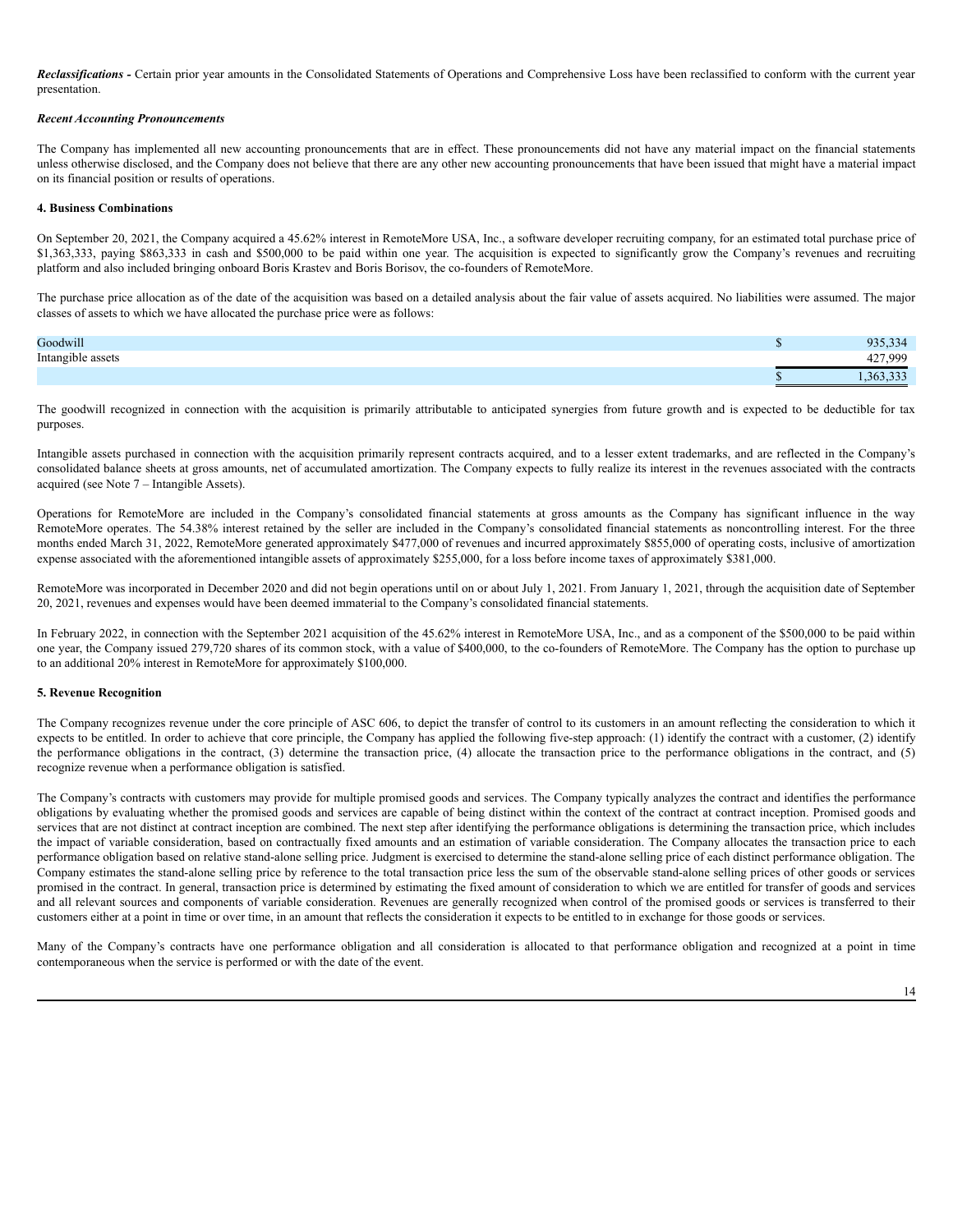The Company may have contracts where there is an extended timing difference between payment and the time when control of the goods or services is transferred to the customer.

## **Nature of Goods and Services**

The following is a description of principal activities from which the Company generates its revenue:

#### *Recruitment Services*

The Company's recruitment services revenue is derived from the Company's agreements through single and multiple job postings, recruitment media, talent recruitment communities, basic and premier corporate memberships, hiring campaign marketing and advertising, e-newsletter marketing and research and outreach services. Recruitment revenue includes revenue recognized from direct sales to customers for recruitment services and events, as well as revenue from the Company's direct e-commerce sales. Direct sales to customers are most typically a twelve-month contract for services and as such the revenue for each contract is recognized ratably over its twelve-month term. Event revenue is recognized in the period that the event takes place and e-commerce sales are for sixty to ninety-day job postings and the revenue from those sales are recognized when the service is provided. The Company's recruitment services mainly consist of the following products:

- On-line job postings to our diversity sites and to our broader network of websites including the National Association for the Advancement of Colored People, National Urban League, Kappa Alpha Psi, Phi Beta Sigma and many other partner organizations;
- OFCCP job promotion and recordation services;
- Diversity job fairs, both in person and virtual fairs;
- Diversity recruitment job advertising services; and
- Diversity executive staffing services.

#### *Membership Fees and Related Services*

Membership fees are typically month to month; however, members may prepay for a 12-month period. Memberships are collected up-front and member benefits become available immediately. At the time of enrollment, membership fees are recorded as deferred revenue and are recognized as revenue ratably over the membership period. Members who are enrolled in 12-month plan may cancel their membership in the program at any time and receive a partial refund (amount remaining in deferred revenue) or due to consumer protection legislation, a full refund based on the policies of the member's credit card company.

#### Monthly membership revenues are recognized in the same month fees are collected.

Revenue from related membership services are derived from fees for development and set-up of a member's personal on-line profile and/or press release announcements. Fees related to these services are recognized as revenue at the time the on-line profile is complete and press release is distributed.

Products offered to members relate to custom made plaques. Product sales are recognized as deferred revenue at the time the initial order is placed. Revenue is then recognized at the time these products are shipped. The Company's shipping and handling costs are included in cost of sales in the accompanying condensed consolidated statements of operations.

#### *Contracted Software Development*

Revenues for RemoteMore are generated from providing customized software solutions to customers and are recognized in the period work is performed.

#### *Consumer Advertising and Marketing Solutions*

The Company provides career opportunity services to its various partner organizations through advertising and job postings on their websites. The Company works with its partners to develop customized websites and job boards where the partners can generate advertising, job postings and career services to their members, students and alumni. Consumer advertising and marketing solutions revenue is recognized as jobs are posted to their hosted sites.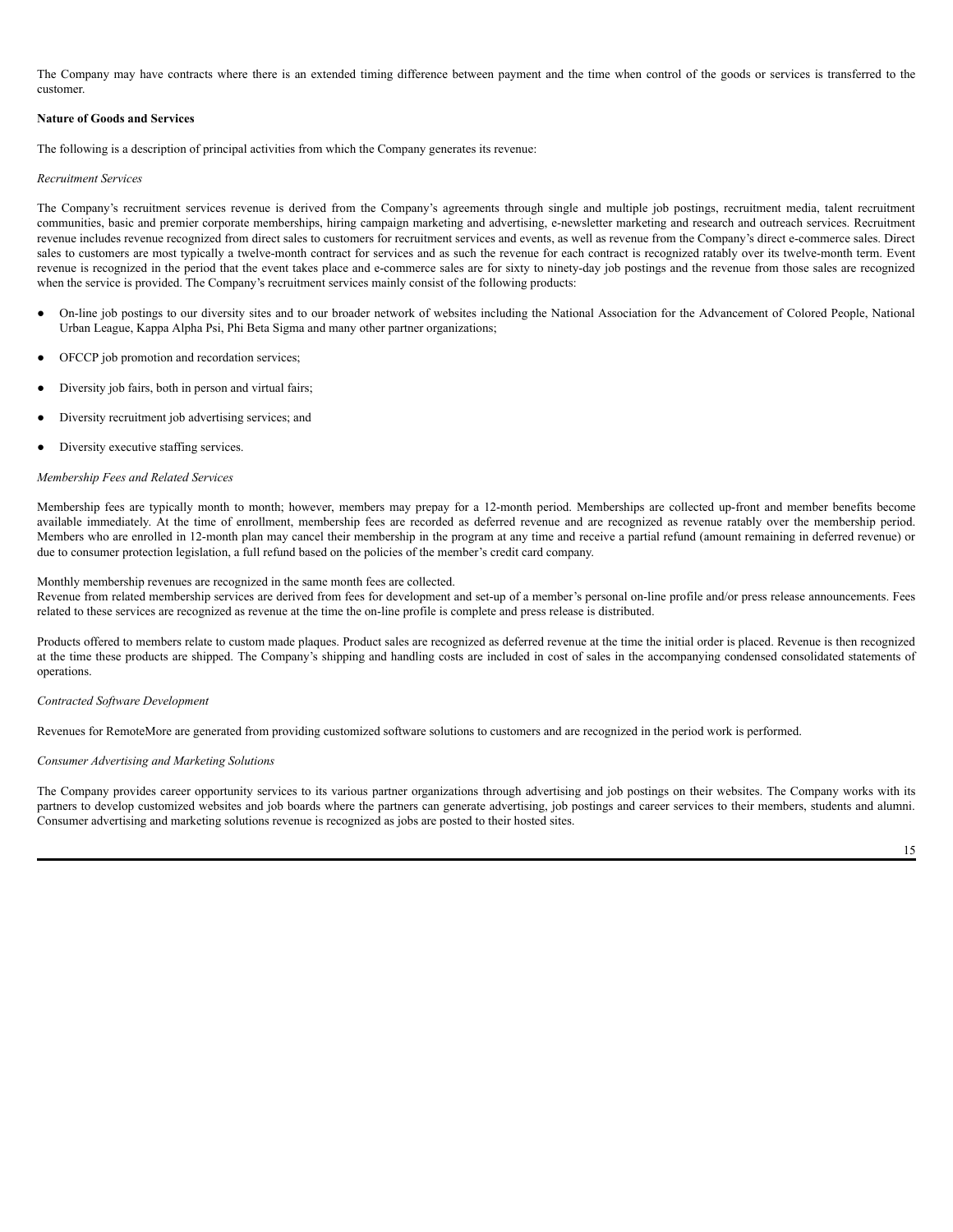#### **Revenue Concentration**

The Company, is in an alliance with another company to build, host, and manage the Company's job boards and website. This alliance member also sells two of the Company's recruitment services products and bills customers, collects fees, and provides customer services. For the three months ended March 31, 2022 and 2021, the Company recorded approximately 11% of its recruitment services revenue from this alliance sales relationship.

#### **Disaggregation of revenue**

Revenue is disaggregated by product line and timing of transfer of products and services and is in line with our reportable segments as described in Note 13 - Segment Information.

# **Contract Balances**

The Company's rights to consideration for work completed, but not billed at the reporting date, is classified as a receivable, as it has an unconditional right to payment or only conditional for the passage of time. The Company has no recorded contract assets as of March 31, 2022.

Consideration received in advance from customers is recorded as a contract liability, if a contract exists under ASC 606, until services are delivered or obligations are met and revenue is earned. Contract liability represents the excess of amounts invoiced over amounts recognized as revenues. Contract liabilities to be recognized in the succeeding twelve-month period are classified as current contract liabilities and the remaining amounts, if any, are classified as non-current contract liabilities. Contract liabilities of approximately \$2,213,000 are included in current deferred revenues, on the condensed consolidated balance sheets as of March 31, 2022. For the three months ended March 31, 2022, we recognized revenue associated with contract liabilities of approximately \$1,436,000 that were included in the contract liabilities balance at the beginning of the period.

## **Transaction price allocated to the remaining performance obligations**

The Company applies the optional exemptions and does not disclose: a) information about remaining performance obligations that have an original expected duration of one year or less or b) transaction price allocated to unsatisfied performance obligations for which variable consideration is allocated entirely to a wholly unsatisfied performance obligation or to a wholly unsatisfied promise to transfer a distinct good or service that forms part of a single performance obligation in accordance with the series guidance.

The typical duration of all event related and other contracts is one year or less and, as a result, the Company applies the optional exemptions and does not disclose information about remaining performance obligations that have an original expected duration of one year or less.

## **6. Capitalized Technology**

Capitalized Technology, net is as follows:

|                              | <b>March 31, 2022</b> | <b>December 31, 2021</b> |  |  |
|------------------------------|-----------------------|--------------------------|--|--|
| Capitalized cost:            |                       |                          |  |  |
| Balance, beginning of period | 43.038                | 25,867                   |  |  |
| Additional capitalized cost  |                       | 49,970                   |  |  |
| Provision for amortization   | (4,392)               | (32,799)                 |  |  |
| Balance, end of period       | 38,646                | 43,038                   |  |  |

For the three months ended March 31, 2022 and 2021, amortization expense was approximately \$4,400 and \$10,000, respectively, and is recorded in depreciation and amortization expense in the accompanying statements of operations.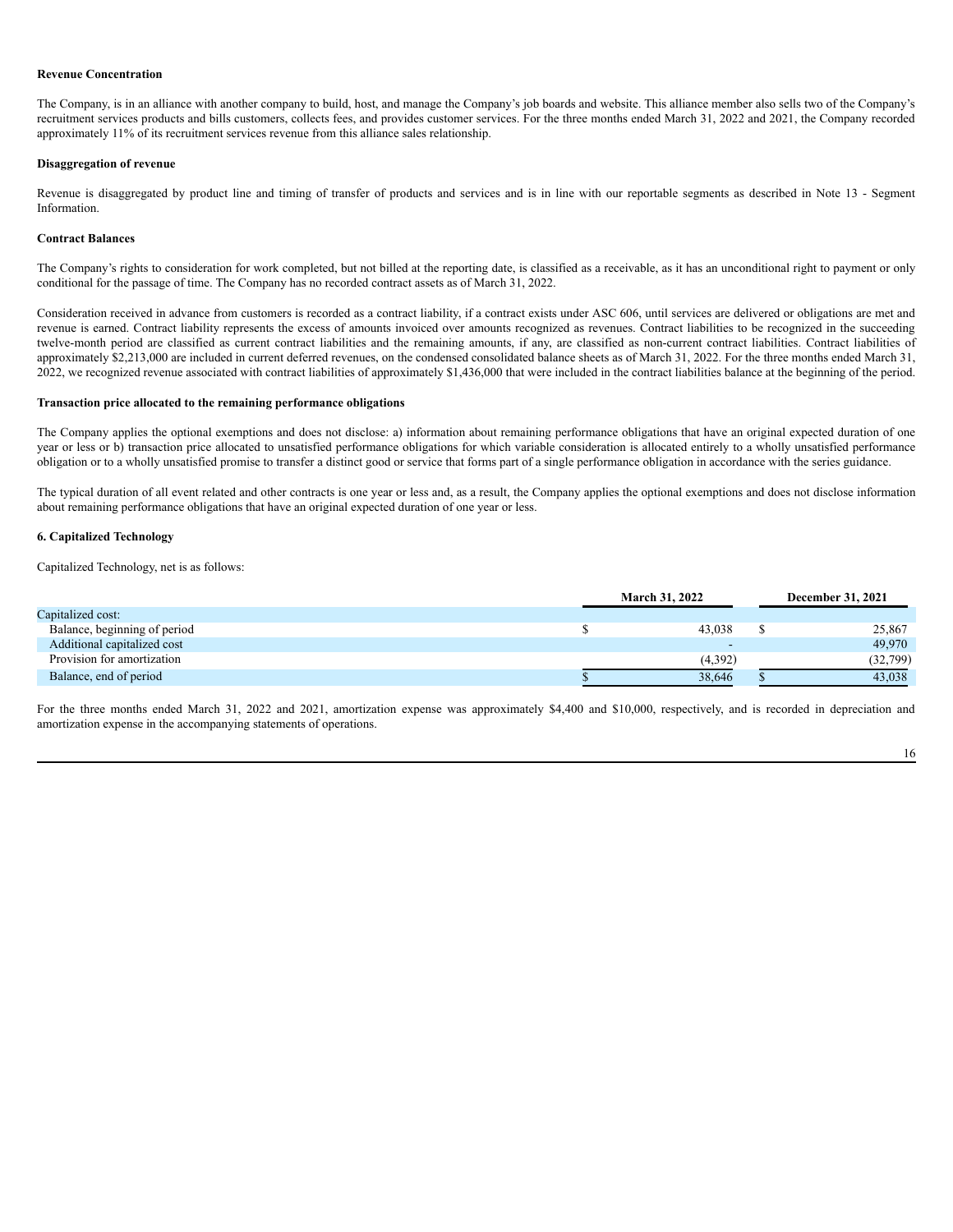## **7. Intangible Assets**

Intangible assets, net was as follows:

| <b>March 31, 2022</b>               | <b>Useful</b><br><b>Lives</b><br>(Years) | <b>Gross</b><br>Carrying<br>Amount | Accumulated<br>Amortization | <b>Net Carrying</b><br>Amount |
|-------------------------------------|------------------------------------------|------------------------------------|-----------------------------|-------------------------------|
| Long-lived intangible assets:       |                                          |                                    |                             |                               |
| <b>Sales Process</b>                | 10                                       | \$<br>2,130,956                    | \$<br>(1,940,437)           | \$<br>190,519                 |
| Paid Member Relationships           |                                          | 803,472                            | (803, 472)                  |                               |
| Member Lists                        |                                          | 8,086,181                          | (8,086,181)                 |                               |
| Developed Technology                |                                          | 648,000                            | (648,000)                   |                               |
| Trade Name/Trademarks               | 4                                        | 442,500                            | (440, 417)                  | 2,083                         |
| Contracts purchased                 | $3-12$ months                            | 935,683                            | (525, 025)                  | 410,658                       |
|                                     |                                          | 13,046,792                         | (12, 443, 532)              | 603,260                       |
| Indefinite-lived intangible assets: |                                          |                                    |                             |                               |
| Trade name                          |                                          |                                    |                             | 90,400                        |
| Intangible assets, net              |                                          |                                    |                             | 693,660                       |

|                     |         | <b>Gross</b> |                     |              |                             |                               |
|---------------------|---------|--------------|---------------------|--------------|-----------------------------|-------------------------------|
| <b>Useful Lives</b> |         | Carrying     |                     |              |                             | <b>Net Carrying</b><br>Amount |
|                     |         |              |                     |              |                             |                               |
|                     |         |              |                     |              |                             |                               |
| 10                  | ъ       |              | \$                  | (1,921,386)  | S                           | 209,570                       |
|                     |         | 803,472      |                     | (803, 472)   |                             |                               |
|                     |         | 8,086,181    |                     | (8,086,181)  |                             |                               |
|                     |         | 648,000      |                     | (648,000)    |                             |                               |
|                     |         | 442,500      |                     | (440, 208)   |                             | 2,292                         |
| $3-12$ months       |         | 935,683      |                     | (269, 664)   |                             | 666,019                       |
|                     |         | 13,046,792   |                     | (12,168,911) |                             | 877,881                       |
|                     |         |              |                     |              |                             |                               |
|                     |         |              |                     |              |                             | 90,400                        |
|                     |         |              |                     |              |                             | 968,281                       |
|                     | (Years) |              | Amount<br>2,130,956 |              | Accumulated<br>Amortization |                               |

As of March 31, 2022, estimated amortization expense in future fiscal years is summarized as follows:

#### **Year ended December 31,**

| Remaining of 2022   | 468,282 |
|---------------------|---------|
| 2023                | 76,832  |
| 2024                | 57,780  |
| 2025                | 366     |
| Net Carrying Amount | 603,260 |

For the three months ended March 31, 2022 and 2021, amortization expense was approximately \$275,000 and \$19,000, respectively, and is recorded in depreciation and amortization expense in the accompanying statements of operations.

## **8. Commitments and Contingencies**

Lease Obligations - The Company leases office space and equipment under various operating lease agreements, including an office for its headquarters, as well as office spaces for its events business, sales and administrative offices under non-cancelable lease arrangements that provide for payments on a graduated basis with various expiration dates.

As of March 31, 2022, right of use assets and related lease obligations were \$412,470 and \$499,305, as recorded on the Company's condensed consolidated balance sheets.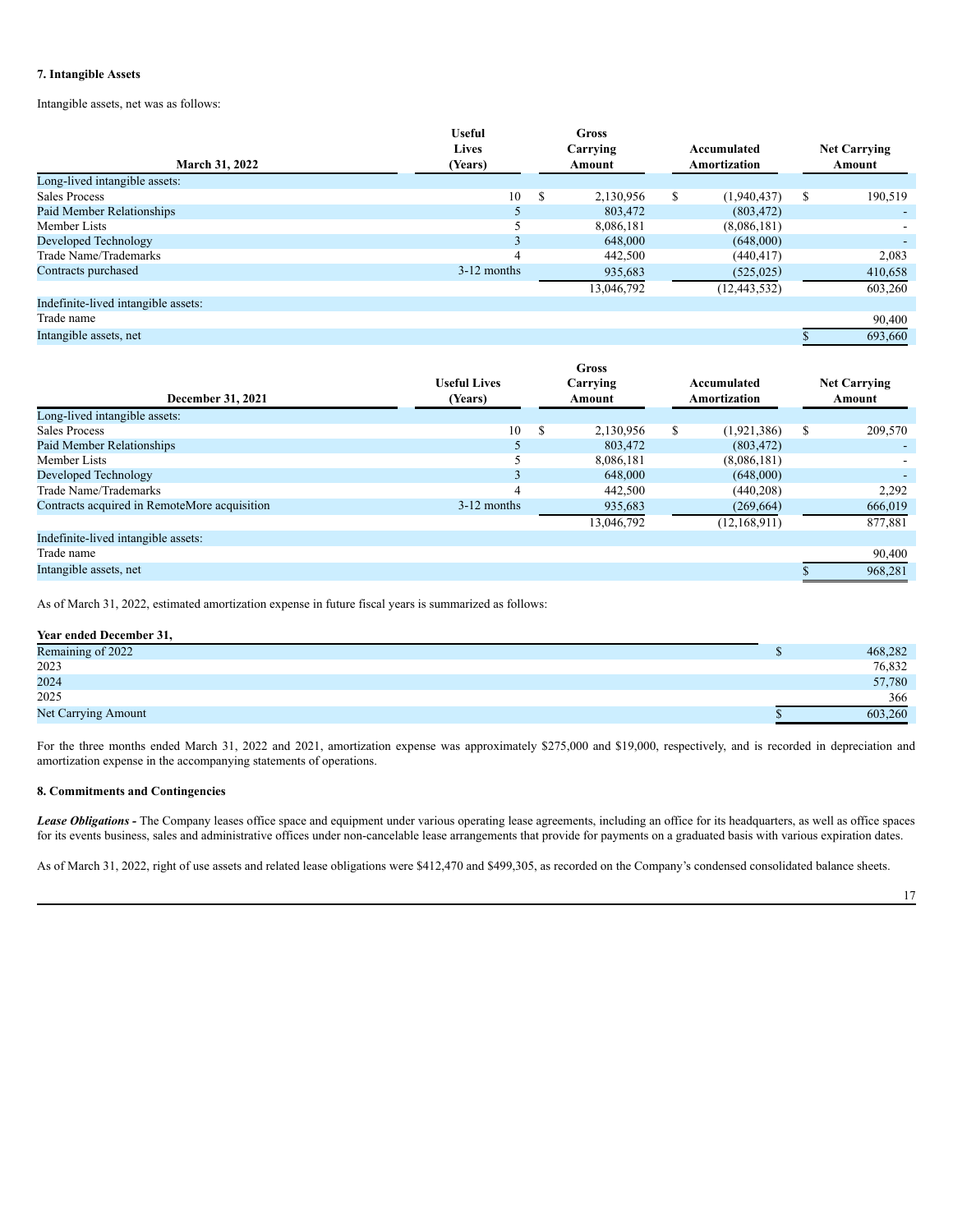*Other* - PDN China's bank account with a balance of approximately \$195,000 was frozen by Guangzhou Police due to the Gatewang Case. The Company has classified this entire cash balance as a long-term asset presented in discontinued operations (see Note 3. - Summary of Significant Accounting Policies – Discontinued Operations).

#### *Legal Proceedings*

NAPW is a defendant in a Nassau County (NY) Supreme Court case, whereby TL Franklin Avenue Plaza LLC has sued and a obtained a judgment against NAPW in the amount of \$855,002. [NAPW Case index No. LT 000421/2018; NAPW's former Garden City, NY, office.] NAPW has reserved for this judgment and accrued interest on this amount.

The Company and its wholly owned subsidiary, NAPW, Inc., are parties to a proceeding captioned Deborah Bayne, et al. vs. NAPW, Inc. and Professional Diversity Network, Inc., No. 18-cv-3591 (E.D.N.Y.), filed on June 20, 2018, and alleging violations of the Fair Labor Standards Act and certain provisions of the New York Labor Law. Plaintiffs are seeking monetary damages and equitable relief. The Company disputes that it or its subsidiary violated the applicable laws or that either entity has any liability and intends to vigorously defend against these claims. The matter is in the final stages of discovery, and we have completed depositions of relevant witnesses. During the first quarter of 2020, the Company recorded a \$450,000 litigation settlement reserve in the event of an unfavorable outcome in this proceeding. In November 2020, both parties entered into mediation proceedings, but a settlement was not reached. While the COVID-19 pandemic has caused delays to the litigation, it is expected that these delays will decrease as the disruption caused by the pandemic subsides.

#### *General Legal Matters*

From time to time, the Company is involved in legal matters arising in the ordinary course of business. While the Company believes that such matters are currently not material, there can be no assurance that matters arising in the ordinary course of business for which the Company is, or could be, involved in litigation, will not have a material adverse effect on its business, financial condition or results of operations.

## **9. CFL Transaction**

On August 12, 2016, the Company entered into a stock purchase agreement (the "Purchase Agreement"), with CFL, a Republic of Seychelles company wholly-owned by a group of Chinese investors. Pursuant to the Purchase Agreement, the Company agreed to issue and sell to CFL, and CFL agreed to purchase, upon the terms and subject to the conditions set forth in the Purchase Agreement, a number of shares of the Company's common stock, par value \$0.01 per share (the "Common Stock"), such that CFL will hold shares of Common Stock equal to approximately 51% of the outstanding shares of Common Stock, determined on a fully-diluted basis, after giving effect to the consummation of the transactions contemplated by the Purchase Agreement.

At the closing of the CFL Transaction, the Company entered into a Stockholders' Agreement, dated November 7, 2016 (the "Stockholders' Agreement") with CFL and each of its shareholders: Maoji (Michael) Wang, Jingbo Song, Yong Xiong Zheng and Nan Kou (the "CFL Shareholders"). The Stockholders' Agreement sets forth the agreement of the Company, CFL and the CFL Shareholders relating to board representation rights, transfer restrictions, standstill provisions, voting, registration rights and other matters following the transaction.

As of March 31, 2022, CFL beneficially holds shares of the Company's outstanding Common Stock equal to approximately 31%. The decrease in CFL's percentage of the Company's total outstanding common stock is a result of dilution from other equity offerings.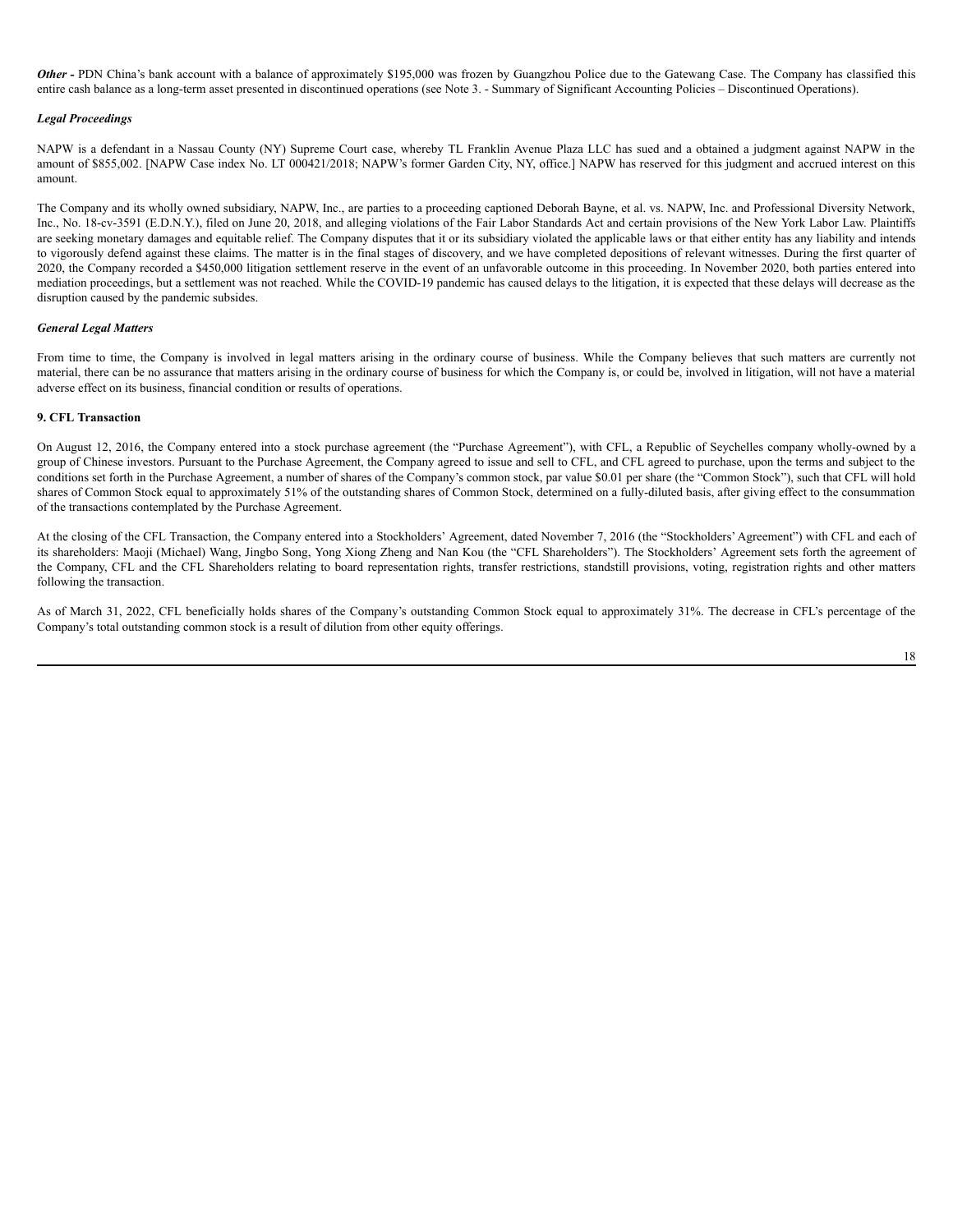## **10. Stockholders' Equity**

*Preferred Stock* – The Company has no preferred stock issued. The Company's amended and restated certificate of incorporation and amended and restated bylaws include provisions that allow the Company's Board of Directors to issue, without further action by the stockholders, up to 1,000,000 shares of undesignated preferred stock.

*Common Stock* – The Company has one class of common stock outstanding with a total number of shares authorized of 45,000,000. As of March 31, 2022, the Company had 16,346,972 shares of common stock outstanding.

In February 2022, in connection with the September 2021 acquisition of the 45.62% interest in RemoteMore USA, Inc., and as a component of the \$500,000 to be paid within one year, the Company issued 279,720 shares of its common stock, with a value of \$400,000, to the co-founders of RemoteMore (see Note 4 – Business Combinations).

*Stock Buyback Plan* – The Company has a share repurchase program ("Stock Buyback Plan") under which it is authorized to purchase up to \$2.0 million of its outstanding common shares. The timing and amount of any shares repurchased under the Stock Buyback Plan will depend on a variety of factors, including price, corporate and regulatory requirements, capital availability and other market conditions. The Stock Purchase Plan may be suspended or discontinued at any time without prior notice. Repurchases may also be made under a plan meeting the requirements of Rule 10b5-1 under the Securities Exchange Act of 1934, which would permit shares to be repurchased when the Company might otherwise be precluded from doing so under insider trading laws. Any repurchased shares will be available for use in connection with its stock plans and for other corporate purposes. No shares have been or will be knowingly purchased from Company insiders or their affiliates. Since inception of the Stock Buyback Plan through March 31, 2022, the Company has purchased 141,987 shares of its common shares, for a total of approximately \$140,000, at an average cost of approximately \$0.9789 per share (including commissions). Transactions occurred in open market purchases and pursuant to a trading plan under Rule 10b5-1. At March 31, 2022, the Company has approximately \$1,860,000 repurchase authority remaining under the current Stock Buyback Plan.

#### **11. Stock-Based Compensation**

*Equity Incentive Plans* – The Company's 2013 Equity Compensation Plan (the "2013 Plan") was adopted for the purpose of providing equity incentives to employees, officers, directors and consultants including options, restricted stock, restricted stock units, stock appreciation rights, other equity awards, annual incentive awards and dividend equivalents. Through a series of amendments to the 2013 Plan, the number of authorized shares available for issuance of common stock under the Plan is 1,500,000 shares.

## *Stock Options*

The fair value of options is estimated on the date of grant using the Black-Scholes option pricing model. The valuation determined by the Black-Scholes pricing model is affected by the Company's stock price as well as assumptions regarding a number of highly complex and subjective variables. These variables include, but are not limited to, expected stock price volatility over the term of the awards, and actual and projected employee stock option exercise behaviors. The risk-free rate is based on the U.S. Treasury rate for the expected life at the time of grant, volatility is based on the average long-term implied volatilities of peer companies, the expected life is based on the estimated average of the life of options using the simplified method, and forfeitures are estimated on the date of grant based on certain historical data. The Company utilizes the simplified method to determine the expected life of its options due to insufficient exercise activity during recent years as a basis from which to estimate future exercise patterns. The expected dividend assumption is based on the Company's history and expectation of dividend payouts.

Forfeitures are required to be estimated at the time of grant and revised, if necessary, in subsequent periods if actual forfeitures differ from those estimates.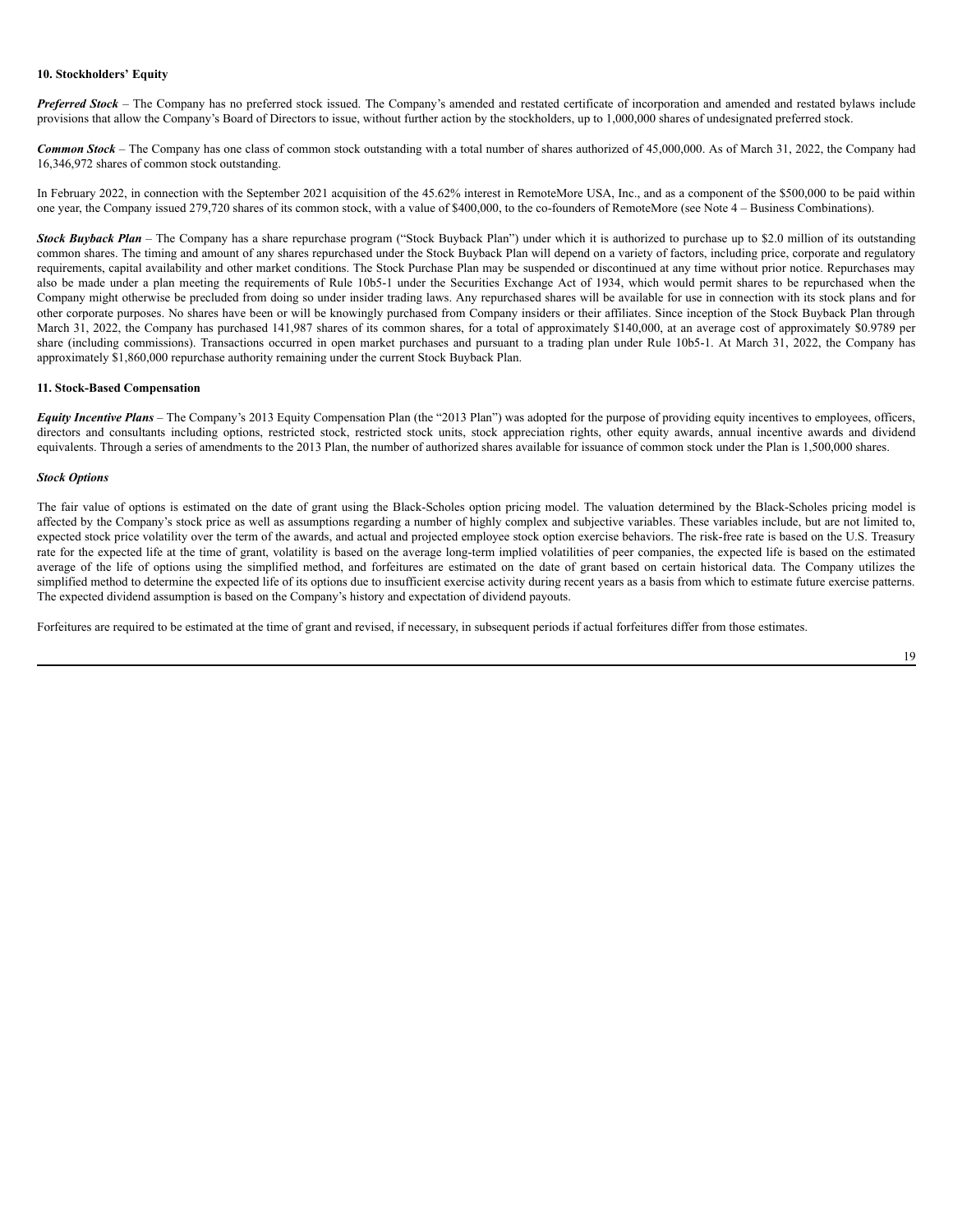The following table summarizes the Company's stock option activity for the three months ended Mach 31, 2022 and 2021:

|                               | Number of<br><b>Options</b> | Weighted<br>Average<br><b>Exercise</b><br>Price | Weighted<br>Average<br>Remaining<br>Contractual<br>Life<br>(in Years) |              | Aggregate<br><b>Intrinsic</b><br>Value |
|-------------------------------|-----------------------------|-------------------------------------------------|-----------------------------------------------------------------------|--------------|----------------------------------------|
| Outstanding - January 1, 2022 | 66,126                      | \$<br>4.52                                      | 7.8                                                                   | $\mathbb{S}$ |                                        |
| Granted                       |                             |                                                 |                                                                       |              |                                        |
| Exercised                     | $\overline{\phantom{a}}$    | $\overline{\phantom{a}}$                        | $\sim$                                                                |              |                                        |
| Forfeited                     |                             |                                                 |                                                                       |              |                                        |
| Outstanding - March 31 2022   | 66,126                      | \$<br>4.52                                      | $7.5$                                                                 | $\mathbb{S}$ |                                        |
| Exercisable at March 31, 2022 | 36,126                      | \$<br>6.53                                      | 6.1                                                                   | $\mathbb{S}$ |                                        |
|                               | Number of<br><b>Options</b> | Weighted<br>Average<br><b>Exercise</b><br>Price | Weighted<br>Average<br>Remaining<br>Contractual<br>Life<br>(in Years) |              | Aggregate<br><b>Intrinsic</b><br>Value |
| Outstanding - January 1, 2021 | 66,126                      | \$<br>5.24                                      | 8.3                                                                   | $\mathbb{S}$ |                                        |
| Granted                       | ۳                           |                                                 |                                                                       |              |                                        |
| Exercised                     |                             |                                                 |                                                                       |              |                                        |
| Forfeited                     |                             |                                                 |                                                                       |              |                                        |
| Outstanding - March 31 2021   | 66,126                      | \$<br>5.24                                      | 8.1                                                                   | $\mathbb{S}$ |                                        |
| Exercisable at March 31 2021  | 26,126                      | \$<br>8.18                                      | 6.8                                                                   | $\$$         |                                        |

Total unrecognized stock-based compensation expense related to unvested stock options at March 31, 2022 was approximately \$24,000 and is expected to be recognized through the second quarter of 2024.

#### *Warrants*

As of March 31, 2022 and December 31, 2021, there were no warrants outstanding or exercisable.

20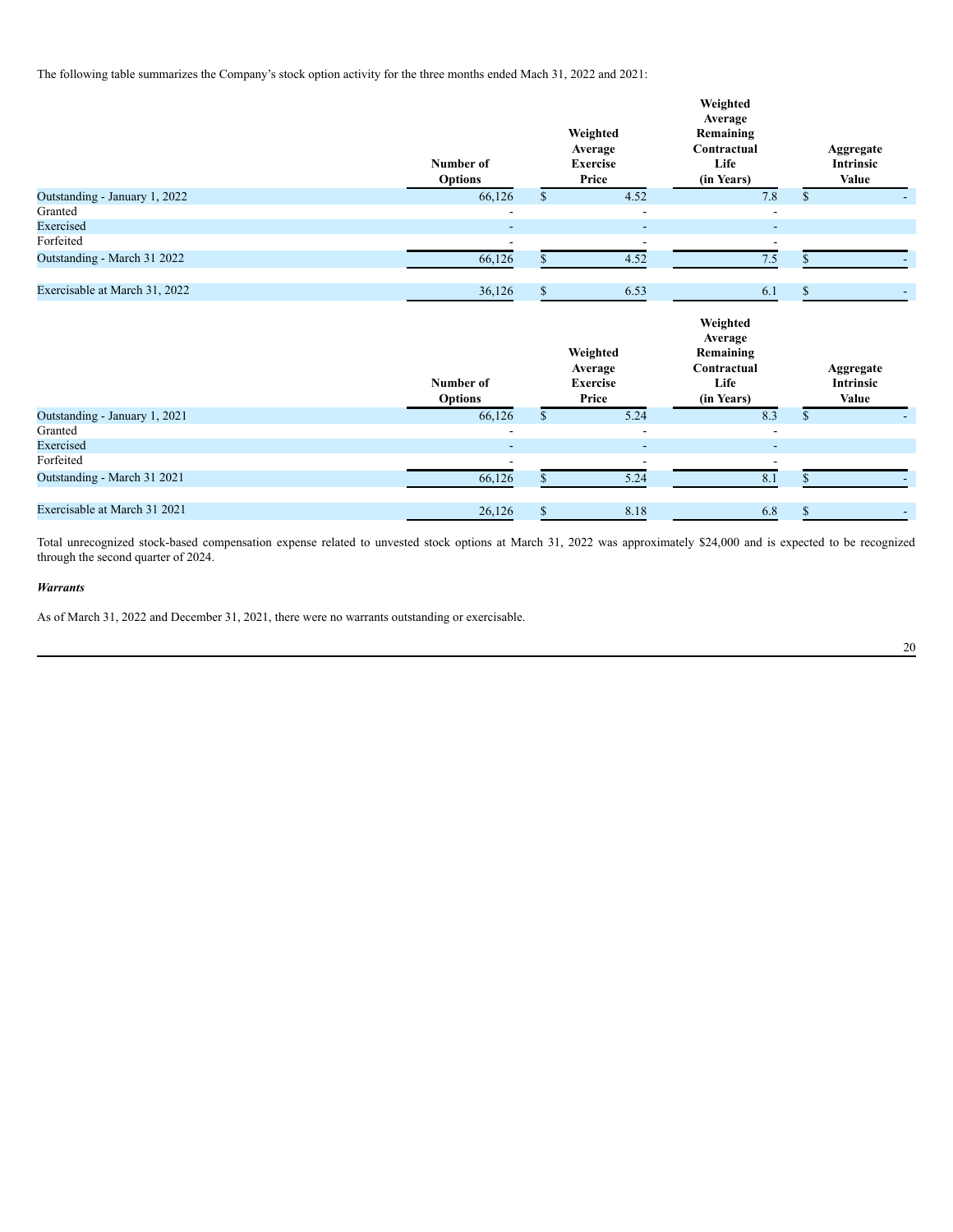## *Restricted Stock*

As of March 31, 2022 and 2021, the following is a summary of restricted stock activity:

|                               | Number of<br><b>Shares</b> |
|-------------------------------|----------------------------|
| Outstanding - January 1, 2022 | 159,525                    |
| Granted                       | $\overline{\phantom{a}}$   |
| Forfeited                     |                            |
| Vested                        |                            |
| Outstanding - March 31, 2022  | 159,525                    |
|                               | Number of<br><b>Shares</b> |
| Outstanding - January 1, 2021 | 233,875                    |
| Granted                       | $\overline{\phantom{a}}$   |
| Forfeited                     | ۰.                         |
| Vested                        |                            |
| Outstanding - March 31, 2021  | 233,875                    |

Additionally, the Company had no non-cash stock-based compensation expense recorded for the three months ended March 31, 2022 and 2021, respectively, as a component of general and administrative expenses in the accompanying statements of operations, pertaining to restricted stock.

Total unrecognized stock-based compensation expense related to unvested restricted stock at March 31, 2022 was approximately \$117,000 and is expected to be recognized through the second quarter of 2022.

## **12. Income Taxes**

The Company's quarterly income tax provision is based upon an estimated annual income tax rate. The Company's quarterly provision for income taxes also includes the tax impact of discrete items, if any, including changes in judgment about valuation allowances and effects of changes in tax laws or rates, in the interim period in which they occur.

During the three months ended March 31, 2022 and 2021, the Company recorded income tax benefit of approximately \$26,000 and \$67,000, respectively. The decrease in income tax benefit during the current three-month period as compared to the same period in the prior year was primarily due to an increase in discrete tax items and changes in the Company's net operating losses.

In assessing the realizability of deferred tax assets, management considers whether it is more likely than not that some portion or all of the deferred income tax assets will not be realized. The ultimate realization of deferred income tax assets is dependent upon the generation of future taxable income during the periods in which those temporary differences become deductible. Management considers the scheduled reversal of deferred income tax liabilities, projected future taxable income, and tax planning strategies in making this assessment. Based on consideration of these items, management has determined that enough uncertainty exists relative to the realization of the deferred income tax asset balances to warrant the application of a valuation allowance as of March 31, 2022. The valuation allowance at March 31, 2022 was approximately \$9,600,000. The net change in the valuation allowance during the three months ended March 31, 2022 was an increase of approximately \$300,000.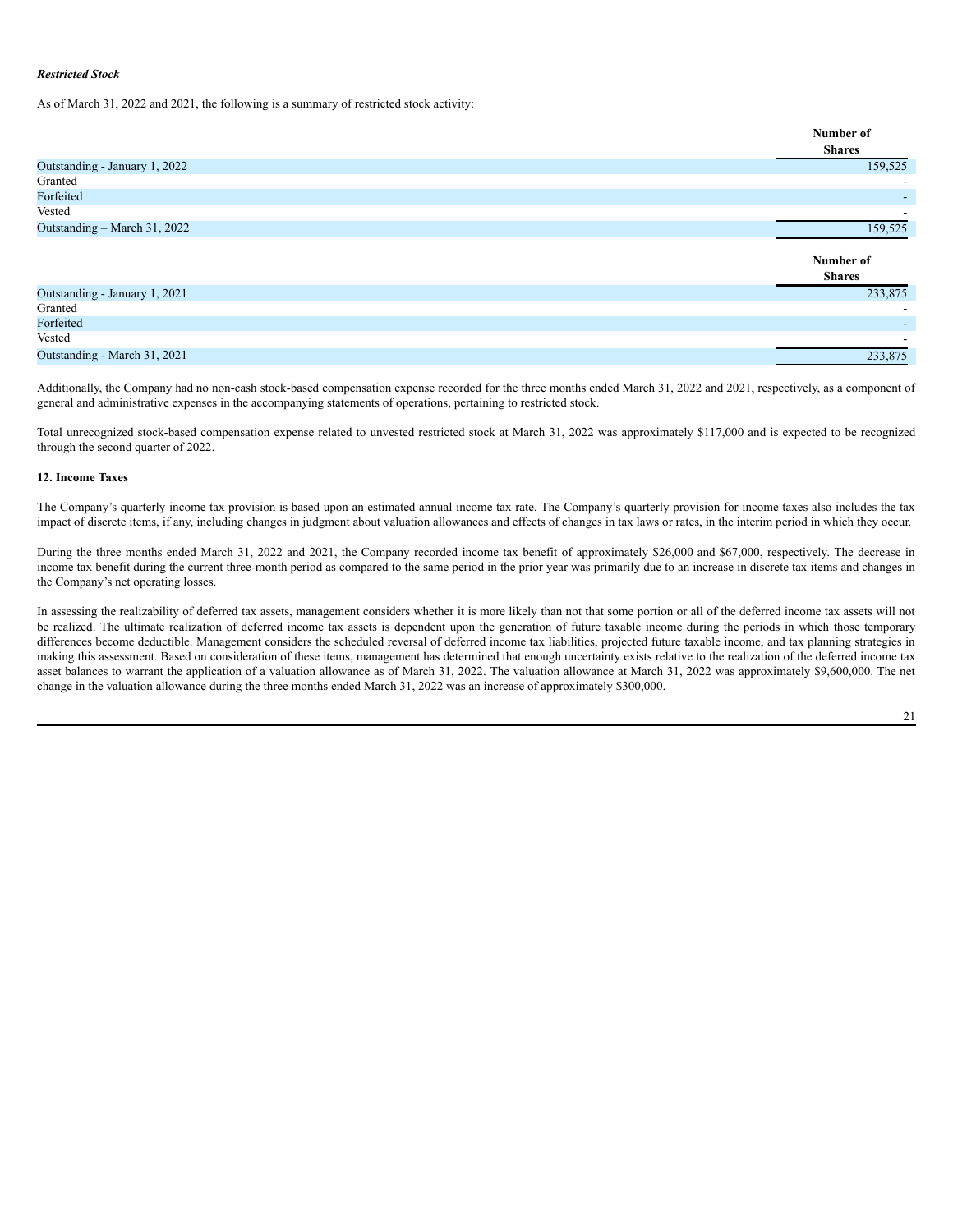## **13. Segment Information**

The Company operates in the following segments: (i) PDN Network, (ii) NAPW Network, (iii) RemoteMore (beginning in September 2021) and (iv) Corporate Overhead. The financial results of China Operations have been reclassified from the Company's reportable segments to discontinued operations for all periods presented.

The following tables present key financial information related of the Company's reportable segments related to financial position as of March 31, 2022 and December 31, 2021 and results of operations for the three months ended March 31, 2022 and 2021:

| Three Months Ended March 31, 2022 |                |            |             |            |  |            |                       |              |  |  |
|-----------------------------------|----------------|------------|-------------|------------|--|------------|-----------------------|--------------|--|--|
| <b>PDN</b>                        |                |            |             |            |  |            |                       |              |  |  |
| Network                           | <b>Network</b> |            |             | RemoteMore |  |            |                       | Consolidated |  |  |
|                                   |                | 196,009    |             | ۰.         |  | ۰.         |                       | 196,009      |  |  |
| 1,333,364                         |                |            |             |            |  |            |                       | 1,333,364    |  |  |
|                                   |                |            |             | 477,092    |  | ٠          |                       | 477,092      |  |  |
| 46,415                            |                |            |             |            |  |            |                       | 46,415       |  |  |
| 1,379,779                         |                | 196,009    |             | 477,092    |  |            |                       | 2,052,880    |  |  |
| 272,290                           |                | (207, 877) |             | (378, 279) |  | (602, 347) |                       | (916, 213)   |  |  |
| 6,222                             |                | 19,432     |             | 255,618    |  |            |                       | 281,272      |  |  |
| 9,087                             |                | (13,017)   |             |            |  | (21,858)   |                       | (25,788)     |  |  |
| 266,221                           |                | (194,696)  |             | (380, 560) |  | (580, 489) |                       | (889, 524)   |  |  |
|                                   |                |            | <b>NAPW</b> |            |  |            | Corporate<br>Overhead |              |  |  |

|                                   |          | As of March 31, 2022 |         |  |         |  |                          |  |           |  |
|-----------------------------------|----------|----------------------|---------|--|---------|--|--------------------------|--|-----------|--|
| Goodwill                          | 339.451  |                      |         |  | 935,334 |  |                          |  | .274,785  |  |
| Intangibles assets, net           | 90.400   |                      | 190.519 |  | 412.741 |  | $\overline{\phantom{0}}$ |  | 693,660   |  |
| Assets from continuing operations | .184.628 |                      | 476.133 |  | 283,645 |  | . .                      |  | 7,944,406 |  |

|                                              | Three Months Ended March 31, 2021 |                              |  |                               |                   |                         |                       |                          |  |              |
|----------------------------------------------|-----------------------------------|------------------------------|--|-------------------------------|-------------------|-------------------------|-----------------------|--------------------------|--|--------------|
|                                              |                                   | <b>PDN</b><br><b>Network</b> |  | <b>NAPW</b><br><b>Network</b> | <b>RemoteMore</b> |                         | Corporate<br>Overhead |                          |  | Consolidated |
| Membership fees and related services         |                                   |                              |  | 264,636                       |                   | ۰.                      |                       | $\overline{\phantom{a}}$ |  | 264,636      |
| Recruitment services                         |                                   | 1,175,080                    |  | -                             |                   | ۰.                      |                       | $\overline{\phantom{a}}$ |  | 1,175,080    |
| Contracted software development              |                                   | ٠                            |  |                               |                   |                         |                       |                          |  |              |
| Consumer advertising and marketing solutions |                                   | 45,136                       |  |                               |                   |                         |                       |                          |  | 45,136       |
| Total revenues                               |                                   | 1,220,216                    |  | 264,636                       |                   |                         |                       |                          |  | 1,484,852    |
| Income (loss) from continuing operations     |                                   | 312,822                      |  | (246, 419)                    |                   |                         |                       | (889, 880)               |  | (823, 477)   |
| Depreciation and amortization                |                                   | 1,178                        |  | 28.429                        |                   |                         |                       |                          |  | 29,607       |
| Income tax benefit                           |                                   | (46, 357)                    |  | (20,620)                      |                   | ۰.                      |                       | $\overline{\phantom{a}}$ |  | (66, 977)    |
| Net loss from continuing operations          |                                   | 360,064                      |  | (225,799)                     |                   |                         |                       | (889, 880)               |  | (755, 615)   |
|                                              |                                   |                              |  |                               |                   | As of December 31, 2021 |                       |                          |  |              |

| Goodwill                          | 339,451   |         | 935334  |  | 1,274,785 |
|-----------------------------------|-----------|---------|---------|--|-----------|
| Intangibles assets, net           | 90.400    | 209,570 | 668,311 |  | 968,281   |
| Assets from continuing operations | 7,596,499 | 684,881 | 501,198 |  | 8,782,578 |

## **14. Subsequent Events**

The Company has evaluated subsequent events through the filing of this Quarterly Report on Form 10-Q, and determined that there have been no events that have occurred that would require adjustments to our disclosures in the condensed consolidated financial statements.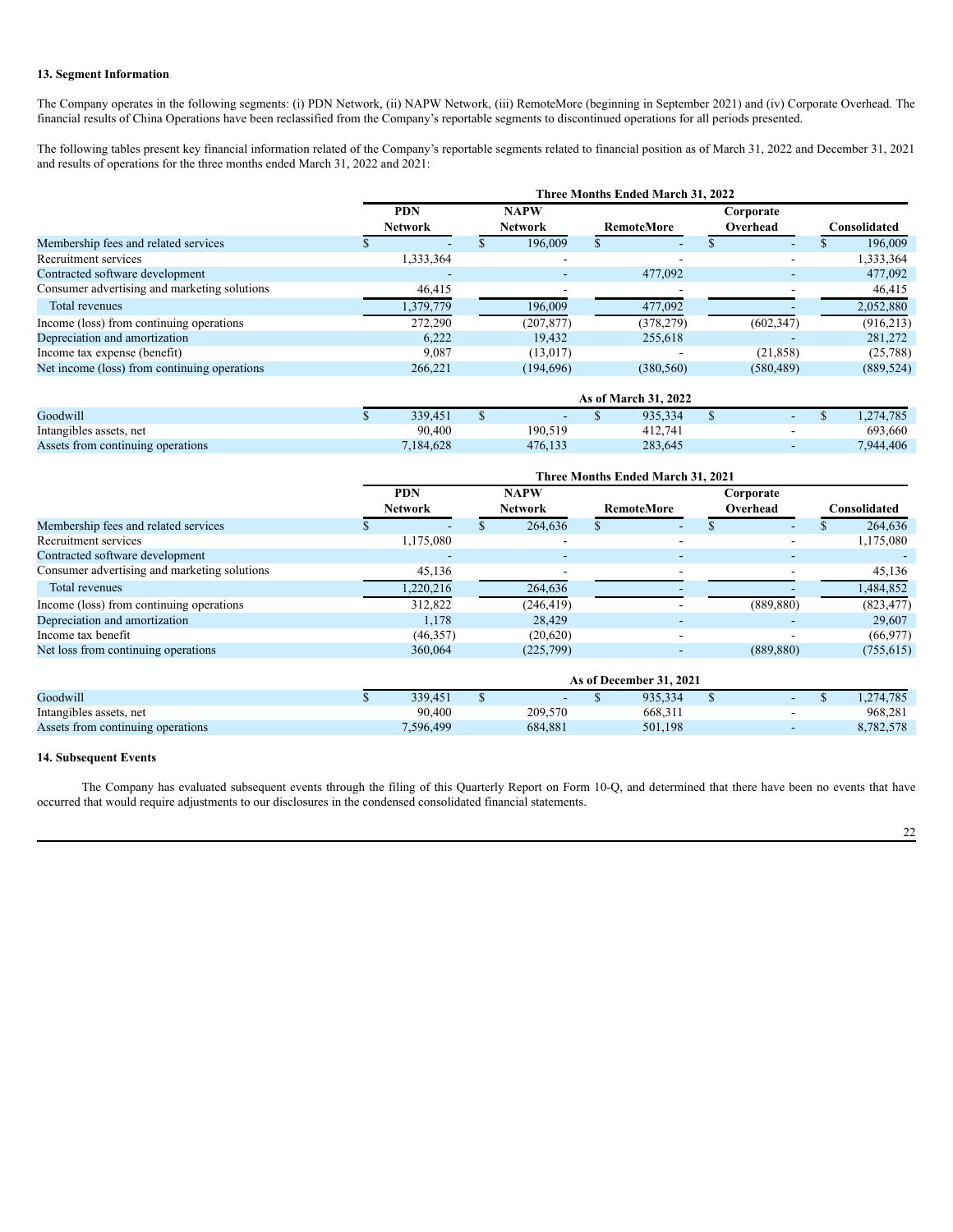#### <span id="page-23-0"></span>**ITEM 2 - MANAGEMENT'S DISCUSSION AND ANALYSIS OF FINANCIAL CONDITION AND RESULTS OF OPERATIONS**

#### **Basis of Presentation**

This MD&A should be read in conjunction with the accompanying condensed consolidated financial statements and the notes thereto, and the audited consolidated financial statements and notes thereto included in our 2021 Form 10-K.

Forward-looking statements in this MD&A are not guarantees of future performance and may involve risks and uncertainties that could cause actual results to differ materially from those projected. Refer to the "Forward-Looking Statements" section of this MD&A and Item 1A. Risk Factors of our 2021 Form 10-K for a discussion of these risks and uncertainties.

#### **Overview**

We are an operator of professional networks with a focus on diversity, employment, education and training. We use the term "diversity" (or "diverse") to describe communities, or "affinities," that are distinct based on a wide array of criteria, including ethnic, national, cultural, racial, religious or gender classification. We serve a variety of such communities, including Women, Hispanic-Americans, African-Americans, Asian-Americans, Disabled, Military Professionals, and Lesbian, Gay, Bisexual and Transgender (LGBTQ+).

We currently operate in three business segments. PDN Network, our primary business segment, includes online professional job seeking communities with career resources tailored to the needs of various diverse cultural groups and employers looking to hire members of such groups. Our second business segment consists of the NAPW Network, a women-only professional networking organization. Our third business segment consists of RemoteMore, which connects companies with reliable, cost-efficient developers with less effort and friction, and empowers software developers to get meaningful jobs regardless of their location.

We believe that the combination of our solutions allows us to approach recruiting and professional networking in a unique way and thus create enhanced value for our members and customers by:

- Helping employers address their workforce diversity needs by connecting them with the right candidates from our diverse job seeking communities such as African Americans, Hispanics, Asians, Veterans, individuals with disabilities and members of the LGBTQ+ community (with the ability to roll out to our other affinities);
- Providing a robust online and in-person network for our women members to make professional and personal connections; and
- Connecting companies with reliable, cost-efficient developers to meet their software needs.

#### **Impact of COVID-19**

The COVID-19 pandemic has negatively impacted the global economy, disrupted consumer spending and global supply chains and created significant volatility and disruption of financial markets. The COVID-19 pandemic impacted our ability to host in-person events associated with our NAPW Network and we had to use alternative methods such as virtual events to conduct our events. The extent of the impact of the COVID-19 pandemic, including our ability to execute our business strategies as planned, will depend on future developments, including the duration and severity of the pandemic, which are highly uncertain and cannot be predicted, and may have an adverse effect on our business and financial performance.

In response to mandates and recommendations from federal, state and local authorities, as well as decisions we have made to protect the health and safety of our employees with respect to the COVID-19 pandemic, we temporarily closed our offices and had our employees work remotely. We reopened our offices on April 4, 2022, with a hybrid work schedule. We may face more closure requirements and other operation restrictions for prolonged periods of time due to, among other factors, evolving and stringent public health directives, quarantine policies, social distancing measures, or other governmental restrictions, which could have a further material impact on our sales and profits. The COVID-19 pandemic could also adversely affect our liquidity and ability to access the capital markets. Uncertainty regarding the duration of the COVID-19 pandemic may adversely impact our ability to raise additional capital, or require additional capital, or require additional reductions in capital expenditures that are otherwise needed to implement our strategies.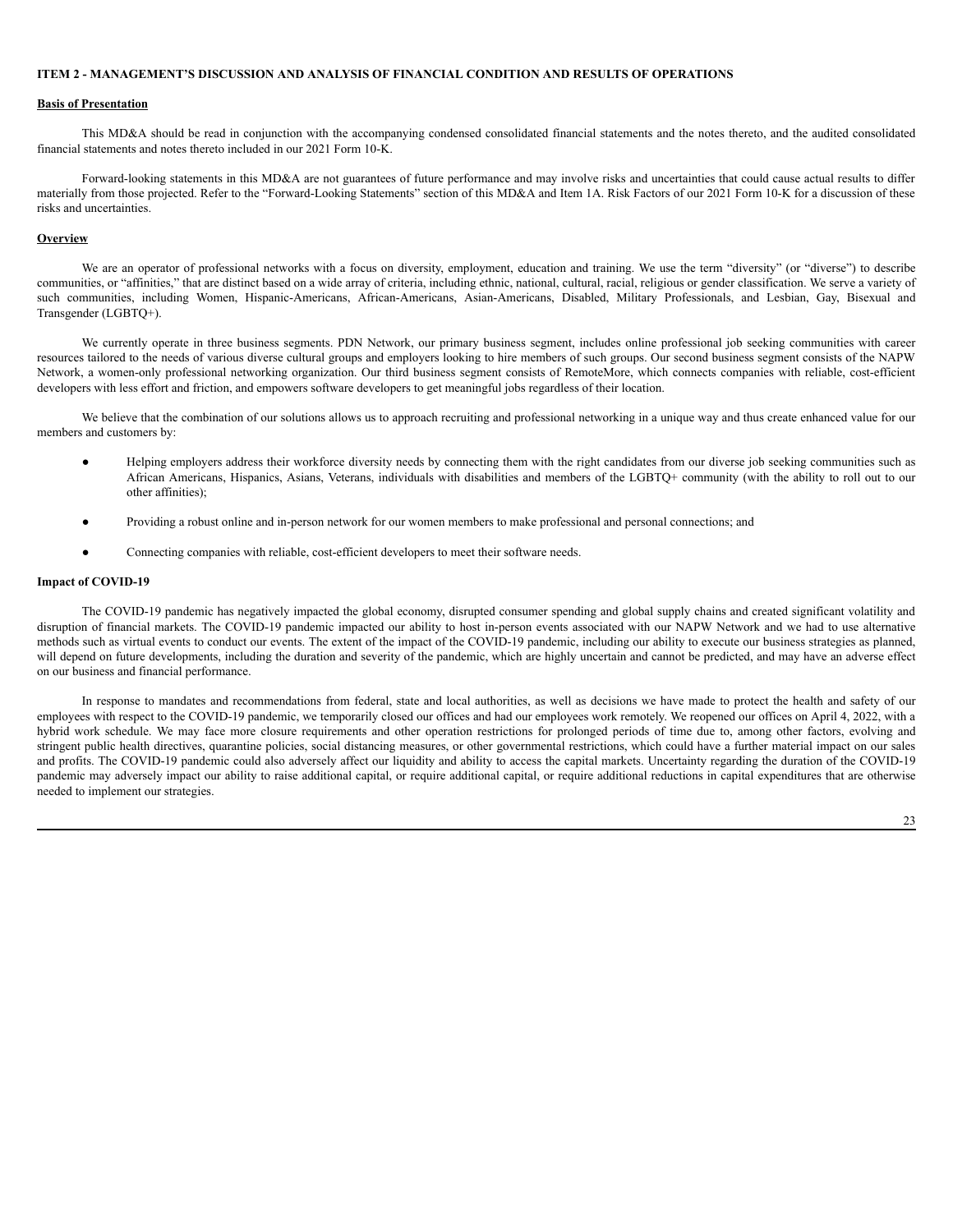## *Sources of Revenue*

We generate revenue from (i) paid membership subscriptions and related services, (ii) recruitment services, (iii) contracted software development, and (iv) consumer advertising and consumer marketing solutions. The following table sets forth our revenues from each product as a percentage of total revenue for the periods presented. The period-to-period comparison of financial results is not necessarily indicative of future results.

|                                              |       | <b>Three Months Ended</b><br>March 31, |  |  |  |  |  |  |
|----------------------------------------------|-------|----------------------------------------|--|--|--|--|--|--|
|                                              | 2022  | 2021                                   |  |  |  |  |  |  |
| Revenues:                                    |       |                                        |  |  |  |  |  |  |
| Membership fees and related services         | 9.5%  | 17.8%                                  |  |  |  |  |  |  |
| Recruitment services                         | 64.9% | 79.2%                                  |  |  |  |  |  |  |
| Contracted software development              | 23.2% | $-9/6$                                 |  |  |  |  |  |  |
| Consumer advertising and marketing solutions | 2.3%  | $3.0\%$                                |  |  |  |  |  |  |

*Membership Fees and Related Services.* We offer paid membership subscriptions through our NAPW Network, a women-only professional networking organization, operated by our wholly-owned subsidiary. Members gain access to networking opportunities through a members-only website at www.iawomen.com and "virtual" events which occur in a webcast setting as well as through in-person networking at approximately 100 local chapters nationwide, additional career and networking events such as the National Networking Summit Series, Power Networking Events and the PDN Network events. NAPW members also receive ancillary (non-networking) benefits such as educational discounts, shopping, and other membership perks. The basic package is the Initiator level, which provides online benefits only. Upgrades to an Innovator membership include the Initiator benefits as well as membership in local chapters, and access to live in-person events. The most comprehensive level, the Influencer, provides all the aforementioned benefits plus admission to exclusive "live" events and expanded opportunities for marketing and promotion, including the creation and distribution of a press release, which is prepared by professional writers and sent over major newswires. Additionally, all memberships offer educational programs with discounts or at no cost, based on the membership level. NAPW Membership is renewable and fees are payable on an annual or monthly basis, with the first fee payable at the commencement of the membership. We offer to new purchasers of our NAPW memberships the opportunity to purchase a commemorative wall plaque at the time of purchase. They may purchase up to two plaques at that time.

*Recruitment Services*. We provide recruitment services through PDN Network to medium and large employers seeking to diversify their employment ranks. Our recruitment services include recruitment advertising, job postings, contingent search and hiring, and career fairs. The majority of recruitment services revenue comes from job recruitment advertising. We also offer to businesses subject to the regulations and requirements of the Equal Employment Opportunity Office of Federal Contract Compliance Program ("**OFCCP**") our OFCCP compliance product, which combines diversity recruitment advertising with job postings and compliance services.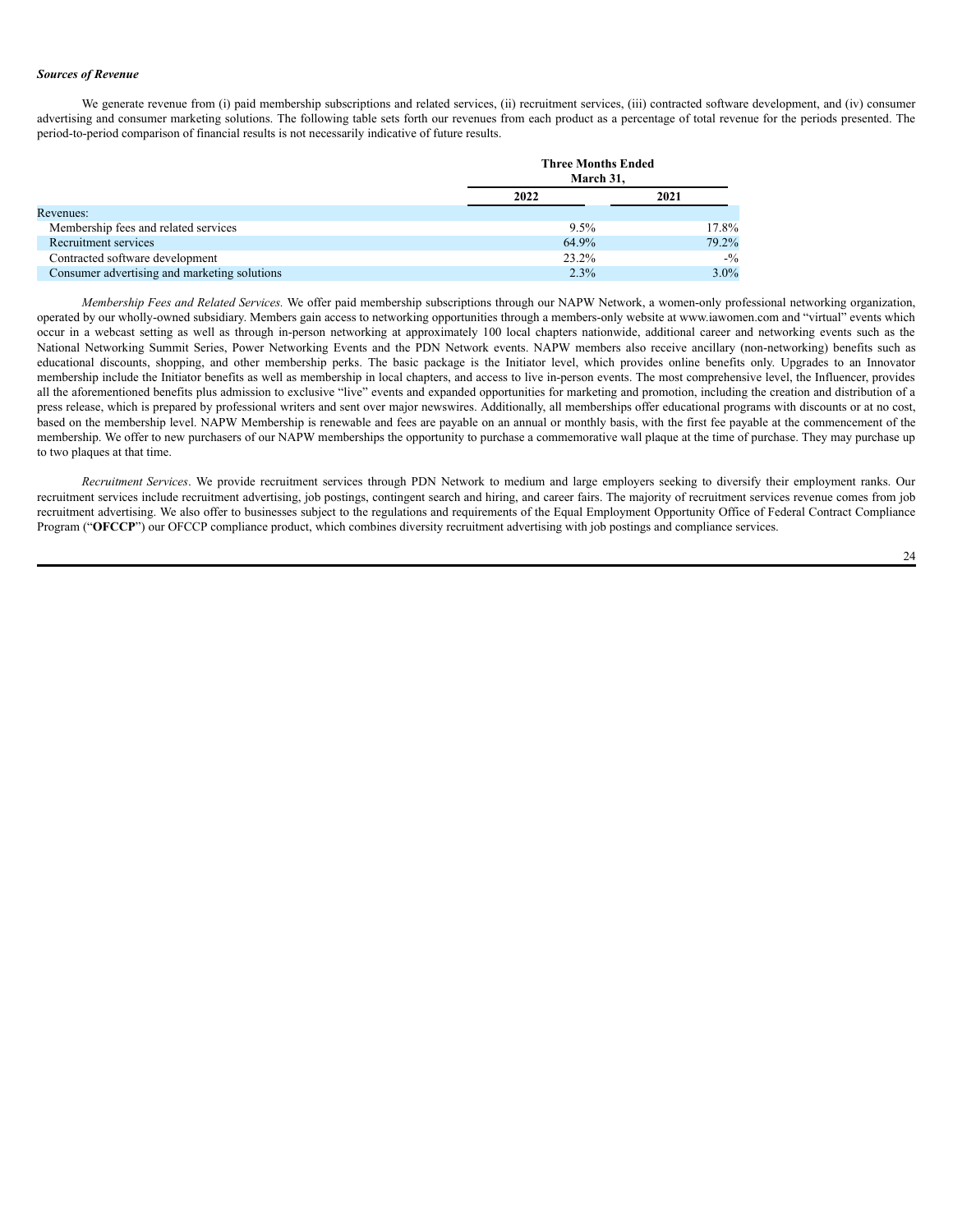*Contracted software Development*. RemoteMore generates revenue by providing contracted programmers to assist customers with their software solutions through customized software development.

*Consumer Advertising and Consumer Marketing Solutions*. We work with partner organizations to provide them with integrated job boards on their websites which offer their members or customers the ability to post recruitment advertising and job openings. We generate revenue from fees charged for those postings.

#### *Cost of Revenue*

Cost of revenue primarily consists of costs of producing job fair and other events, revenue sharing with partner organizations, costs of web hosting and operating our websites for the PDN Network. Costs of hosting member conferences and local chapter meetings are also included in the cost of revenue for NAPW Network. Costs of paying outside developers are included in the cost of revenue for RemoteMore.

|                    | <b>Three Months Ended</b><br>March 31, |        |  |
|--------------------|----------------------------------------|--------|--|
|                    | 2022                                   | 2021   |  |
| Cost of revenues:  |                                        |        |  |
| <b>PDN Network</b> | 57.6%                                  | 95.7%  |  |
| NAPW Network       | 13.6%                                  | 4.3%   |  |
| RemoteMore         | 28.8%                                  | $-1/2$ |  |

## **Results of Operations**

#### **Revenues**

#### *Total Revenues*

The following tables set forth our revenue for the periods presented. The period-to-period comparison of financial results is not necessarily indicative of future results.

|                                              | <b>Three Months Ended</b> | March 31       |       |   | Change    | Change     |
|----------------------------------------------|---------------------------|----------------|-------|---|-----------|------------|
|                                              | 2022                      |                | 2021  |   | (Dollars) | (Percent)  |
|                                              |                           | (in thousands) |       |   |           |            |
| Revenues:                                    |                           |                |       |   |           |            |
| Membership fees and related services         | 196                       |                | 264   | S | (68)      | $(25.8)\%$ |
| Recruitment services                         | 1,333                     |                | 1,175 |   | 158       | 13.4 %     |
| Contracted software development              | 477                       |                |       |   | 477       | 100.0%     |
| Consumer advertising and marketing solutions | 47                        |                | 45    |   |           | $4.4\%$    |
| Total revenues                               | 2,053                     |                | .484  |   | 569       | 38.3%      |

Total revenues for the three months ended March 31, 2022 increased approximately \$569,000, or 38.3%, to approximately \$2,053,000 from approximately \$1,484,000 during the same period in the prior year. The increase was predominately attributable to an approximate \$477,000 of contracted software development related to RemoteMore for which there was no comparable activity in the period of the prior year. Also contributing to the increase in the period was an increase in recruitment services revenues of approximately \$158,000, partially offset by an approximate \$68,000 decrease in membership fees and related services revenues, as compared to the same period in the prior year.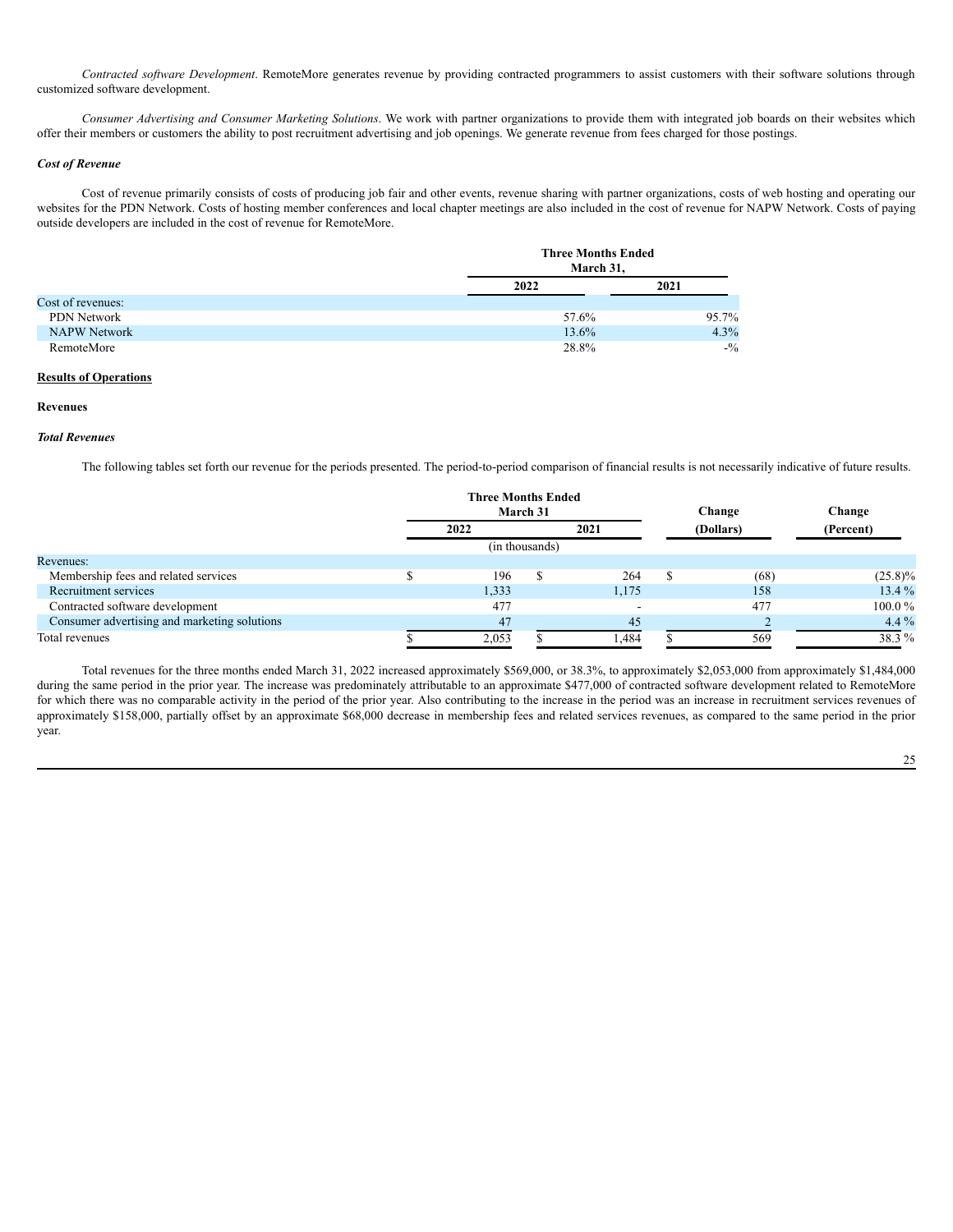## *Revenues by Segment*

The following table sets forth each operating segment's revenues for the periods presented. The period-to-period comparison is not necessarily indicative of future results.

|                     | <b>Three Months Ended</b><br>March 31. |                |  |       |  | Change    | Change     |
|---------------------|----------------------------------------|----------------|--|-------|--|-----------|------------|
|                     |                                        | 2022           |  | 2021  |  | (Dollars) | (Percent)  |
|                     |                                        | (in thousands) |  |       |  |           |            |
| <b>PDN Network</b>  |                                        | 1,380          |  | 1,220 |  | 160       | 13.1%      |
| <b>NAPW Network</b> |                                        | 196            |  | 264   |  | (68)      | $(25.8)\%$ |
| RemoteMore          |                                        | 477            |  | -     |  | 477       | 100.0%     |
| Total revenues      |                                        | 2,053          |  | 1,484 |  | 569       | 38.3%      |

During the three months ended March 31, 2022, our PDN Network generated approximately \$1,380,000 in revenues compared to approximately \$1,220,000 in revenues during the three months ended March 31, 2021, an increase of approximately \$160,000 or 13.1 percent. The increase in revenues was predominately driven by job placement commissions of approximately \$74,000 and continued diversity recruitment initiatives by our clients.

During the three months ended March 31, 2022, NAPW Network revenues were approximately \$196,000, compared to revenues of approximately \$264,000 during the same period in the prior year, a decrease of approximately \$68,000 or 25.8 percent. The decrease in revenues was primarily due to an approximate \$55,000 decrease in legacy membership retention rates and the continued effects of COVID-19 causing new membership enrollment to decline throughout 2021 and the first quarter of 2022, as compared to the same period in the prior year. Retention rates for new members that have enrolled in 2021 have continued to increase as compared to the same period in prior year. We believe that the membership services that we provide to our customers continues to represent a discretionary spending item and the services that we provide were postponed by the consumer as a result of the financial and economic impact of COVID-19 and the current economy.

During the three months ended March 31, 2022, RemoteMore revenue was approximately \$477,000, for which there was no comparable revenue in the same period of the prior year.

## **Costs and Expenses**

The following tables set forth our costs and expenses for the periods presented. The period-to-period comparison of financial results is not necessarily indicative of future results.

|                               |                | <b>Three Months Ended</b><br>March 31, |      |       | Change    | Change |            |  |  |  |
|-------------------------------|----------------|----------------------------------------|------|-------|-----------|--------|------------|--|--|--|
|                               |                | 2022                                   | 2021 |       | (Dollars) |        | (Percent)  |  |  |  |
|                               | (in thousands) |                                        |      |       |           |        |            |  |  |  |
| Cost and expenses:            |                |                                        |      |       |           |        |            |  |  |  |
| Cost of revenues              |                | 862                                    |      | 261   |           | 601    | 230.3 %    |  |  |  |
| Sales and marketing           |                | 719                                    |      | 700   |           | 19     | $2.7\%$    |  |  |  |
| General and administrative    |                | 1,107                                  |      | 1,318 |           | (211)  | $(16.0)\%$ |  |  |  |
| Depreciation and amortization |                | 281                                    |      | 29    |           | 252    | 869.0%     |  |  |  |
| Total cost and expenses:      |                | 2,969                                  |      | 2,308 |           | 661    | 28.6%      |  |  |  |

*Cost of revenues:* Cost of revenues during the three months ended March 31, 2022 was approximately \$862,000, an increase of approximately \$601,000, or 230 percent, from approximately \$261,000 during the same period of the prior year. The increase was predominately attributed to approximately \$467,000 of contracted software development costs related to RemoteMore, for which there was no comparable activity in the same period of the prior year. Also contributing to the increase was approximately \$116,000 of costs as a direct result of increased revenues.

*Sales and marketing expense:* Sales and marketing expense during the three months ended March 31, 2022 was approximately \$719,000, an increase of approximately \$19,000, or 2.7 percent, from \$700,000 during the same period in the prior year.

*General and administrative expense:* General and administrative expenses decreased by approximately \$211,00, or 16.0 percent, to approximately \$1,107,000 during the three months ended March 31, 2022, as compared to the same period in the prior year. The decrease, as compared to the same period in the prior year, was primarily a result of reductions of comparable payroll related costs of approximately \$219,000, of which approximately \$76,000 related to discretionary incentive payments made in the prior year for which there were no comparable charges in the current period. Also contributing to the decrease were reductions in bad debt charges of approximately \$33,000 and other miscellaneous state taxes of approximately \$31,000, partially offset by expenses related to RemoteMore of approximately \$133,000, for which there were no comparable charges in the same period in the prior year.

*Depreciation and amortization expense:* Depreciation and amortization expense during the three months ended March 31, 2022 was approximately \$281,000, an increase of approximately \$252,000, compared to approximately \$29,000 during the same period in the prior year. The increase was primarily attributable to approximately \$256,000 of amortization expense related to RemoteMore's intangible assets, for which there were no comparable charges in the same period of the prior year, partially offset by assets and intangible assets reaching the end of their useful lives.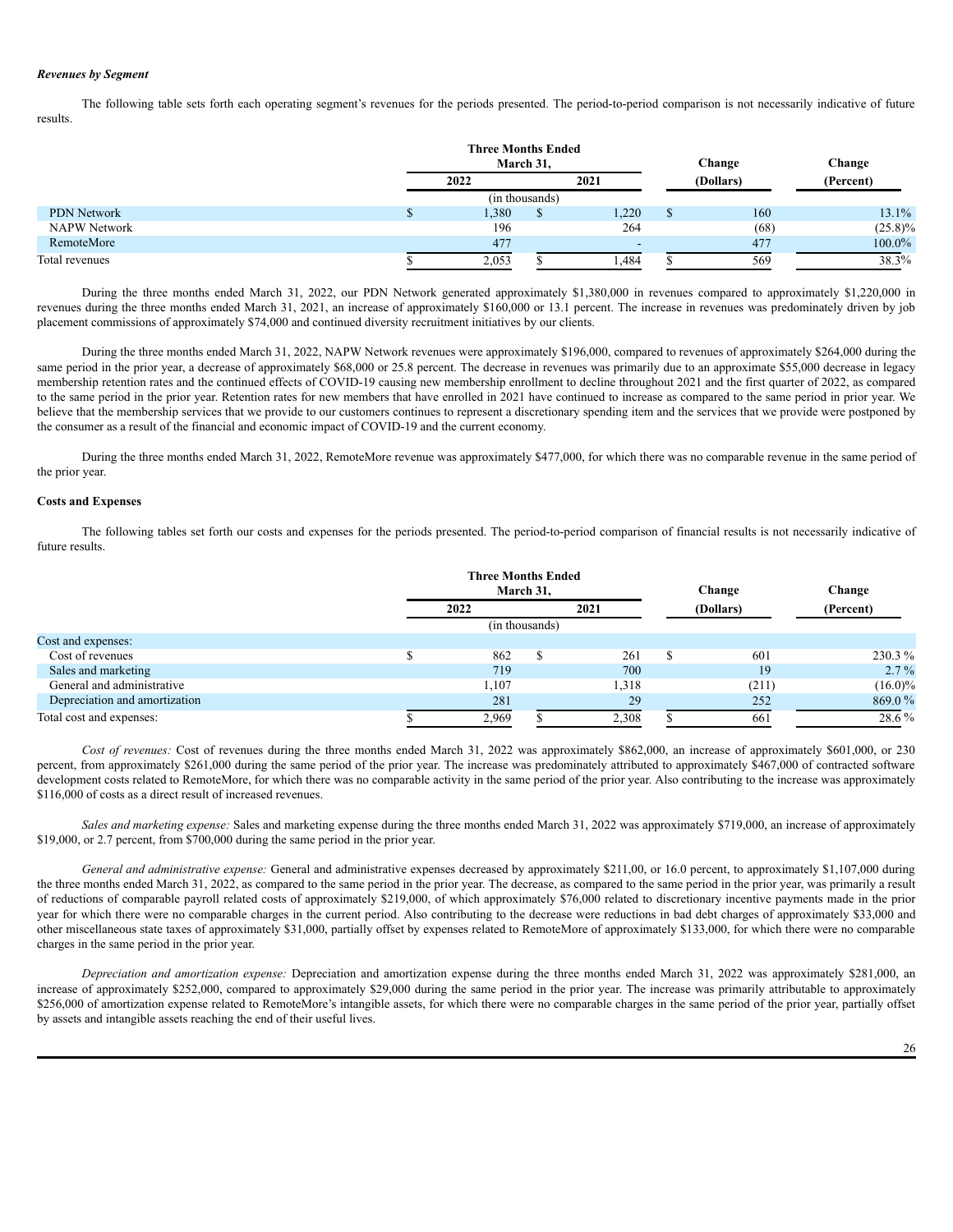# *Costs and Expenses by Segment*

The following table sets forth each operating segment's costs and expenses for the periods presented. The period-to-period comparison is not necessarily indicative of future results.

|                           | <b>Three Months Ended</b> |                |       |           |            |
|---------------------------|---------------------------|----------------|-------|-----------|------------|
|                           |                           | March 31.      |       | Change    | Change     |
|                           | 2021<br>2022              |                |       | (Dollars) | (Percent)  |
|                           |                           | (in thousands) |       |           |            |
| <b>PDN Network</b>        | 1,107                     |                | 907   | 200       | 22.1%      |
| <b>NAPW Network</b>       | 404                       |                | 511   | (107)     | $(20.9)\%$ |
| RemoteMore                | 856                       |                |       | 856       | 100.0%     |
| Corporate Overhead        | 602                       |                | 890   | (288)     | $(32.4)\%$ |
| Total costs and expenses: | 2,969                     |                | 2,308 | 661       | 28.6%      |

For the three months ended March 31, 2022, costs and expenses related to our PDN Network segment increased by approximately \$200,000, or 22.1%, as compared to the same period in the prior year. The increase is primarily as a result of general and administrative and other costs of approximately \$110,000, approximately \$50,000 related to costs of revenues and \$34,000 of sales and marketing costs driving the aforementioned increased revenues, as compared to the same period in the prior year.

For the three months ended March 31, 2022, costs and expenses related to the NAPW Network decreased by approximately \$107,000, or 20.9 percent. The decrease in the period is primarily related to approximately \$178,000 of payroll related costs, predominately as a result of cost containment initiatives implemented in the prior year, partially offset by an increase of approximately \$83,000 in costs of revenues due to increased advertising, promotions and member benefits in an effort to increase future revenues.

For the three months ended March 31, 2022, cost and expenses related to RemoteMore was approximately \$856,000 predominately consisting of contractor costs of approximately \$467,000, amortization of intangibles of approximately \$256,000, and other operating costs of approximately \$133,000. There were no comparable costs in the same period of the prior year.

For the three months ended March 31, 2022, costs and expenses related to Corporate Overhead decreased by approximately \$288,000, or 32.4 percent, as compared to the same period in the prior year. The reduction is primarily as a result of decreases in mergers and acquisition costs by approximately \$111,000, payroll related costs by approximately \$90,000, of which \$58,000 related to discretionary incentive payments made in the prior year for which there were no comparable charges in the current period, professional services by approximately \$ 17,000, and other miscellaneous state taxes and filing fees by approximately \$65,000. Partially offsetting the reductions were increased stock-based compensation costs of approximately \$ 18,000, as compared to the same period in the prior year.

## **Income Tax Benefit**

|                              | <b>Three Months Ended</b><br><b>March 31.</b> |                |      | <b>Change</b> |                | Change    |  |
|------------------------------|-----------------------------------------------|----------------|------|---------------|----------------|-----------|--|
|                              | 2022                                          |                | 2021 |               | (Dollars)      | (Percent) |  |
|                              |                                               | (in thousands) |      |               |                |           |  |
| Income tax expense (benefit) | (26)                                          |                | (67) |               | 4 <sub>1</sub> | 61.2%     |  |

During the three months ended March 31, 2022 and 2021, we recorded income tax benefit for income tax of approximately \$26,000 and \$67,000, respectively. The decrease in income tax benefit during the current period was primarily due to an increase in discrete tax items and changes in the Company's net operating losses.

# **Net loss from Continuing Operations**

The following table sets forth each operating segment's net income or loss for the periods presented. The period-to-period comparison is not necessarily indicative of future results.

|                                                  |              | <b>Three Months Ended</b><br>March 31, |           | Change    | Change     |
|--------------------------------------------------|--------------|----------------------------------------|-----------|-----------|------------|
|                                                  | 2021<br>2022 |                                        | (Dollars) | (Percent) |            |
|                                                  |              | (in thousands)                         |           |           |            |
| <b>PDN Network</b>                               |              | 266                                    | 360       | (94)      | $(26.1)\%$ |
| <b>NAPW Network</b>                              |              | (195)                                  | (226)     | 31        | $13.7\%$   |
| RemoteMore                                       |              | (381)                                  |           | (381)     | $(100)\%$  |
| Corporate Overhead                               |              | (580)                                  | (890)     | 310       | 34.8%      |
| Consolidated net loss from continuing operations |              | (890)                                  | (756)     | (134)     | (17.7)%    |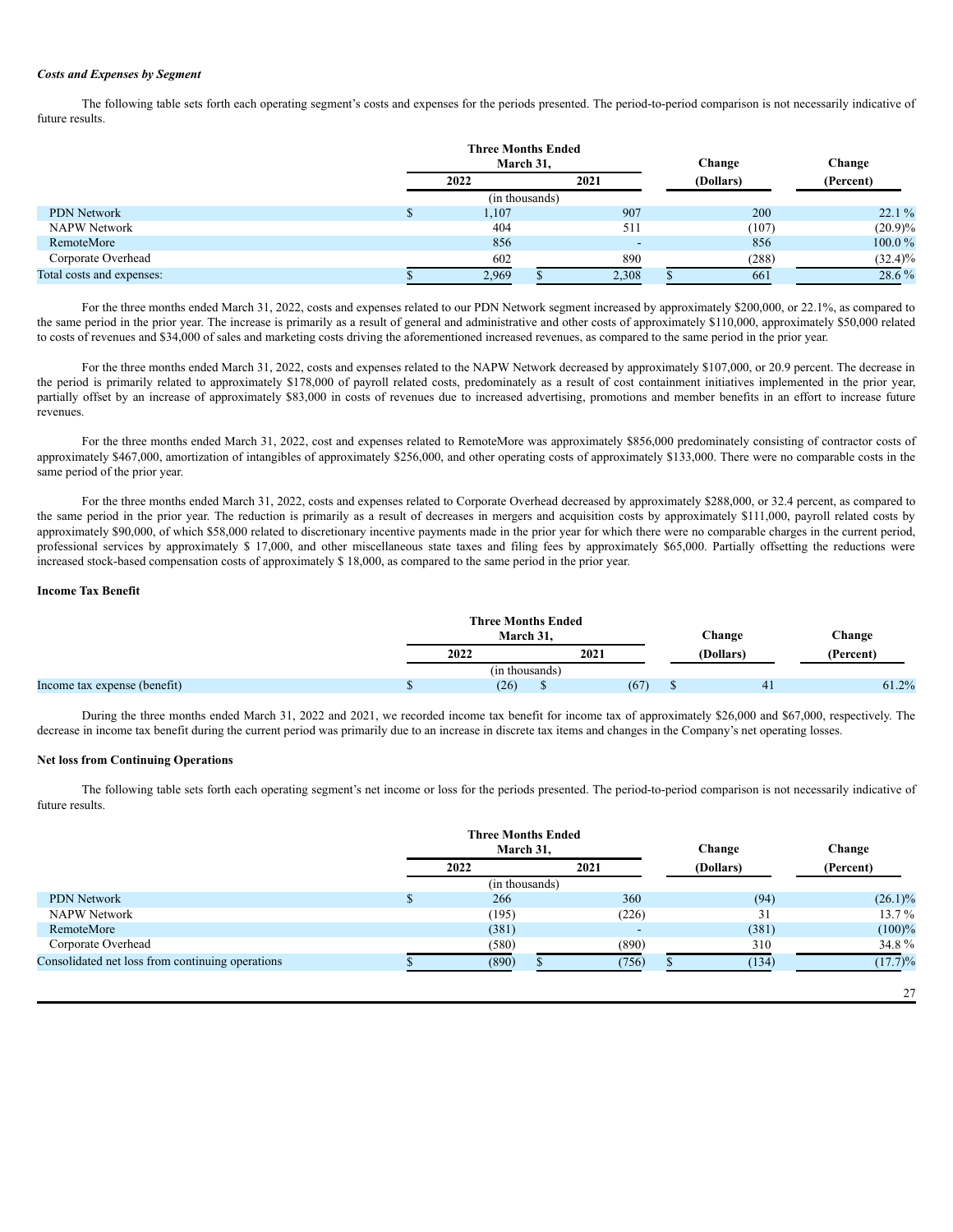*Consolidated Net Loss from Continuing Operations.* As the result of the factors discussed above, during the three months ended March 31, 2022, we incurred a net loss of approximately \$890,000 from continuing operations, an increase of approximately \$134,000 or 17.7 percent, compared to a net loss of approximately \$756,000 during the three months ended March 31, 2021.

## *Discontinued Operations*

In March 2020, our Board decided to suspend all China operations generated by the former CEO, Michael Wang. The results of operations for China operations are presented in the statements of operation and comprehensive loss as loss from discontinued operations.

#### *Operating Results of Discontinued Operations*

The following table represents the components of operating results from discontinued operations, which are included in the statements of operations and comprehensive loss for the three months ended March 31, 2022 and 2021:

|                                                     |      | Three Months Ended March 31, |  |          |  |
|-----------------------------------------------------|------|------------------------------|--|----------|--|
|                                                     | 2022 |                              |  |          |  |
| Revenues                                            |      | $\sim$                       |  |          |  |
| Cost of Sales                                       |      | 11,371                       |  | 2,315    |  |
| Depreciation and amortization                       |      |                              |  |          |  |
| Sales and marketing                                 |      |                              |  |          |  |
| General and administrative                          |      | 6,810                        |  | 9,470    |  |
| Non-operating expense                               |      | 111                          |  | 3,289    |  |
| Loss from discontinued operations before income tax |      | (18, 292)                    |  | (15,074) |  |
| Income tax expense (benefit)                        |      |                              |  |          |  |
| Net loss from discontinued operations               |      | (18, 292)                    |  | (15,074) |  |

# **Liquidity and Capital Resources**

The following table summarizes our liquidity and capital resources as of March 31, 2022 and December 31, 2021:

|                              |  | March 31,<br>2022 |  | December 31,<br>2021 |  |
|------------------------------|--|-------------------|--|----------------------|--|
|                              |  |                   |  |                      |  |
| Cash and cash equivalents    |  | 2,974             |  | 2,342                |  |
| Working capital (deficiency) |  | 347               |  | (684)                |  |

Our principal sources of liquidity are our cash and cash equivalents, including net proceeds from the issuances of common stock. As of March 31, 2022, we had cash and cash equivalents of \$2,973,586 compared to cash and cash equivalents of \$3,402,697 at December 31, 2021. We had an accumulated deficit of \$96,483,083 at March 31, 2022. During the three months ended March 31, 2022, we generated a net loss from continuing operations of \$889,524. For the three months ended March 31, 2022, we used cash from continuing operations of approximately \$287,000.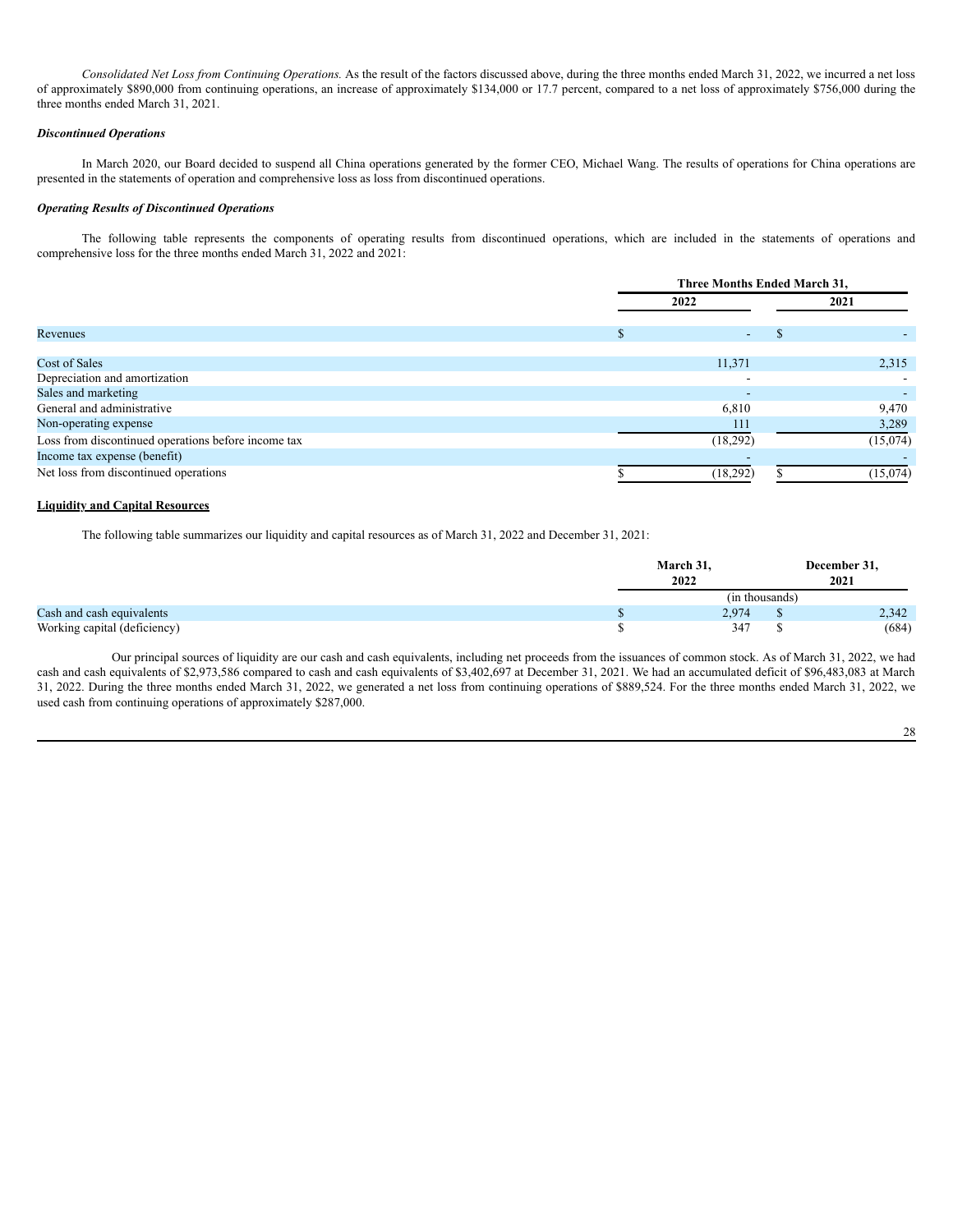We continue to focus on our overall profitability by reducing operating and overhead expenses. We have continued to generate negative cash flows from operations, and we expect to incur net losses for the foreseeable future, especially considering the negative impact COVID-19 has had and may continue on our liquidity and financial position. These conditions raise substantial doubt about our ability to continue as a going concern. Our ability to continue as a going concern is dependent on our ability to further implement our business plan, raise capital, and generate revenues. The condensed consolidated financial statements do not include any adjustments that might be necessary if we unable to continue as a going concern.

We are closely monitoring operating costs and capital requirements. Our Management continues to contain and reduce costs, including terminating non-performing employees and eliminating certain positions, replacing and negotiating with certain vendors, implementing a new approval process overseeing travel and other expenses, and significantly reducing the cash compensation for independent board directors. If we are still not successful in sufficiently reducing our costs, we may then need to dispose of our other assets or discontinue business lines.

While we believe that our cash and cash equivalents at March 31, 2022 and cash flow from operations may be sufficient to meet our working capital requirements for the fiscal year ending December 31, 2022, beyond that time frame our available funds and cash flow from operations may not be sufficient to meet our working capital requirements without the need to increase revenues or raise capital by the issuance of common stock. There can be no assurances that our business plans and actions will be successful, that we will generate anticipated revenues, or that unforeseen circumstances similar to COVID-19 will not require additional funding sources in the future or require an acceleration of plans to conserve liquidity. Future efforts to raise additional funds may not be successful or they may not be available on acceptable terms, if at all.

Our PDN Network sells recruitment services to employers, generally on a 30-to-60-day period or a one-year contract basis. This revenue is also deferred and recognized over the period of the contract. Our payment terms for PDN Network customers range from 30 to 60 days. We consider the difference between the payment terms and payment receipts a result of transit time for invoice and payment processing and to date have not experienced any liquidity issues as a result of the payments extending past the specified terms. Our NAPW Network collects membership fees generally at the commencement of the membership term or at renewal periods thereafter. The memberships we sell are for one year and we defer recognition of the revenue from membership sales and renewals and recognize it ratably over the twelve-month period. We also offer monthly membership for IAW USA for which we collect a fee on a monthly basis. RemoteMore generates revenue by providing contracted programmers to assist customers with their software solutions through customized software development. Customers are charged for the period the work is performed and payment terms are typically net 10 days.

Cash and cash equivalents and short-term investments consist primarily of

|                                                                   |      | Three Months Ended March 31, |       |  |  |  |
|-------------------------------------------------------------------|------|------------------------------|-------|--|--|--|
|                                                                   | 2022 |                              | 2021  |  |  |  |
| Cash provided by (used in) continued operations                   |      | (in thousands)               |       |  |  |  |
| Operating activities                                              |      | (287)                        | (769) |  |  |  |
| Investing activities                                              |      | (2)                          | (6)   |  |  |  |
| Financing activities                                              |      | (140)                        | 1,000 |  |  |  |
| Effect of exchange rate fluctuations on cash and cash equivalents |      |                              | (35)  |  |  |  |
| Cash provided by (used in) discontinued operations                |      | (1)                          |       |  |  |  |
| Net increase (decrease) in cash and cash equivalents              |      | (429)                        | 225   |  |  |  |
|                                                                   |      |                              | 29    |  |  |  |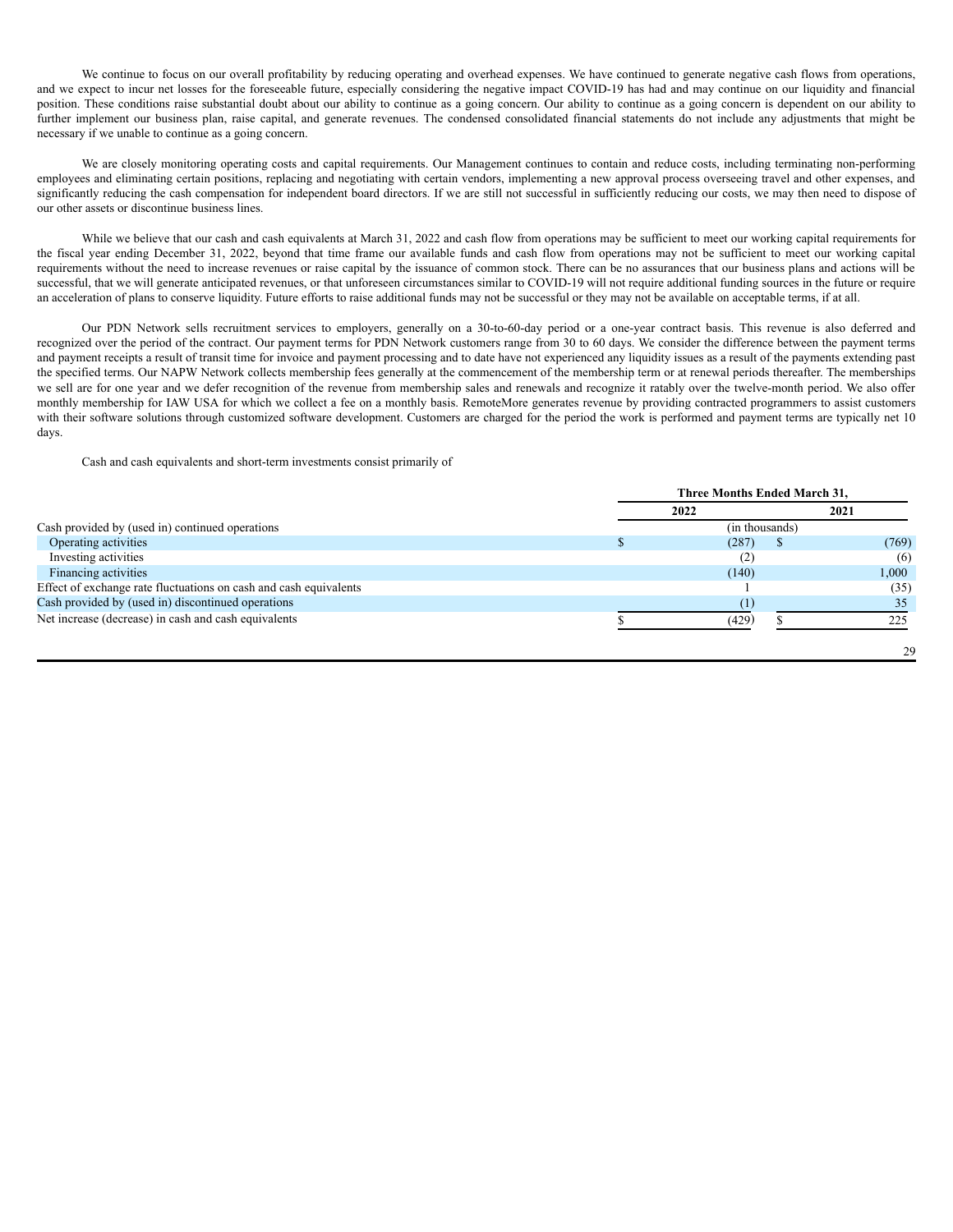#### **Cash and Cash Equivalents**

The Company considers cash and cash equivalents to include all short-term, highly liquid investments that are readily convertible to known amounts of cash and have original maturities of three months or less and may consist of cash on deposit with banks and investments in money market funds, corporate and municipal debt and U.S. government and U.S. government agency securities. As of March 31, 2022 and December 31, 2021, cash and cash equivalents consisted of cash on deposit with banks and investments in money market funds.

#### **Net Cash Used in Operating Activities**

Net cash used in operating activities from continuing operations during the three months ended March 31, 2022 was approximately \$287,000. We had a net loss from continuing operations of approximately \$890,000 during the three months ended March 31, 2022, which included a non-cash litigation settlement reserve of approximately \$17,000, stock based compensation expense of approximately \$124,000, depreciation and amortization expense of approximately \$281,000, which was partially offset by deferred tax benefit of approximately \$26,000 and amortization of right-of-use assets of approximately \$2,000. We received \$190,000 in cash resulting in a decrease of our Merchant Reserve. Changes in operating assets and liabilities provided approximately \$18,000 of cash during the three months ended March 31, 2022, consisting primarily of decreases in accounts receivable, accounts payable, and deferred revenues, partially offset by increases in prepaid expenses and accrued expenses.

Net cash used in operating activities from continuing operations during the three months ended March 31, 2021, was approximately \$769,000. We had a net loss of approximately \$756,000 during the three months ended March 31, 2021, which included a stock-based compensation expense of approximately \$106,000, depreciation of amortization expense of \$30,000 and amortization of right-of-use assets of \$23,000, which was partially offset by deferred tax benefit of approximately \$65,000. Changes in operating assets and liabilities used approximately \$274,000 of cash during the three months ended March 31, 2021, consisting primarily of increases in accounts receivable, accounts payable, deferred revenue and accrued expenses, partially offset by decreases in deferred revenue.

#### **Net Cash Used in Investing Activities**

Net cash used in investing activities from continuing operations during the three months ended March 31, 2022, was approximately \$2,000, which predominately consisted of computer equipment purchases.

Net cash used in investing activities from continuing operations during the three months ended March 31, 2022 was \$6,000, which consisted of investments in developed technology and computer equipment purchases.

## **Net Cash Provided by Financing Activities**

Net cash used in financing activities from continuing operations during the three months ended March 31, 2022 was approximately \$140,000 which consisted of the reacquisition of previously issued common stock.

Net cash provided by financing activities from continuing operations during the three months ended March 31, 2021 was \$1,000,000, which reflected proceeds from the sale of common stock.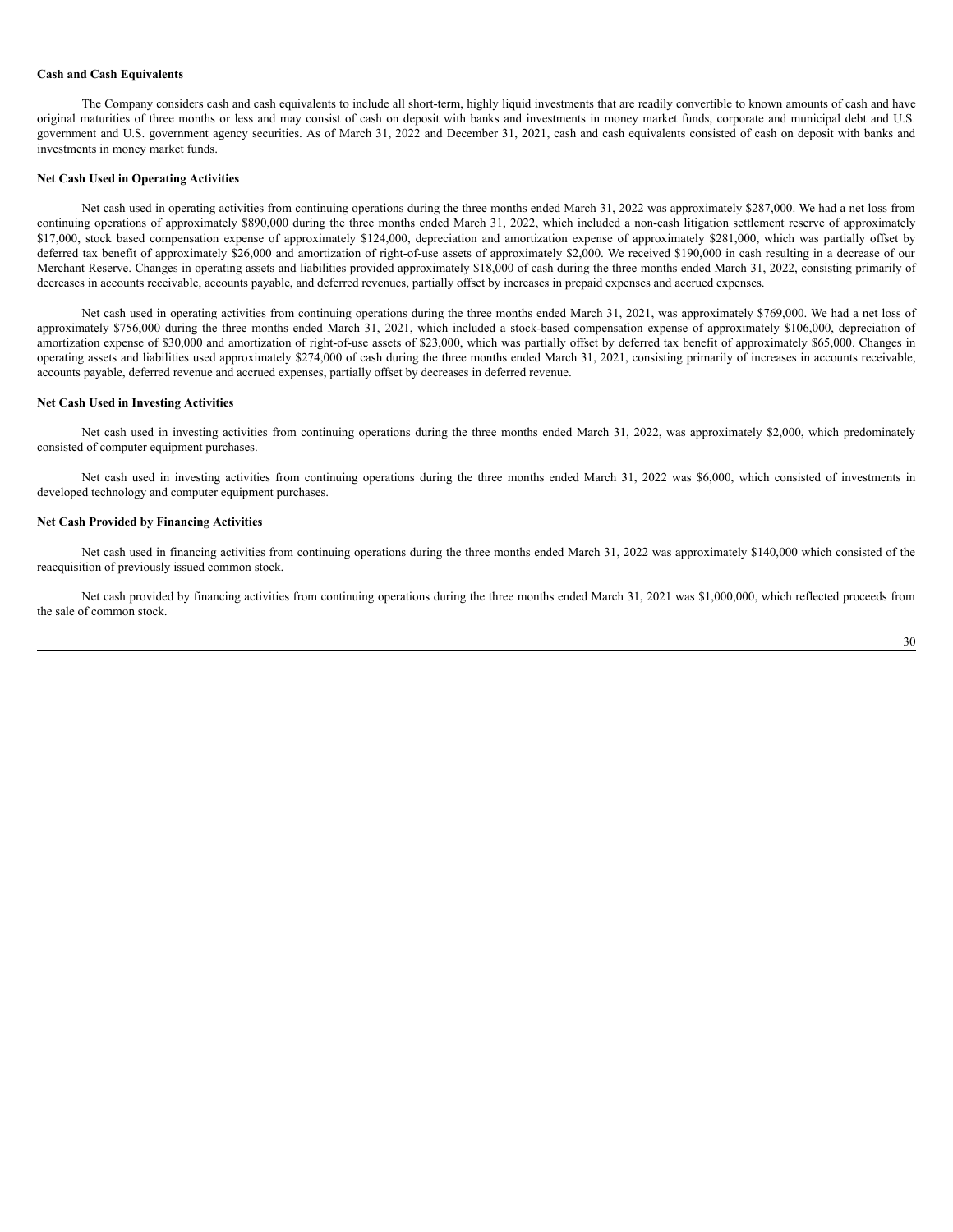#### *Non-GAAP Financial Measure*

## *Adjusted EBITDA*

We believe Adjusted EBITDA provides a meaningful representation of our operating performance that provides useful information to investors regarding our financial condition and results of operations. Adjusted EBITDA is commonly used by financial analysts and others to measure operating performance. Furthermore, management believes that this non-GAAP financial measure may provide investors with additional meaningful comparisons between current results and results of prior periods as they are expected to be reflective of our core ongoing business. However, while we consider Adjusted EBITDA to be an important measure of operating performance, Adjusted EBITDA and other non-GAAP financial measures have limitations, and investors should not consider them in isolation or as a substitute for analysis of our results as reported under GAAP. Further, Adjusted EBITDA, as we define it, may not be comparable to EBITDA, or similarly titled measures, as defined by other companies.

The following table provides a reconciliation of net loss from continuing operations to Adjusted EBITDA for the three months ended March 31, 2022 and 2021, the most directly comparable GAAP measure reported in our condensed consolidated financial statements:

|                                              |      | Three Months Ended March 31, |       |  |  |
|----------------------------------------------|------|------------------------------|-------|--|--|
|                                              | 2022 |                              | 2021  |  |  |
|                                              |      | (in thousands)               |       |  |  |
| <b>Loss from Continuing Operations</b>       |      | (890)<br>Ъ                   | (756) |  |  |
| Stock-based compensation                     |      | 124                          | 106   |  |  |
| Litigation settlement reserve                |      | 17                           |       |  |  |
| Loss attributable to noncontrolling interest |      | 205                          |       |  |  |
| Depreciation and amortization                |      | 281                          | 30    |  |  |
| Interest and other income                    |      | (3)                          |       |  |  |
| Income tax expense (benefit)                 |      | (26)                         | (67)  |  |  |
| <b>Adjusted EBITDA</b>                       |      | (292)                        | (686) |  |  |

#### **Off-Balance Sheet Arrangements**

Since inception, we have not engaged in any off-balance sheet activities as defined within the meaning of Item 303 of Regulation S-K

#### **Critical Accounting Policies and Estimates**

Our management's discussion and analysis of financial condition and results of operations is based on our condensed consolidated financial statements, which have been prepared in accordance with accounting principles generally accepted in the United States, or U.S. GAAP. The preparation of these condensed consolidated financial statements requires us to exercise considerable judgment with respect to establishing sound accounting policies and in making estimates and assumptions that affect the reported amounts of our assets and liabilities, our recognition of revenues and expenses, and disclosure of commitments and contingencies at the date of the condensed consolidated financial statements.

We base our estimates on our historical experience, knowledge of our business and industry, current and expected economic conditions, the attributes of our products, the regulatory environment, and in certain cases, the results of outside appraisals. We periodically re-evaluate our estimates and assumptions with respect to these judgments and modify our approach when circumstances indicate that modifications are necessary. These estimates and assumptions form the basis for making judgments about the carrying values of assets and liabilities that are not readily apparent from other sources.

While we believe that the factors we evaluate provide us with a meaningful basis for establishing and applying sound accounting policies, we cannot guarantee that the results will always be accurate. Since the determination of these estimates requires the exercise of judgment, actual results could differ from such estimates.

While our significant accounting policies are more fully described in Note 3 to our condensed consolidated financial statements included in Part I, Item I of this Quarterly Report, we believe that the following accounting policies are the most critical to aid you in fully understanding and evaluating our reported financial results and affect the more significant judgments and estimates that we use in the preparation of our condensed consolidated financial statements.

## *Accounts Receivable*

Our policy is to reserve for uncollectible accounts based on our best estimate of the amount of probable credit losses in our existing accounts receivable. We periodically review our accounts receivable to determine whether an allowance for doubtful accounts is necessary based on an analysis of past due accounts and other factors that may indicate that the realization of an account may be in doubt. Account balances deemed to be uncollectible are charged to the allowance after all means of collection have been exhausted and the potential for recovery is considered remote.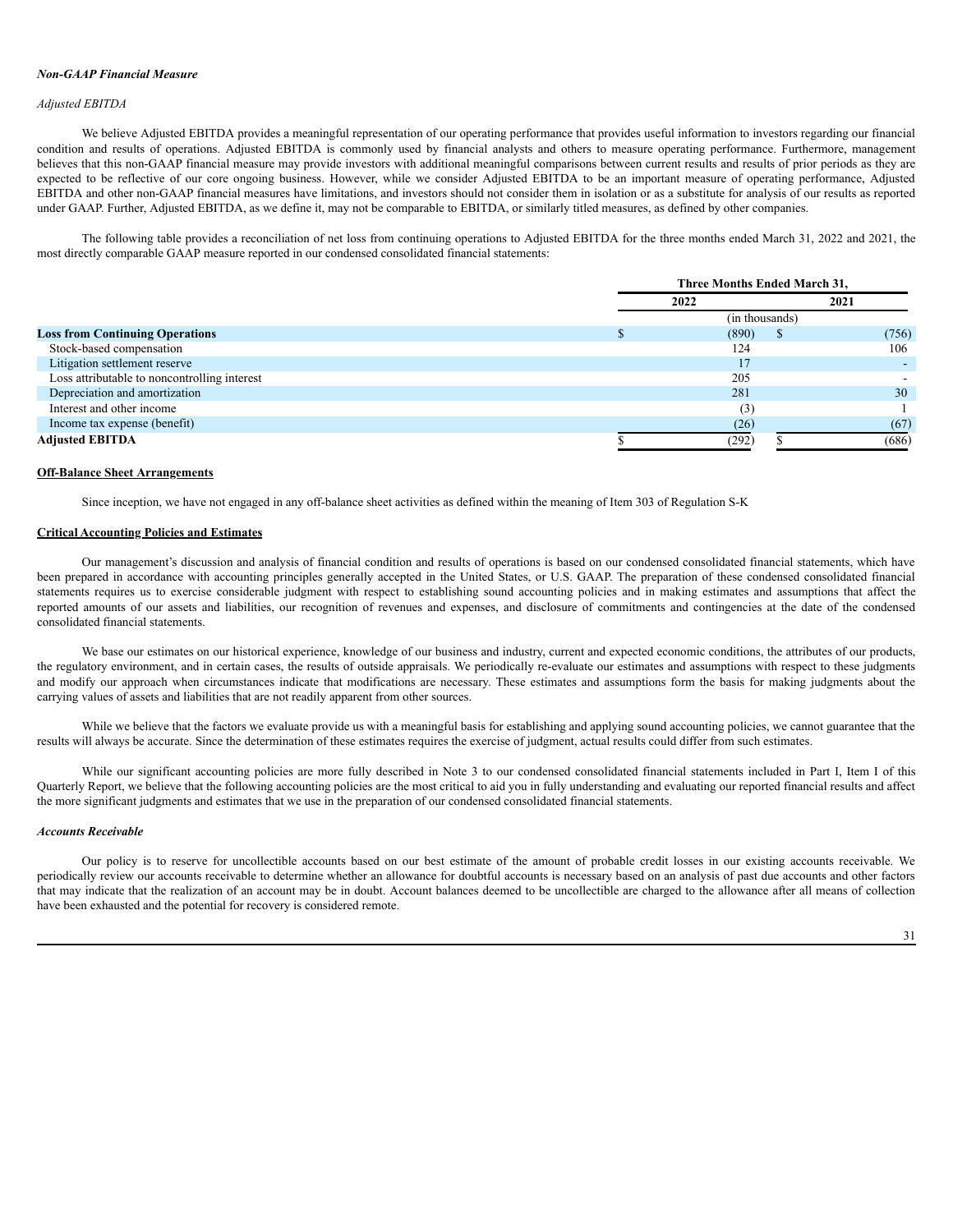#### *Goodwill and Intangible Assets*

The Company accounts for goodwill and intangible assets in accordance with ASC 350, Intangibles – Goodwill and Other ("ASC 350"). ASC 350 requires that goodwill and other intangibles with indefinite lives should be tested for impairment annually or on an interim basis if events or circumstances indicate that the fair value of an asset has decreased below its carrying value.

Goodwill is tested for impairment at the reporting unit level on an annual basis (December 31 for the Company) and between annual tests if an event occurs or circumstances change that would more likely than not reduce the fair value of a reporting unit below its carrying value. The Company considers its market capitalization and the carrying value of its assets and liabilities, including goodwill, when performing its goodwill impairment test.

When conducting its annual goodwill impairment assessment, the Company initially performs a qualitative evaluation of whether it is more likely than not that goodwill is impaired. If it is determined by a qualitative evaluation that it is more likely than not that goodwill is impaired, the Company then compares the fair value of the Company's reporting unit to its carrying or book value. If the fair value of the reporting unit exceeds its carrying value, goodwill is not impaired and the Company is not required to perform further testing. If the carrying value of a reporting unit exceeds its fair value, the Company will measure any goodwill impairment losses as the amount by which the carrying amount of a reporting unit exceeds its fair value, not to exceed the total amount of goodwill allocated to that reporting unit.

# *Capitalized Technology Costs*

We account for capitalized technology costs in accordance with ASC 350-40, Internal-Use Software ("ASC 350-40"). In accordance with ASC 350-40, we capitalize certain external and internal computer software costs incurred during the application development stage. The application development stage generally includes software design and configuration, coding, testing and installation activities. Training and maintenance costs are expensed as incurred, while upgrades and enhancements are capitalized if it is probable that such expenditures will result in additional functionality. Capitalized software costs are amortized over the estimated useful lives of the software assets on a straight-line basis, generally not exceeding three years.

#### *Business Combinations*

ASC 805, Business Combinations ("ASC 805"), applies the acquisition method of accounting for business combinations to all acquisitions where the acquirer gains a controlling interest, regardless of whether consideration was exchanged. ASC 805 establishes principles and requirements for how the acquirer a) recognizes and measures in its financial statements the identifiable assets acquired, the liabilities assumed, and any non-controlling interest in the acquiree; b) recognizes and measures the goodwill acquired in the business combination or a gain from a bargain purchase; and c) determines what information to disclose to enable users of the financial statements to evaluate the nature and financial effects of the business combination. Accounting for acquisitions requires the Company to recognize, separately from goodwill, the assets acquired and the liabilities assumed at their acquisition-date fair values. Goodwill as of the acquisition date is measured as the excess of consideration transferred and the net of the acquisition-date fair values of the assets acquired and the liabilities assumed. While the Company uses its best estimates and assumptions to accurately value assets acquired and liabilities assumed at the acquisition date, the estimates are inherently uncertain and subject to refinement. As a result, during the measurement period, which may be up to one year from the acquisition date, the Company may record adjustments to the assets acquired and liabilities assumed with the corresponding offset to goodwill. Upon the conclusion of the measurement period or final determination of the values of assets acquired or liabilities assumed, whichever comes first, any subsequent adjustments are recorded to the condensed consolidated statements of comprehensive loss.

#### *Revenue Recognition*

Our principal sources of revenue are recruitment revenue, consumer marketing and consumer advertising revenue, membership subscription fees, and contracted software development. Recruitment revenue includes revenue recognized from direct sales to customers for recruitment services and events, as well as revenue from our direct ecommerce sales. Revenues from recruitment services are recognized when the services are performed, evidence of an arrangement exists, the fee is fixed or determinable and collectability is probable. Our recruitment revenue is derived from agreements through single and multiple job postings, recruitment media, talent recruitment communities, basic and premier corporate memberships, hiring campaign marketing and advertising, e-newsletter marketing and research and outreach services.

Consumer marketing and consumer advertising revenue is recognized either based upon a fixed fee for revenue sharing agreements in which payment is required at the time of posting, or billed based upon the number of impressions (the number of times an advertisement is displayed) recorded on the websites as specified in the customer agreement.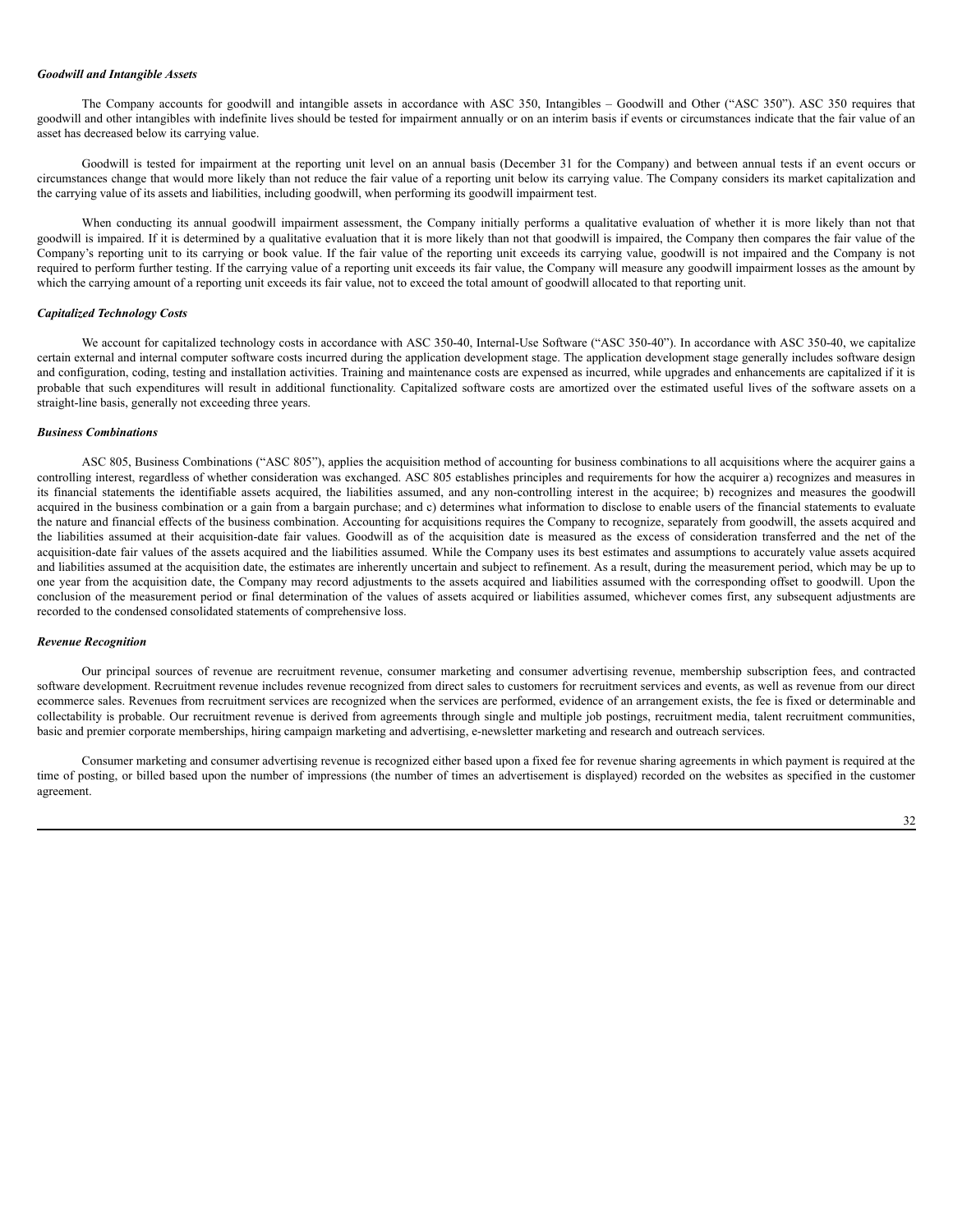Revenue generated from NAPW Network membership subscriptions is recognized ratably over the 12-month membership period, although members pay their annual fees at the commencement of the membership period. Starting January 2, 2018, we began offering a monthly membership for which we collect fees on a monthly basis and we recognize revenue in the same month as the fees are collected. Revenue from related membership services is derived from fees for development and set-up of a member's personal on-line profile and/or press release announcements. Fees related to these services are recognized as revenue at the time the on-line profile is complete and press release is distributed.

Revenues generated from RemoteMore consist of contracts entered into to provide customers with software solutions and are recognized in the month work is performed.

#### *Revenue Concentration*

We are in an alliance with another company to build, host, and manage our job boards and website. This alliance member also sells two of our recruitment services products and bills customers, collects fees, and provides customer services. For the three months ended March 31, 2022 and 2021, we recorded approximately 11% of our recruitment services revenue from this alliance sales relationship.

#### **Recent Accounting Pronouncements**

See Note 3 to our financial statements.

# <span id="page-33-0"></span>**ITEM 3 – QUANTITATIVE AND QUALITATIVE DISCLOSURES ABOUT MARKET RISK**

Not applicable.

#### <span id="page-33-1"></span>**ITEM 4 – CONTROLS AND PROCEDURES**

#### *Evaluation of disclosure controls and procedures*

As of March 31, 2022, our management conducted an evaluation of the effectiveness of the design and operation of our disclosure controls and procedures, as such term is defined under Rule 13a-15(e) promulgated under the Securities Exchange Act of 1934, as amended ("Exchange Act"), under the supervision of and with the participation of our management, including the Chief Executive Officer and Chief Financial Officer. Based on that evaluation, our management, including the Chief Executive Officer and Chief Financial Officer, concluded that our disclosure controls and procedures were effective on March 31, 2022, and during the period prior to and including the date of this report.

There were no changes in our internal control over financial reporting identified in connection with the evaluation required by paragraph (d) of Exchange Act Rules 13a-15 or 15d-15 that occurred during our first quarter of fiscal 2022, that have materially affected, or are reasonably likely to materially affect, our internal control over financial reporting.

## **PART II**

#### <span id="page-33-3"></span><span id="page-33-2"></span>**ITEM 1 – LEGAL PROCEEDINGS**

NAPW is a defendant in a Nassau County (NY) Supreme Court case, whereby TL Franklin Avenue Plaza LLC has sued and a obtained a judgment against NAPW in the amount of \$855,002. [NAPW Case index No. LT 000421/2018; NAPW's former Garden City, NY, office.] NAPW has reserved for this judgment, including interest accrued.

We and our wholly-owned subsidiary, NAPW, Inc., are parties to a proceeding captioned Deborah Bayne, et al. vs. NAPW, Inc. and Professional Diversity Network, Inc., No. 18-cv-3591 (E.D.N.Y.), filed on June 20, 2018 and alleging violations of the Fair Labor Standards Act and certain provisions of the New York Labor Law. Plaintiffs are seeking monetary damages and equitable relief. We dispute that we or our subsidiary violated the applicable laws or that either entity has any liability and intend to vigorously defend against these claims. The matter is in the final stages of discovery, and we have completed depositions of relevant witnesses. During the first quarter of 2020, we recorded a \$450,000 litigation settlement reserve in the event of an unfavorable outcome in this proceeding. In November 2020, both parties entered into mediation proceedings, but a settlement was not reached. While the COVID-19 pandemic has caused delays to the litigation, it is expected that these delays will decrease as the disruption caused by the pandemic subsides.

#### *General Legal Matters*

From time to time, the Company is involved in legal matters arising in the ordinary course of business. While the Company believes that such matters are currently not material, there can be no assurance that matters arising in the ordinary course of business for which the Company is, or could be, involved in litigation, will not have a material adverse effect on its business, financial condition or results of operations.

#### <span id="page-33-4"></span>**ITEM 1A – RISK FACTORS**

In addition to other information set forth in this report, you should carefully consider the risk factors described in Part I, Item 1A, "Risk Factors" in our 2021 Annual Report on Form 10-K, which could materially affect our business, financial condition or future results. Additional risks and uncertainties not currently known to us or that we currently deem to be immaterial also may materially and adversely affect our business, financial condition and/or operating results.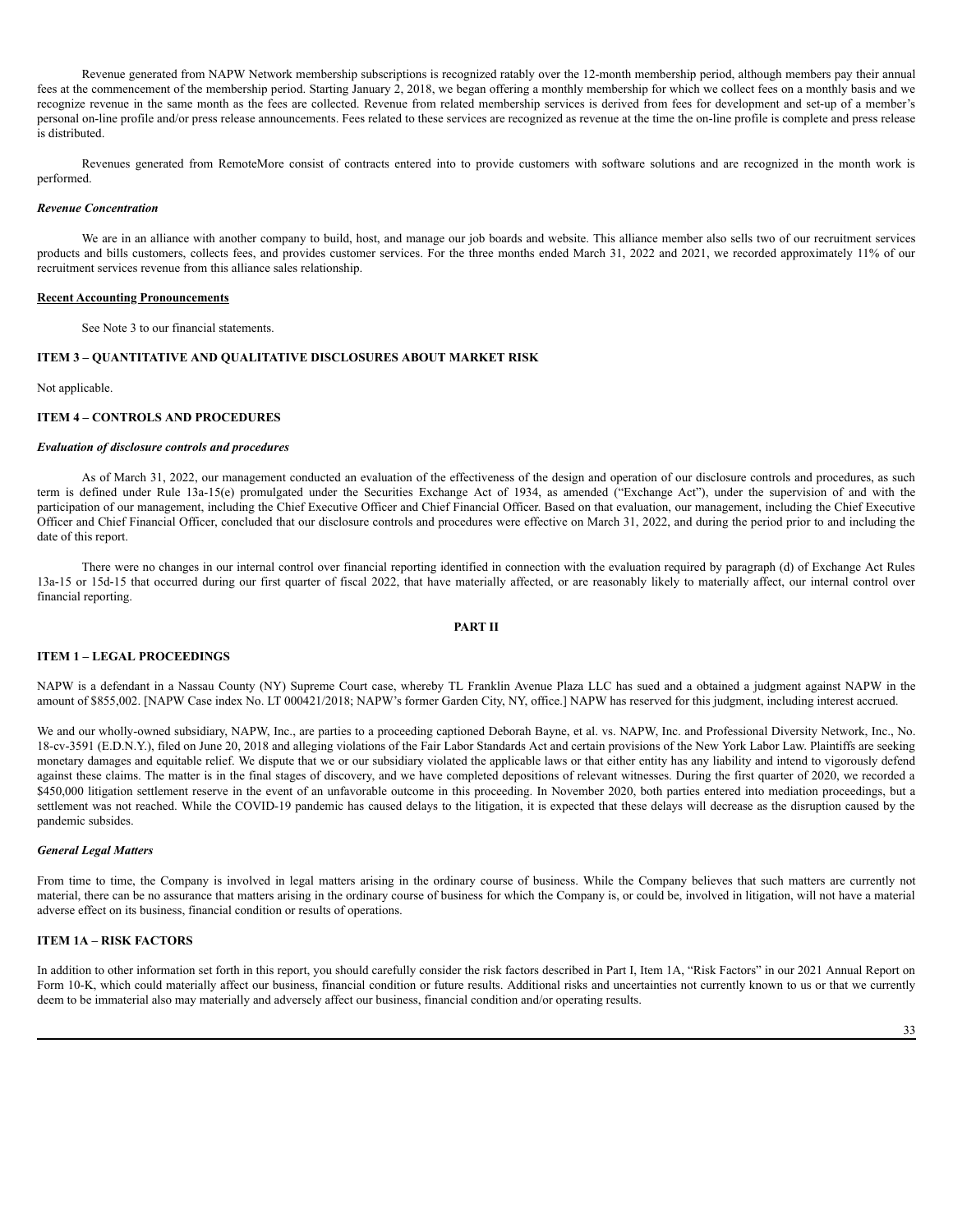#### <span id="page-34-0"></span>**ITEM 2 – UNREGISTERED SALES OF EQUITY SECURITIES AND USE OF PROCEEDS**

|                                      | Total number of<br>shares purchased |               | Average price paid<br>per share | Total number of<br>shares purchased<br>as part of publicly<br>announced plans<br>or programs |               | Maximum number<br>of shares (or<br>approximate dollar<br>value of shares)<br>that may yet be<br>purchased under<br>the plans or<br>programs (in<br>thousands) |
|--------------------------------------|-------------------------------------|---------------|---------------------------------|----------------------------------------------------------------------------------------------|---------------|---------------------------------------------------------------------------------------------------------------------------------------------------------------|
| January 1, 2022— January 31, 2022    |                                     |               |                                 |                                                                                              |               |                                                                                                                                                               |
| Stock buyback program (1)            | $\sim$                              | <sup>\$</sup> | $\qquad \qquad \blacksquare$    | $\sim$                                                                                       | <sup>\$</sup> |                                                                                                                                                               |
| February 1, 2022 — February 28, 2022 |                                     |               |                                 |                                                                                              |               |                                                                                                                                                               |
| Stock buyback program (1)            | 64,770                              |               | 0.98                            | 64,770                                                                                       | S             | 1,936                                                                                                                                                         |
| March 1, 2022 — March 31, 2022       |                                     |               |                                 |                                                                                              |               |                                                                                                                                                               |
| Stock buyback program (1)            | 77,217                              | <sup>\$</sup> | 0.98                            | 77,217                                                                                       | \$            | 1,860                                                                                                                                                         |
|                                      | 141,987                             |               |                                 | 141,987                                                                                      |               |                                                                                                                                                               |

(1) We have a share repurchase program ("Stock Buyback Plan") under which we are authorized to purchase up to \$2.0 million of our outstanding common shares. The timing and amount of any shares repurchased under the Stock Buyback Plan will depend on a variety of factors, including price, corporate and regulatory requirements, capital availability and other market conditions. The Stock Buyback Plan may be suspended or discontinued at any time without prior notice. No shares have been or will be knowingly purchased from Company insiders or their affiliates.

We purchased 141,987 shares of our common stock during the three-month period ended March 31, 2022, at an average cost of approximately \$0.9789 per share (including commissions), for a total of approximately \$140,000. These transactions occurred in open market purchases and pursuant to a trading plan under Rule 10b5-1. At March 31, 2022, we had approximately \$1,860,000 repurchase authority remaining under the current Stock Buyback Plan.

# <span id="page-34-1"></span>**ITEM 3. DEFAULTS UPON SENIOR SECURITIES**

None.

# <span id="page-34-2"></span>**ITEM 4. MINE SAFETY DISCLOSURE**

Not applicable.

# <span id="page-34-3"></span>**ITEM 5. OTHER INFORMATION**

None.

## <span id="page-34-4"></span>**ITEM 6. EXHIBITS**

- 31.1 Certification of Chief Executive Officer pursuant to Exchange Act Rule 13a-14(a) or Rule 15d- 14(a) as adopted pursuant to Section 302 of the [Sarbanes-Oxley](https://s3.amazonaws.com/content.stockpr.com/sec/0001493152-22-013792/ex31-1.htm) Act of 2002.
- 31.2 Certification of Chief Financial Officer pursuant to Exchange Act Rule 13a-14(a) or Rule 15d- 14(a) as adopted pursuant to Section 302 of the [Sarbanes-Oxley](https://s3.amazonaws.com/content.stockpr.com/sec/0001493152-22-013792/ex31-2.htm) Act of 2002.
- 32.1 [Certification](https://s3.amazonaws.com/content.stockpr.com/sec/0001493152-22-013792/ex32-1.htm) of Chief Executive Officer and Chief Financial Officer pursuant to 18 U.S.C. Section 1350, as adopted pursuant to Section 906 of the Sarbanes-Oxley Act of 2002.

101.INS Inline XBRL Instance Document

- 101.SCH Inline XBRL Taxonomy Extension Schema Document<br>101.CAL Inline XBRL Taxonomy Extension Calculation Linkba Inline XBRL Taxonomy Extension Calculation Linkbase Document
- 101.DEF Inline XBRL Taxonomy Extension Definition Linkbase Document
- 
- 101.LAB Inline XBRL Taxonomy Extension Labels Linkbase Document<br>101.PRE Inline XBRL Taxonomy Extension Presentation Linkbase Docu Inline XBRL Taxonomy Extension Presentation Linkbase Document
- 104 Cover Page Interactive Data File (embedded within the Inline XBRL document)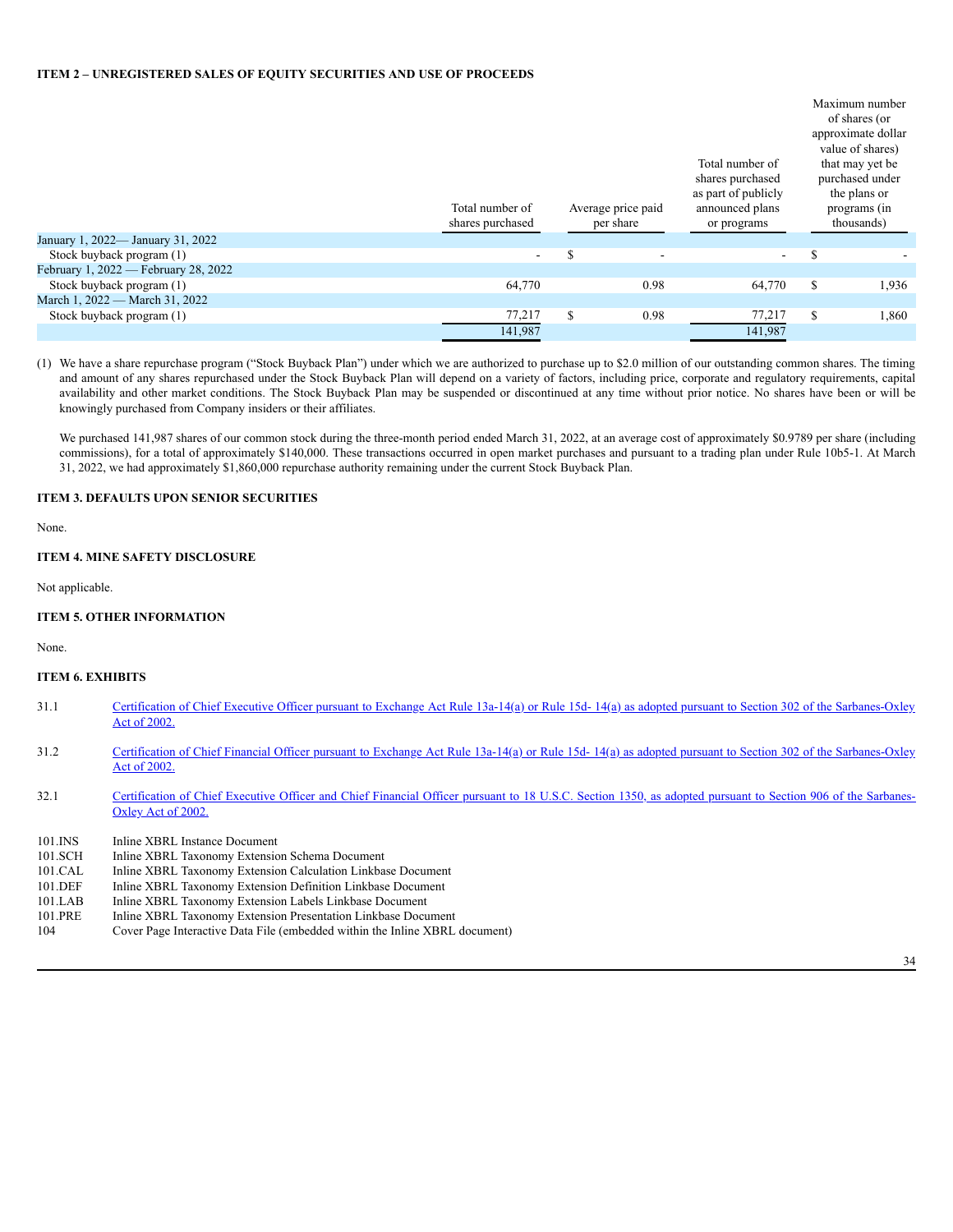# **SIGNATURES**

Pursuant to the requirements of Section 13 or 15(d) of the Securities Exchange Act of 1934, the registrant has duly caused this report to be signed on its behalf by the undersigned, thereunto duly authorized.

PROFESSIONAL DIVERSITY NETWORK, INC.

Date: May 16, 2022 By: */s/ Larry Aichler* Name: Larry Aichler Title: Chief Financial Officer

35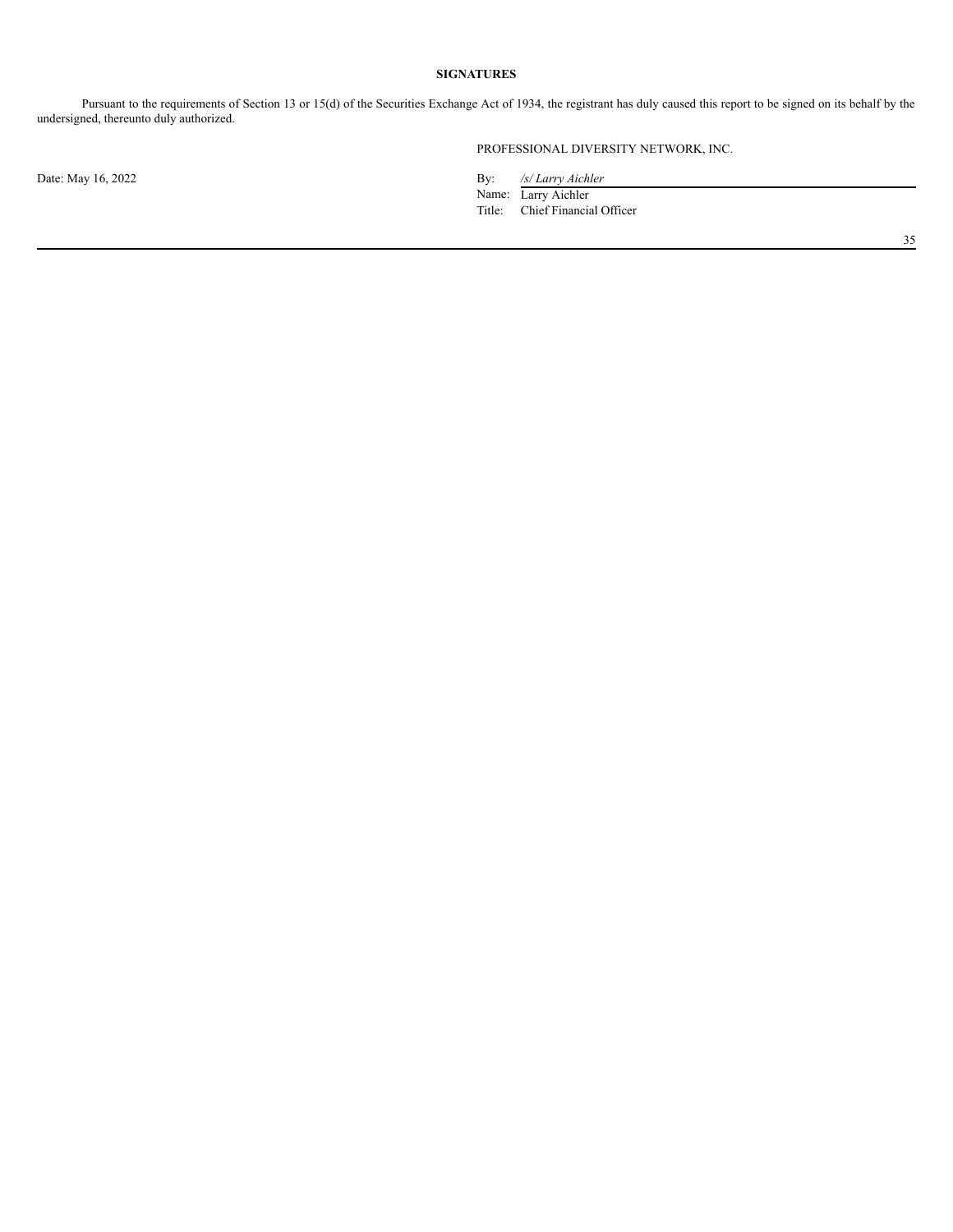## **CERTIFICATIONS**

#### I, Xin (Adam) He, certify that:

1. I have reviewed this quarterly report on Form 10-Q of Professional Diversity Network, Inc.;

2. Based on my knowledge, this report does not contain any untrue statement of a material fact or omit to state a material fact necessary to make the statements made, in light of the circumstances under which such statements were made, not misleading with respect to the period covered by this report;

3. Based on my knowledge, the financial statements, and other financial information included in this report, fairly present in all material respects the financial condition, results of operations and cash flows of the registrant as of, and for, the periods presented in this report;

4. The registrant's other certifying officer and I are responsible for establishing and maintaining disclosure controls and procedures (as defined in Exchange Act Rules 13a-15(e) and 15d-15(e)) and internal control over financial reporting (as defined in Exchange Act Rules 13a-15(f) and 15d-15(f)) for the registrant and have:

a) Designed such disclosure controls and procedures, or caused such disclosure controls and procedures to be designed under our supervision, to ensure that material information relating to the registrant, including its condensed consolidated subsidiaries, is made known to us by others within those entities, particularly during the period in which this report is being prepared;

b) Designed such internal control over financial reporting, or caused such internal control over financial reporting to be designed under our supervision, to provide reasonable assurance regarding the reliability of financial reporting and the preparation of financial statements for external purposes in accordance with generally accepted accounting principles;

c) Evaluated the effectiveness of the registrant's disclosure controls and procedures and presented in this report our conclusions about the effectiveness of the disclosure controls and procedures, as of the end of the period covered by this report based on such evaluation; and

d) Disclosed in this report any change in the registrant's internal control over financial reporting that occurred during the registrant's most recent fiscal quarter (the registrant's fourth fiscal quarter in the case of an annual report) that has materially affected, or is reasonably likely to materially affect, the registrant's internal control over financial reporting; and

5. The registrant's other certifying officer and I have disclosed, based on our most recent evaluation of internal control over financial reporting, to the registrant's auditors and the audit committee of the registrant's board of directors (or persons performing the equivalent functions):

a) All significant deficiencies and material weaknesses in the design or operation of internal control over financial reporting which are reasonably likely to adversely affect the registrant's ability to record, process, summarize and report financial information; and

b) Any fraud, whether or not material, that involves management or other employees who have a significant role in the registrant's internal control over financial reporting.

Date: May 16, 2022

*/s/ Xin (Adam) He*

Xin (Adam) He Chief Executive Officer (Principal Executive Officer)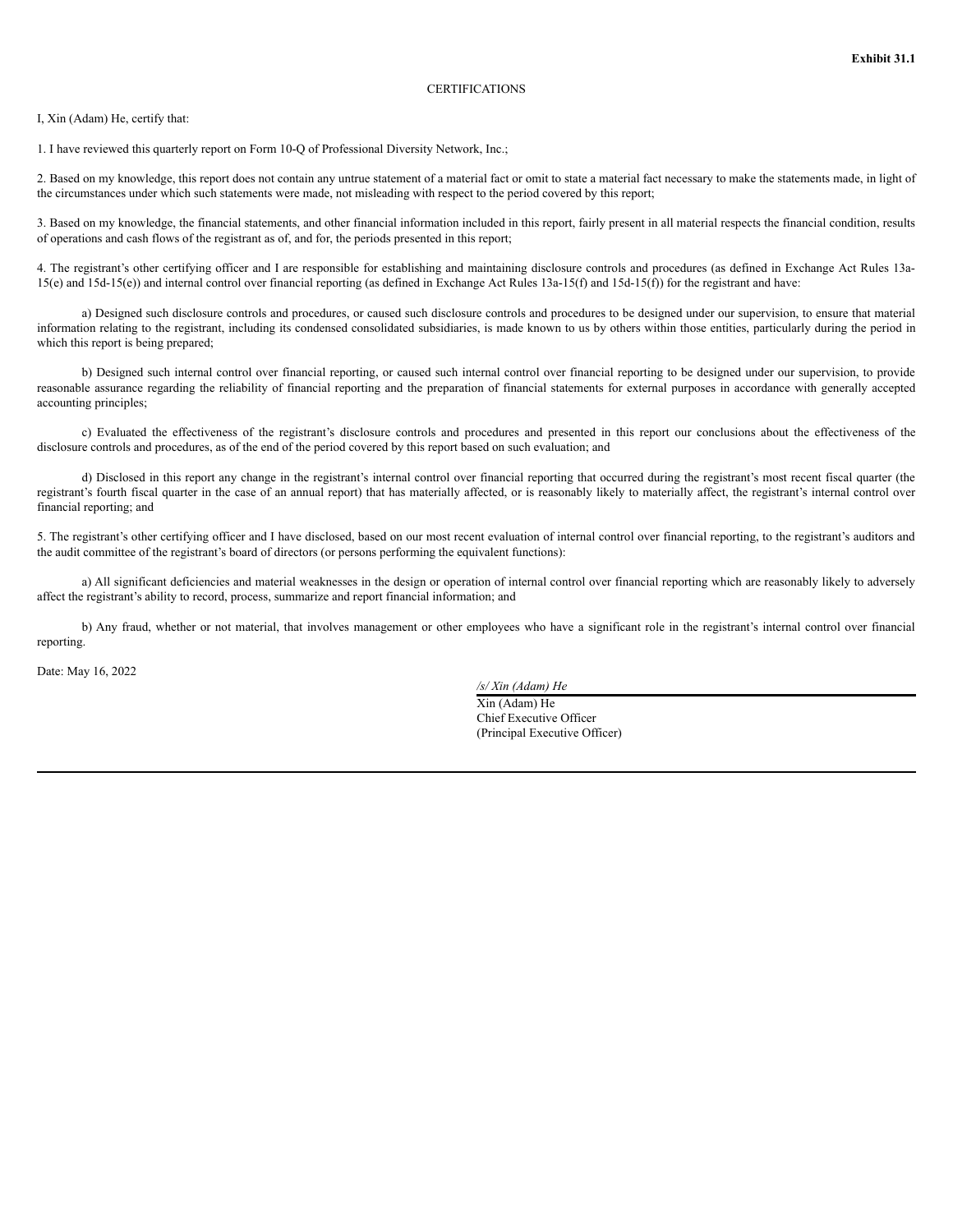## **CERTIFICATIONS**

I, Larry S. Aichler, certify that:

1. I have reviewed this quarterly report on Form 10-Q of Professional Diversity Network, Inc.;

2. Based on my knowledge, this report does not contain any untrue statement of a material fact or omit to state a material fact necessary to make the statements made, in light of the circumstances under which such statements were made, not misleading with respect to the period covered by this report;

3. Based on my knowledge, the financial statements, and other financial information included in this report, fairly present in all material respects the financial condition, results of operations and cash flows of the registrant as of, and for, the periods presented in this report;

4. The registrant's other certifying officer and I are responsible for establishing and maintaining disclosure controls and procedures (as defined in Exchange Act Rules 13a-15(e) and 15d-15(e)) and internal control over financial reporting (as defined in Exchange Act Rules 13a-15(f) and 15d-15(f)) for the registrant and have:

a) Designed such disclosure controls and procedures, or caused such disclosure controls and procedures to be designed under our supervision, to ensure that material information relating to the registrant, including its condensed consolidated subsidiaries, is made known to us by others within those entities, particularly during the period in which this report is being prepared;

b) Designed such internal control over financial reporting, or caused such internal control over financial reporting to be designed under our supervision, to provide reasonable assurance regarding the reliability of financial reporting and the preparation of financial statements for external purposes in accordance with generally accepted accounting principles;

c) Evaluated the effectiveness of the registrant's disclosure controls and procedures and presented in this report our conclusions about the effectiveness of the disclosure controls and procedures, as of the end of the period covered by this report based on such evaluation; and

d) Disclosed in this report any change in the registrant's internal control over financial reporting that occurred during the registrant's most recent fiscal quarter (the registrant's fourth fiscal quarter in the case of an annual report) that has materially affected, or is reasonably likely to materially affect, the registrant's internal control over financial reporting; and

5. The registrant's other certifying officer and I have disclosed, based on our most recent evaluation of internal control over financial reporting, to the registrant's auditors and the audit committee of the registrant's board of directors (or persons performing the equivalent functions):

a) All significant deficiencies and material weaknesses in the design or operation of internal control over financial reporting which are reasonably likely to adversely affect the registrant's ability to record, process, summarize and report financial information; and

b) Any fraud, whether or not material, that involves management or other employees who have a significant role in the registrant's internal control over financial reporting.

Date: May 16, 2022

*/s/ Larry S. Aichler*

Larry S. Aichler Chief Financial Officer (Principal Financial Officer)